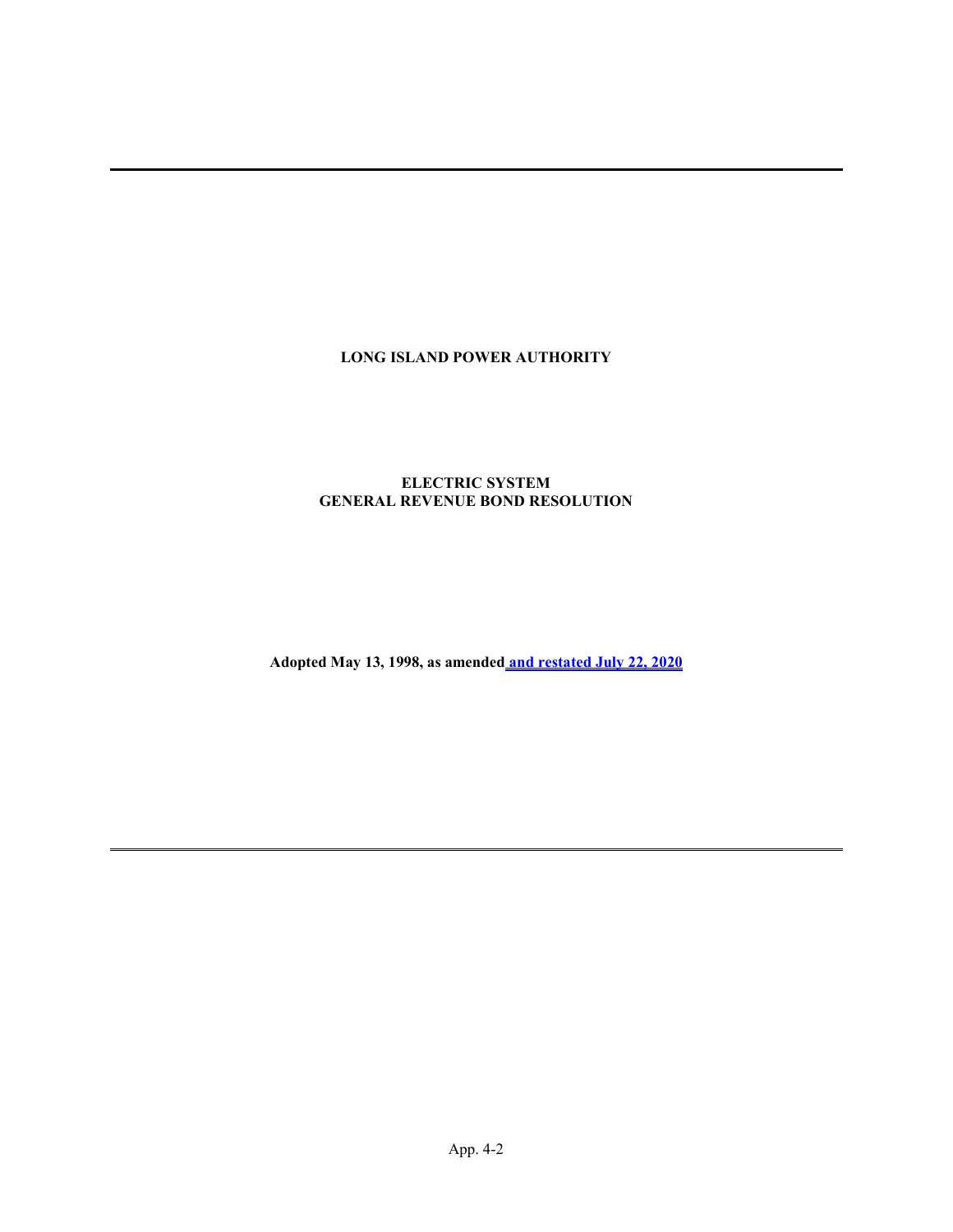## ARTICLE I

## DEFINITIONS AND INTERPRETATION

| Section 101. |                 |  |
|--------------|-----------------|--|
| Section 102. | Interpretation. |  |

# ARTICLE II

## AUTHORIZATION AND ISSUANCE OF BONDS

| Section 201. |                                                                                        |  |
|--------------|----------------------------------------------------------------------------------------|--|
| Section 202. |                                                                                        |  |
| Section 203. |                                                                                        |  |
| Section 204. |                                                                                        |  |
| Section 205. |                                                                                        |  |
| Section 206. |                                                                                        |  |
| Section 207. | Special Provisions Relating to Option Securities, Financial Contracts, Subordinated    |  |
|              | Credit Facilities, Parity Reimbursement Obligations and Subordinated Indebtedness 2215 |  |
| Section 208. |                                                                                        |  |

## ARTICLE III

## GENERAL TERMS AND PROVISIONS OF BONDS

| Section 301. |  |
|--------------|--|
| Section 302. |  |
| Section 303. |  |
| Section 304. |  |
| Section 305. |  |
| Section 306. |  |
| Section 307. |  |
| Section 308. |  |
| Section 309. |  |
| Section 310. |  |
| Section 311. |  |
| Section 312. |  |
|              |  |

## ARTICLE IV

### APPLICATION OF BOND PROCEEDS

| Section 401. |  |  |  |
|--------------|--|--|--|
|--------------|--|--|--|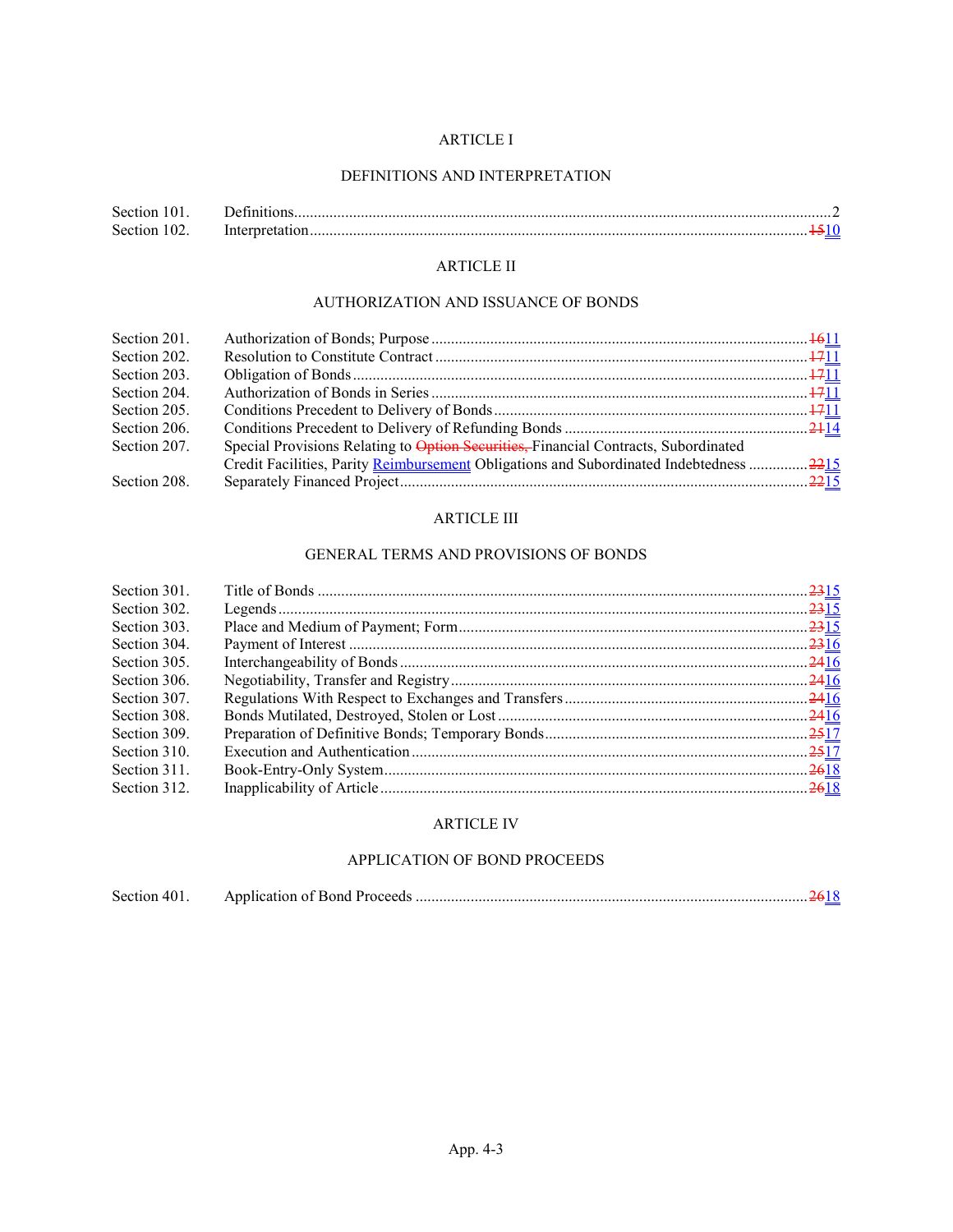## ARTICLE V

### FUNDS AND ACCOUNTS

| Section 501. |  |
|--------------|--|
| Section 502. |  |
| Section 503. |  |
| Section 504. |  |
| Section 505. |  |
| Section 506. |  |
| Section 507. |  |
| Section 508. |  |
| Section 509. |  |
| Section 510. |  |
| Section 511. |  |
| Section 512. |  |
| Section 513. |  |
| Section 514. |  |
| Section 515. |  |

## ARTICLE VI

## REDEMPTION OF BONDS

| Section 601. |  |
|--------------|--|
| Section 602. |  |
| Section 603. |  |
| Section 604. |  |
| Section 605. |  |
| Section 606. |  |
| Section 607. |  |

## ARTICLE VII

## PARTICULAR COVENANTS

| Section 701. |                                                                     |  |
|--------------|---------------------------------------------------------------------|--|
| Section 702. | Consulting Engineer and Rate Consultant 39[INTENTIONALLY OMITTED]26 |  |
| Section 703. |                                                                     |  |
| Section 704. |                                                                     |  |
| Section 705. |                                                                     |  |
| Section 706. |                                                                     |  |
| Section 707. |                                                                     |  |
| Section 708. |                                                                     |  |
| Section 709. |                                                                     |  |
| Section 710. |                                                                     |  |
| Section 711. | Enforcement and Amendment of Financing Agreement 42[INTENTIONALLY   |  |
|              |                                                                     |  |
| Section 712. |                                                                     |  |
| Section 713. |                                                                     |  |
| Section 714. |                                                                     |  |
| Section 715. |                                                                     |  |
| Section 716. |                                                                     |  |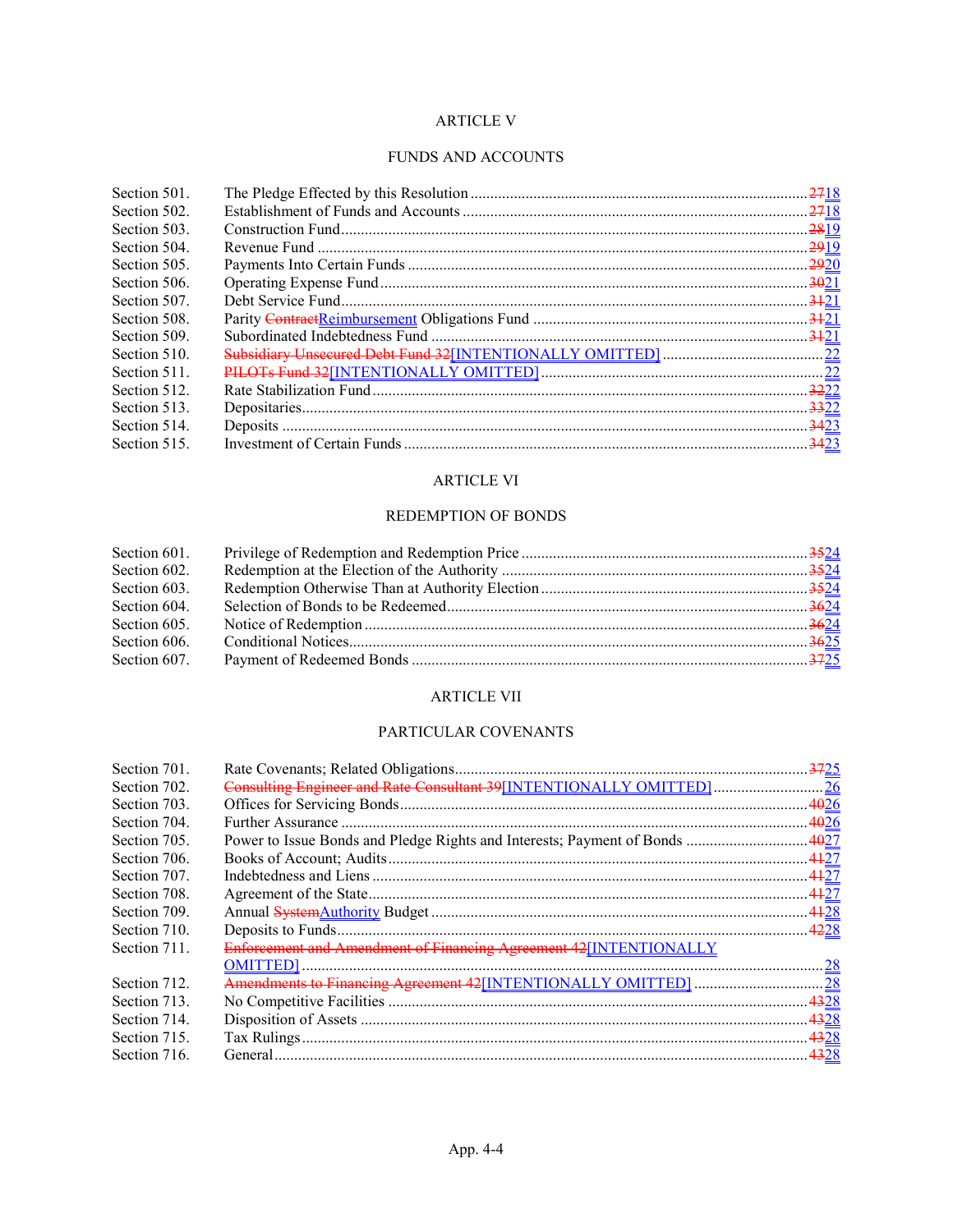## ARTICLE VIII

## SUPPLEMENTAL RESOLUTIONS

| Section 801. |  |
|--------------|--|
| Section 802. |  |
| Section 803. |  |
| Section 804. |  |

# ARTICLE IX

## AMENDMENTS

| Section 902. |  |
|--------------|--|
| Section 903. |  |
| Section 904. |  |
| Section 905. |  |
|              |  |

## ARTICLE X

## REMEDIES ON DEFAULT

| Section 1001. |  |
|---------------|--|
| Section 1002. |  |
| Section 1003. |  |
| Section 1004. |  |
| Section 1005. |  |
| Section 1006. |  |
| Section 1007. |  |
| Section 1008. |  |

## ARTICLE XI

## CONCERNING FIDUCIARIES

| Section 1101. |  |
|---------------|--|
| Section 1102. |  |
| Section 1103. |  |
| Section 1104. |  |
| Section 1105. |  |
| Section 1106. |  |
| Section 1107. |  |
| Section 1108. |  |
| Section 1109. |  |
| Section 1110. |  |
| Section 1111. |  |
| Section 1112. |  |
| Section 1113. |  |
| Section 1114. |  |
| Section 1115. |  |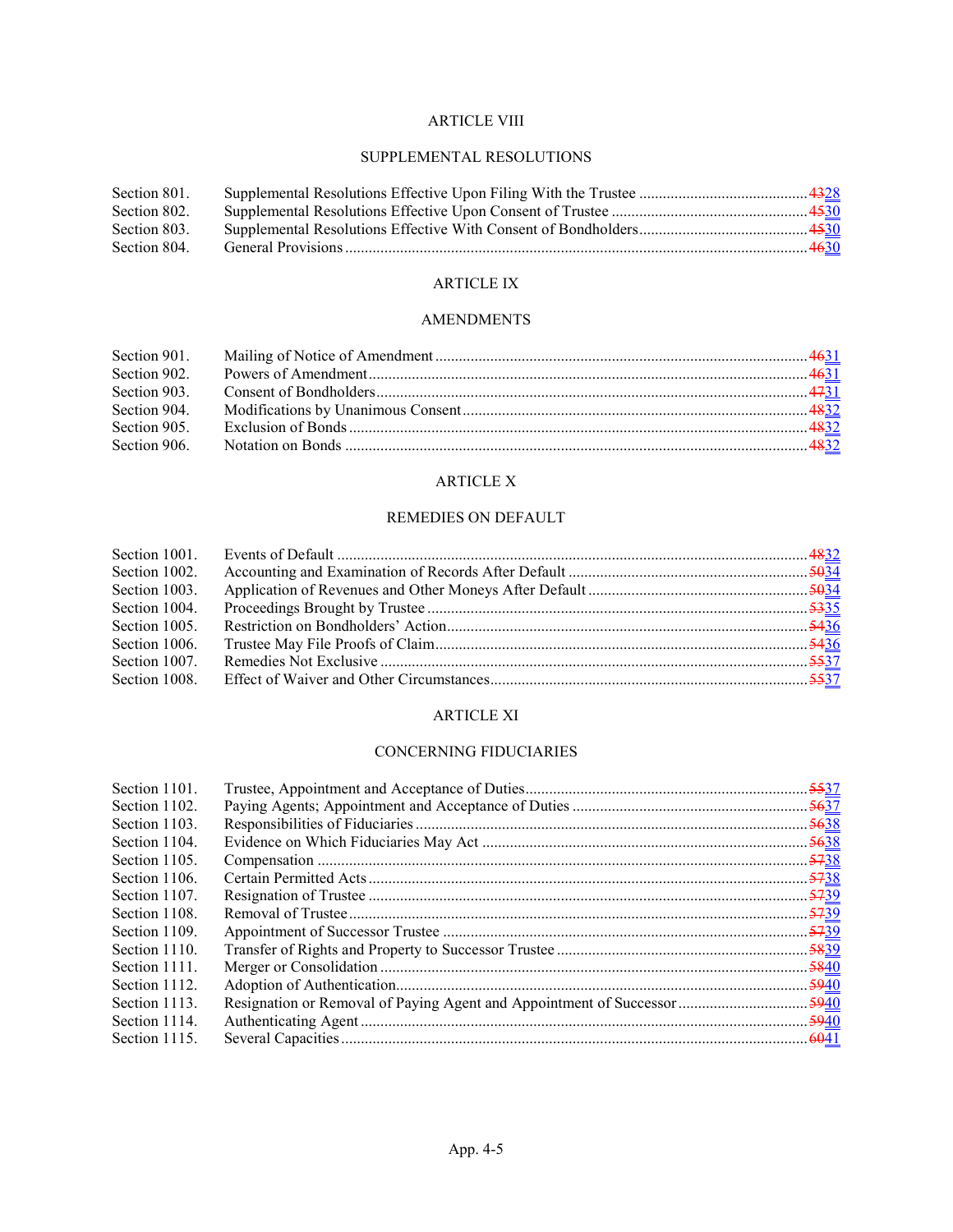# ARTICLE XII

## MISCELLANEOUS

| Section 1201. |                                                                               |  |
|---------------|-------------------------------------------------------------------------------|--|
| Section 1202. |                                                                               |  |
| Section 1203. |                                                                               |  |
| Section 1204. |                                                                               |  |
| Section 1205. | Parties Interested Herein; Survival of Resolution for Benefit of Subordinated |  |
|               |                                                                               |  |
| Section 1206. |                                                                               |  |
| Section 1207. |                                                                               |  |
| Section 1208. |                                                                               |  |
| Section 1209. |                                                                               |  |
| Section 1210. |                                                                               |  |
| Section 1211. |                                                                               |  |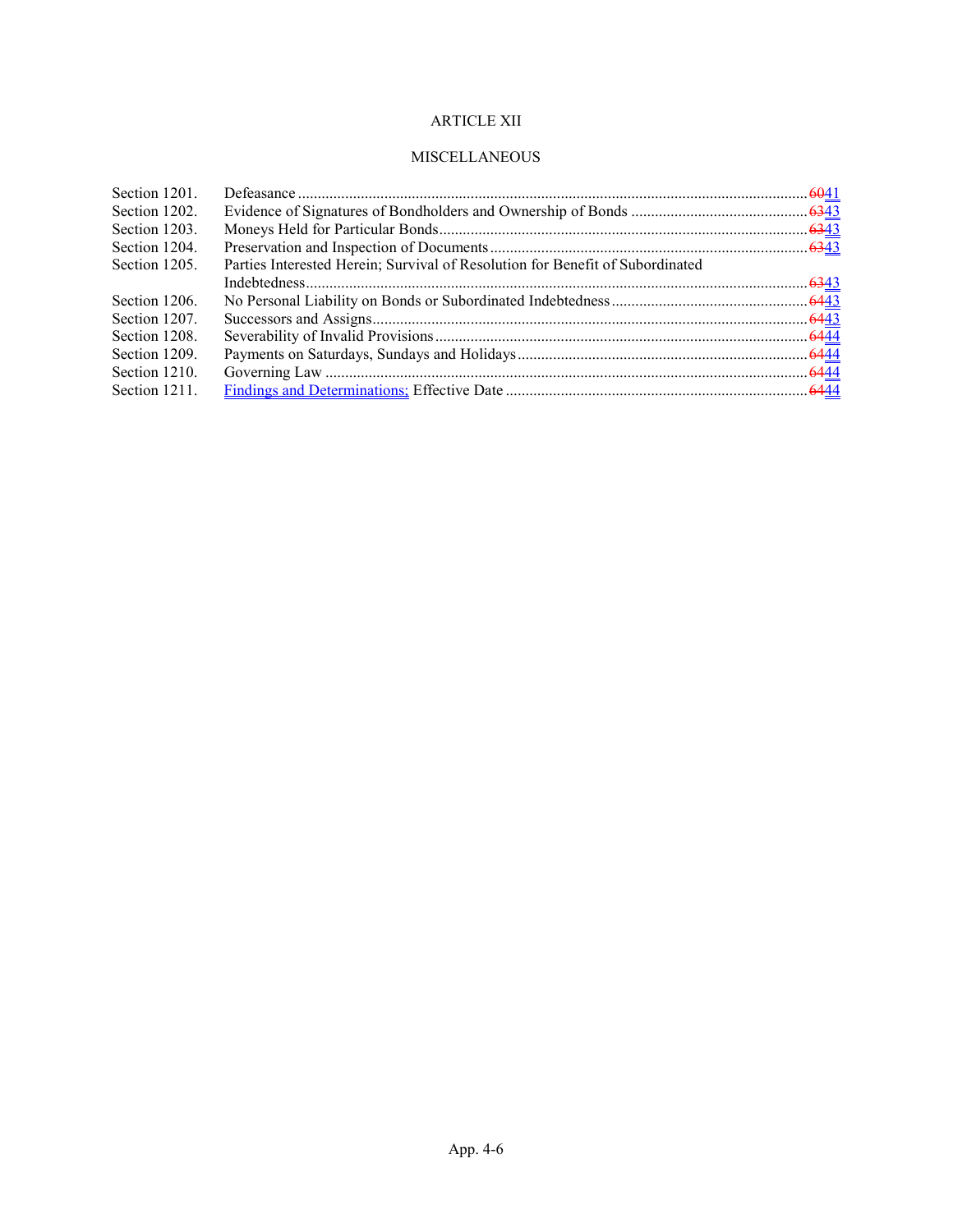### ELECTRIC SYSTEM GENERAL REVENUE BOND RESOLUTION

WHEREAS, the Long Island Power Authority (the "Authority") was created by the Long Island Power Authority Act (the "Act"), constituting title 1 A of Article 5 of the Public Authorities Law of the State of New York (the "State"); and

WHEREAS, the Act empowers the Authority, among other things, to issue its bonds for any purpose authorized thereby, including without limitation (a) to acquire any real or personal property or facilities deemed necessary by the Authority, (b) to pay interest on bonds or notes of the Authority, (c) to establish reserves to secure such bonds and notes of the Authority, (d) to establish or maintain such other funds or accounts for such purpose or purposes as the Authority may deem necessary or desirable, and (e) to pay all other expenses of the Authority incident to the issuance of such bonds or notes; and

WHEREAS, the Act authorizes the Authority to acquire, through purchase or the exercise of the power of eminent domain, all or any part of the securities or assets of Long Island Lighting Company ("LILCO"), and pursuant to such authorization the Authority has entered into an Agreement and Plan of Merger dated as of June 26, 1997 (the "Acquisition Agreement") with LILCO for the purpose of effectuating the purchase of pursuant to which the Authority purchased all of the outstanding common stock of LILCO in 1998; and

WHEREAS, as an essential term and condition of the Acquisition Agreement, the Authority has also entered into various related agreements including a Management Services Agreement, an Energy Management Agreement and a Power Supply Agreement (each as hereinafter defined); and

WHEREAS, in accordance with the Acquisition Agreement, LIPA Acquisition Corp. (as defined in the Acquisition Agreement) will be merged with and into LILCO, and as a consequence thereof, LILCO, as the surviving corporation, will become became a wholly owned subsidiary of the Authority (LILCO as such surviving corporation hereinafter referred to as the "Subsidiary"); and

WHEREAS, pursuant to a Financing Agreement, dated as of May 1, 1998, by and between the Authority and the Subsidiary (as the same may be amended or supplemented, the "Financing Agreement"), (a) the Authority, among other things, has agreed to use its best efforts to issue its Bonds (as hereinafter defined) from time to time, to finance the acquisition, construction and installation of System Improvements (as defined herein and in the Financing Agreement), from time to time, in accordance with the terms of the Resolution and the Financing Agreement, (b) the Subsidiary, among other things, has (i) given, granted, sold and conveyed to the Authority, all of the Revenues (as hereinafter defined) derived by the Subsidiary from the ownership and operation of the System (as hereinafter defined), subject to the terms and conditions of the Resolution, the Act and the Financing Agreement with respect to the use and application thereof, and (ii) covenanted and agreed that System fees, rates, rents, charges and surcharges shall be established by the Authority so as to be sufficient, among other things, to pay the costs of operating and maintaining the System and to pay the principal of and interest on the bonds, notes or other obligations of the Authority and the Outstanding Subsidiary Unsecured Debt (as hereinafter defined), (c) the Subsidiary, among other things, has agreed to take such actions as may be required to assure the collection of all the fees, rates, rents, charges and surcharges established by the Authority for the use of the System and to enforce the rules and regulations of the Authority with respect to the System and (d) pursuant to the Financing Agreement, the Subsidiary shallagreed to operate and maintain the System in accordance with policies established by the Authority; and

WHEREAS, pursuant to an Electric System General Revenue Bond Resolution adopted May 13, 1998 by the Trustees, as heretofore amended (the "Existing General Resolution") the Authority has determined to authorize the issuance, from time to time, of its electric revenue bonds and to use the proceeds derived from the sale thereof to carry out its corporate purposes under the Act, including, without limitation, financing, in whole or in part, the acquisition of the System and the costs of the System Improvements, and the purchase or refunding of Outstanding Subsidiary Unsecured Debt and bonds, notes or other obligations of the Authority theretofore issued to finance such costs;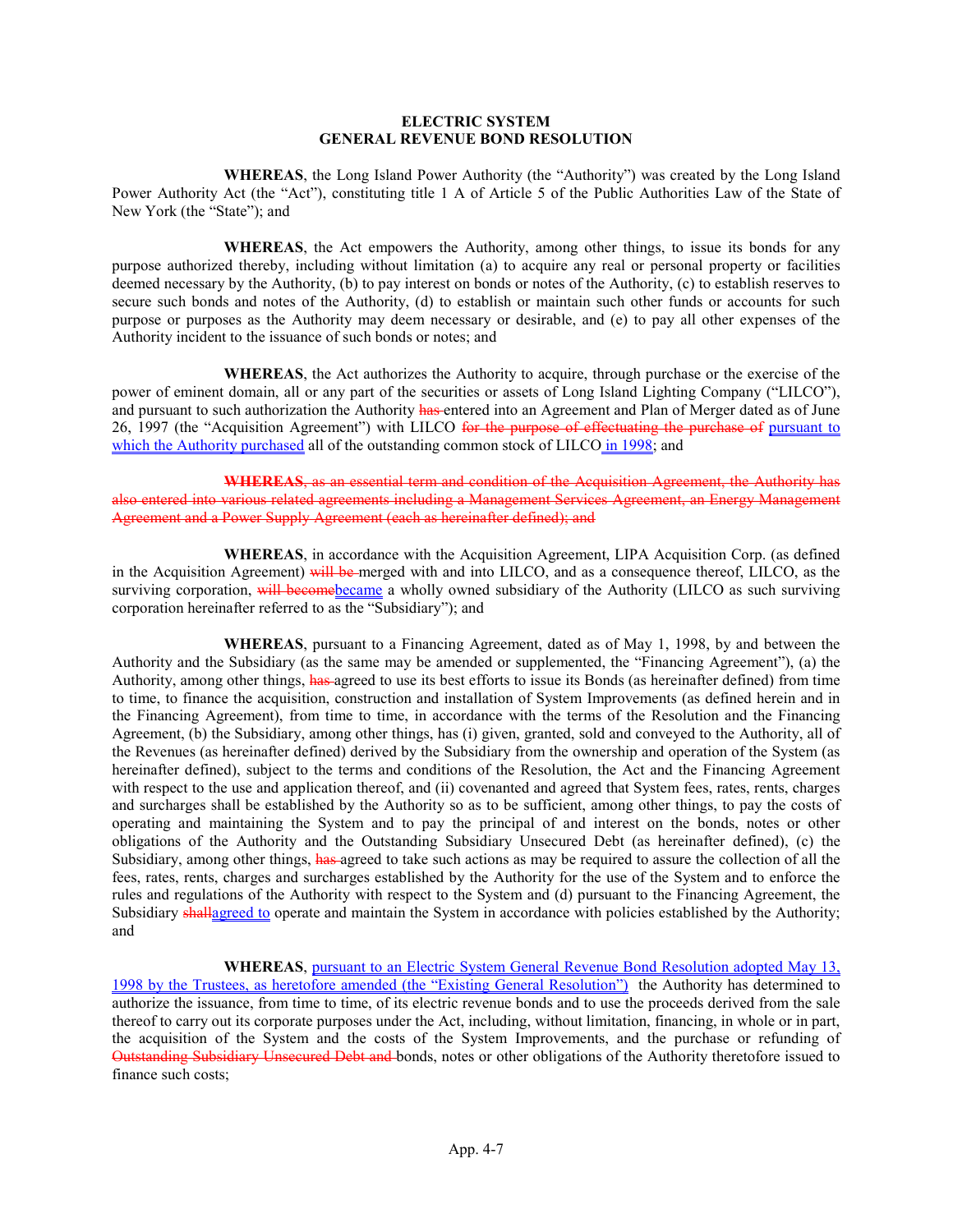WHEREAS, the Authority is considering (i) the dissolution of the Subsidiary and the distribution of all the assets of the Subsidiary, including the System, to the Authority, and (ii) the assumption of all the obligations of the Subsidiary by the Authority, and if such dissolution, distribution and assumption occurs, the Authority intends to terminate the Financing Agreement and the Administrative Services Agreement (as defined herein); and

WHEREAS, in light of the foregoing potential to dissolve the Subsidiary, the Authority wishes to provide for the amendment and restatement of the Existing General Resolution as herein provided to delete references where appropriate to the Subsidiary, the Financing Agreement, the Administrative Services Agreement and other provisions which would no longer be necessary upon the consolidation of the Subsidiary into the Authority and the assumption of all liabilities of the Subsidiary by the Authority; and

WHEREAS, the Authority further wishes to amend various other provisions of the Existing General Resolution as herein provided, without regard to whether the proposed dissolution of the Subsidiary occurs; and

WHEREAS, the amendments to the Existing General Resolution herein provided for shall take effect only upon satisfaction of the conditions to effectiveness provided herein;

NOW, THEREFORE, BE IT RESOLVED by the Trustees of the Long Island Power Authority as follows:

### ARTICLE I

#### DEFINITIONS AND INTERPRETATION

Section 101. Definitions. In this Resolution the following terms shall have the following meanings unless the context otherwise requires:

"Account" shall mean one of the special accounts created and established pursuant to Article V of this Resolution.

"Accountant" shall mean an independent certified public accountant (or a firm thereof) of recognized standing, selected by the Authority and satisfactory to the Trustee and may be the accountant regularly auditing the books of the Authority or the Subsidiary.

"Acquisition Agreement" shall have the meaning set forth in the preambles hereto.

"Acquisition Debt" shall mean (i) all Bonds and Subordinated Indebtedness issued for the purposes of providing sufficient funds to acquire all outstanding LILCO common stock in accordance with the Acquisition Agreement, pay a portion of the redemption price of certain preferred stock of LILCO in accordance with the Acquisition Agreement, retire certain outstanding debt of LILCO, purchase certain interest rate hedges entered into in anticipation of the issuance of the Bonds, and pay any fees and expenses incurred in conjunction with the foregoing, and (ii) all other Outstanding Subsidiary Unsecured Debt.

"Act" shall mean the Long Island Power Authority Act, constituting Title 1 A of Article 5 of the Public Authorities Law of the State, as amended.

"Administrative Services Agreement" shall mean the Administrative Services Agreement, dated as of May 1, 1998, between the Authority and the Subsidiary, as the same may be amended and supplemented.

"Authenticating Agent" shall mean any authenticating agent appointed pursuant to Section 1114.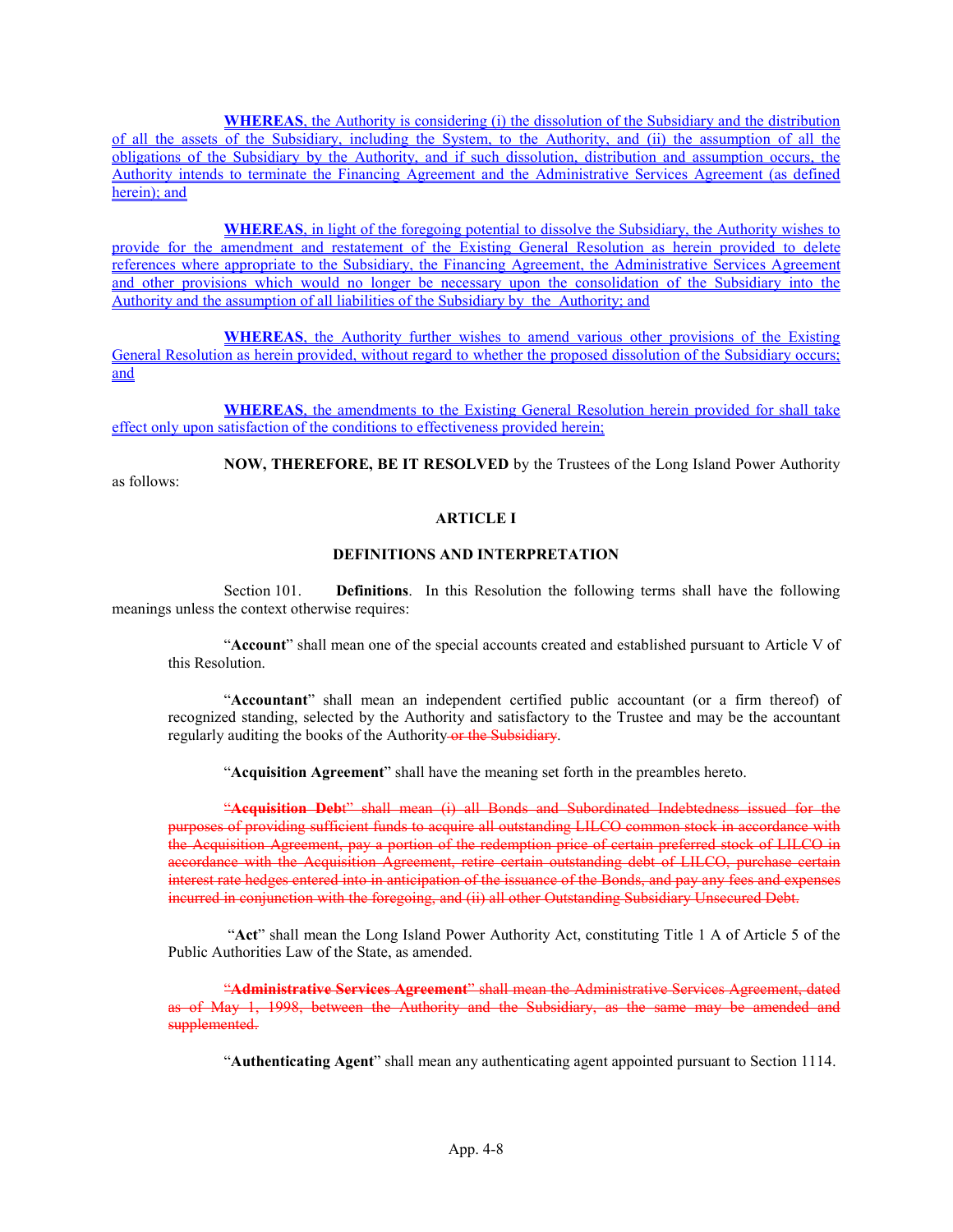"Authority" shall mean the Long Island Power Authority, a corporate municipal instrumentality of the State created and existing under and by virtue of the Act.

"Authority Budget" shall mean the annual budget of the Authority, as amended or supplemented, adopted or in effect for a particular Fiscal Year, included as part of the SystemAuthority Budget as provided in Section 709.

"Authority Expenses" shall mean all Operating Expenses incurred by the Authority.

"Authorized Representative" shall mean in the case of both the Authority and the Subsidiary, their respective Authority's Chairman, Chief Executive Officer, Executive Director, Chief Financial Officer, or Controller or Chief Operating Officer, or such other person or persons so designated by resolution of the Authority-or the Subsidiary, as the case may be.

"Bond" or "Bonds" shall mean all bonds, notes or other evidences of indebtedness authenticated and delivered pursuant to the Resolution, but shall not include Subordinated Indebtedness.

"Bond Counsel's Opinion" or "Opinion of Bond Counsel" shall mean an opinion signed by any attorney or firm of attorneys of nationally recognized standing in the field of law relating to revenue bonds of municipalities and public agencies, selected by the Authority and reasonably satisfactory to the Trustee.

"Bond Payment Date" shall mean each date on which interest or both a Principal Installment and interest shall be due and payable on any of the Outstanding Bonds or Parity Reimbursement Obligations according to their respective terms.

"Bond Year" shall mean, with respect to any Bonds, the twelve month period, if any, set forth in a Supplemental Resolution.

"Bondholder", "Owner" or "Holder" or words of similar import shall mean, when used with reference to a Bond, the person in whose name the Bond is registered on the registry books kept by the Trustee pursuant to Section 306.

"Capitalized Interest" shall mean that portion of the proceeds of any Bonds deposited in a sub account established in the Capitalized Interest Account of the Debt Service Fund, and interest earnings thereon to the extent retained in such Account as provided in Section 515, for the purpose of funding the payment of a portion of the interest on any Bonds.

"Capitalized Interest Account" shall mean the account by that name established in the Debt Service Fund pursuant to Section 502(b).

"Capital Lease" shall mean any capital lease or other obligation (other than Bonds, Subordinated Indebtedness, Outstanding Subsidiary Unsecured Debt, Parity Contract Obligations, Subordinated Contract Obligations, Parity Reimbursement Obligations, Subordinated Reimbursement Obligations, or obligations issued for purposes of Section 208), treated as debt under the accounting principles pursuant to which the books of account of the Authority or the Subsidiary, as the case may be, are kept and audited.

"Certificate" shall mean, as the context indicates, either (i) a signed document attesting to or acknowledging the matters therein stated or setting forth matters to be determined pursuant to the Resolution, (ii) the report of an Accountant as to an audit or compliance called for by the Resolution, or (iii) any report of the Consulting Engineer ora Rate Consultant as to any matter called for by the Resolution or the Financing Agreement.

"Construction Fund" shall mean the fund by that name established pursuant to Section  $502(a)$ .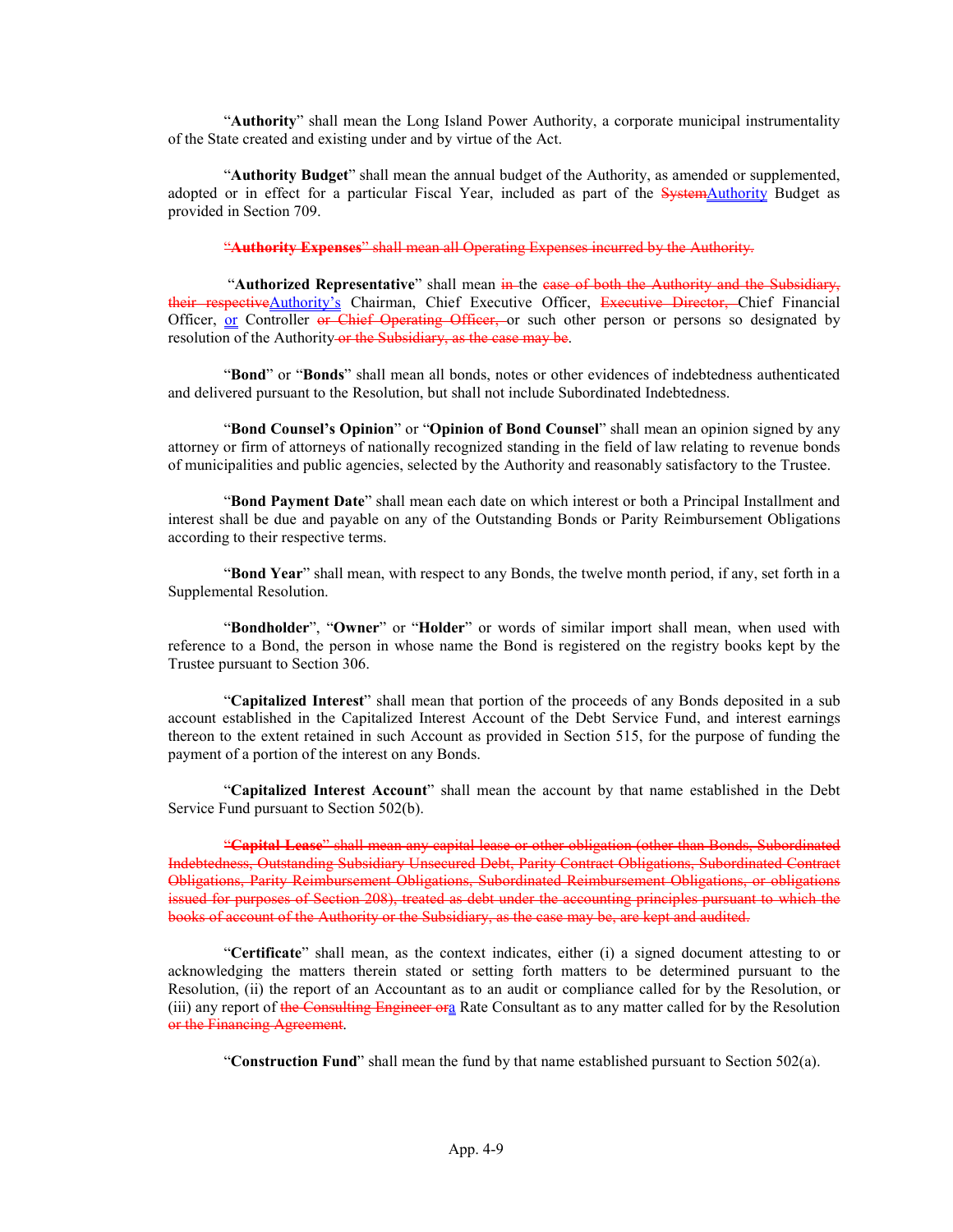"Consulting Engineer" shall mean any independent engineer or firm of engineers of recognized standing selected by the Authority and may include an independent engineer or firm of engineers retained by the Authority or the Subsidiary in one or more other capacities.

"Costs" shall mean costs of any System Improvements or any other purpose related to the System for which bonds, notes or other obligations of the Authority may be issued under the Act or under other applicable State statutory provisions (whether or not also classifiable as an Operating Expense), including but not limited to direct costs, incidental costs (including but not limited to legal, administrative, engineering, consulting and technical services, insurance and financing costs), working capital and reserves deemed necessary or desirable by the Subsidiary and approved by the Authority, and other costs properly attributable thereto including but not limited to the payment of principal, interest, and redemption, tender or purchase price of any (i) obligations issued by the Authority for the payment of any of such costs,, (ii) Outstanding Subsidiary Unsecured Debt,obligations issued to pay Capitalized Interest or (iii) obligations issued to pay Capitalized Interest or (iv) obligations issued to refund any obligations referred to in clauses (i) or (iii) or Outstanding Subsidiary Unsecured Debt referred to in clause (ii); all items of expense directly or indirectly payable or reimbursable and related to the authorization, sale and issuance of Bonds, including but not limited to printing costs, costs of preparation and reproduction of documents, filing and recording fees, initial fees and charges of any Fiduciary, legal fees and charges, fees and disbursements of consultants and professionals, costs of credit ratings, fees and charges for preparation, execution, transportation and safekeeping of Bonds, costs and expenses of refunding, premiums for the insurance of the payment of the Bonds and any other cost, charge or fee in connection with the original issuance of Bonds; termination payments under the Power Supply Agreement or other agreement of the Authority or the Subsidiary-for power supply purposes; and termination payments under Financial Contracts.

"Credit Facility" shall mean a letter of credit, revolving credit agreement, surety bond, insurance policy or similar obligation, arrangement or instrument issued by a bank, insurance company or other financial institution which provides for payment of all or a portion of the Principal Installments or interest due on any Bonds, including through a reserve or similar fund.

"Debt Service" for any Fiscal Year or part thereof shall mean, as of any date of calculation, the sum of (i) with respect to any Outstanding Bonds, an amount equal to the sum of (a) interest payable during such Fiscal Year or part thereof on such Bonds, except to the extent that such interest is to be paid from amounts representing Capitalized Interest and (b) the Principal Installments of such Bonds payable during such Fiscal Year or part thereof, and (ii) with respect to a Parity Reimbursement Obligation, an amount equal to the sum of (a) interest payable during such Fiscal Year or part thereof on such Parity Reimbursement Obligation and (b) the Principal Installments of such Parity Reimbursement Obligation payable during such Fiscal Year or part thereof. Such interest and Principal Installments shall be calculated on the assumption that (x) no such Bonds, or Parity Reimbursement Obligations Outstanding at the date of calculation will cease to be Outstanding except by reason of the payment thereof upon stated maturity or upon mandatory redemption by application of Sinking Fund Installments, and (y) Variable Rate Bonds will bear interest at the **greater of**  $(A)$  **the** rate or rates which were assumed by the Authority in the Authority Budget for such Fiscal Year to be borne by Variable Rate Bonds during such Fiscal Year or (B) the average rate or rates borne on Variable Rate Bonds Outstanding during the twelve calendar months preceding the date of calculation, but at a ratewhich rate shall not be less than the rate or rates borne thereon as of such the date of calculation; provided, however, that if the Authority has in connection with any Variable Rate Bonds entered into a Financial Contract which provides that the Authority is to pay to the Qualified Counterparty an amount determined based upon a fixed rate of interest on the Outstanding principal amount of such Variable Rate Bonds or that the Qualified Counterparty is to pay to the Authority an amount determined based upon the amount by which the rate at which such Variable Rate Bonds bear interest exceeds a stated rate of interest on all or any portion of such Variable Rate Bonds, it will be assumed that such Variable Rate Bond bears interest at the fixed rate of interest to be paid by the Authority or the rate in excess of which the Qualified Counterparty is to make payment to the Authority in accordance with such agreement. such Authority Budget was prepared.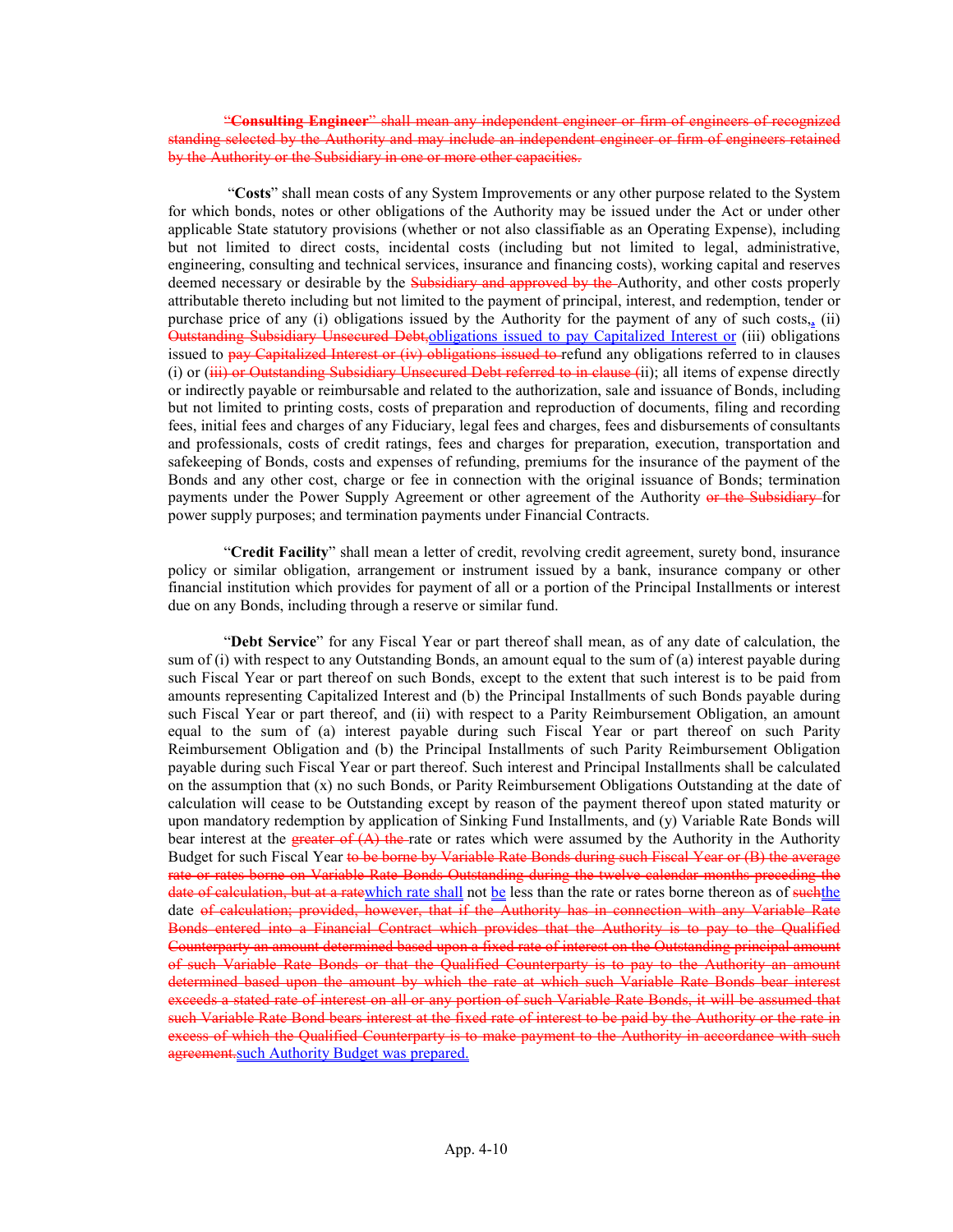"Debt Service Component", when used with reference to Supply Contracts or Capital Leases, shall have the meaning specified in Section 207(e).

"Debt Service Fund" shall mean the fund by that name established pursuant to Section  $502(a)$ .

"Defeasance Obligations" shall mean obligations of the type described in clause (ii), (iii) or (ix) of the definition of Investment Securities herein, which are not subject to redemption prior to maturity except at the option of the holder.

"Depositary" shall mean any bank or trust company selected by the Subsidiary or the Authority. as the case may be, as a depositary of moneys to be held under the provisions of the Financing Agreement or the Resolution, and may include the Trustee.

"Energy Management Agreement" shall mean the Energy Management Agreement, dated as of June 26, 1997, between the Authority and LILCO, and their respective successors and assigns, as the same may be amended and supplemented.

"Event of Default" shall mean any event specified in Section 1001.

"Fiduciary" shall mean the Trustee, any Paying Agent, any Depositary, or any Authenticating Agent.

"Financial Contract" shall mean, to the extent from time to time permitted by law, any financial arrangement entered into by the Authority with respect to Bonds or Subordinated Indebtedness, and any financial arrangement entered into by the Authority or the Subsidiary with respect to Outstanding Subsidiary Unsecured Debt, for the purpose of moderating interest rate fluctuations or any other purpose, (i) which is entered into with an entity that is a Qualified Counterparty at the time the arrangement is entered into, and (ii) which is any of the following, or any combination thereof, or any option with respect thereto: a cap, floor or collar; forward rate; future rate; swap (such swap may be based on an amount equal either to the principal amount of such Bonds or Subordinated Indebtedness, or of such Outstanding Subsidiary Unsecured Debt, as the case may be, as may be designated or a notional principal amount relating to all or a portion of the principal amount of such Bonds or Subordinated Indebtedness, or such Outstanding Subsidiary Unsecured Debt, as the case may be); asset, index, price or market-linked transaction or agreement; other exchange or rate protection transaction agreement; or other similar transaction (however designated).

"Financing Agreement" shall mean the Financing Agreement, dated as of May 1, 1998, by and between the Authority and the Subsidiary, as the same may be amended and supplemented; provided, however, that upon the expiration or termination of the Agreement in accordance with its terms, references thereto contained in the Resolution shall be deemed to be of no effect.

"Fiscal Year" shall mean the twelve month period commencing on January 1 of each year; provided, however, that the Authority and the Subsidiary may at any time adopt a different twelve month period as the Fiscal Year, in which case January 1, when used herein with reference to Fiscal Year, shall be construed to mean the first day of the first calendar month of such different Fiscal Year.

"Fund" shall mean any fund established pursuant to Section 502.

"Generally Accepted Accounting Principles" means accounting principles, standards, methods and terminology followed and construed, as nearly as practicable, in conformity with the pronouncements of the Financial Accounting Standards Board (or any successor), the Governmental Accounting Standards Board (or any successor), the International Accounting Standards Board (or any successor) or any other nationally or internationally recognized accounting standards, as determined by the Authority, in each case as amended from time to time.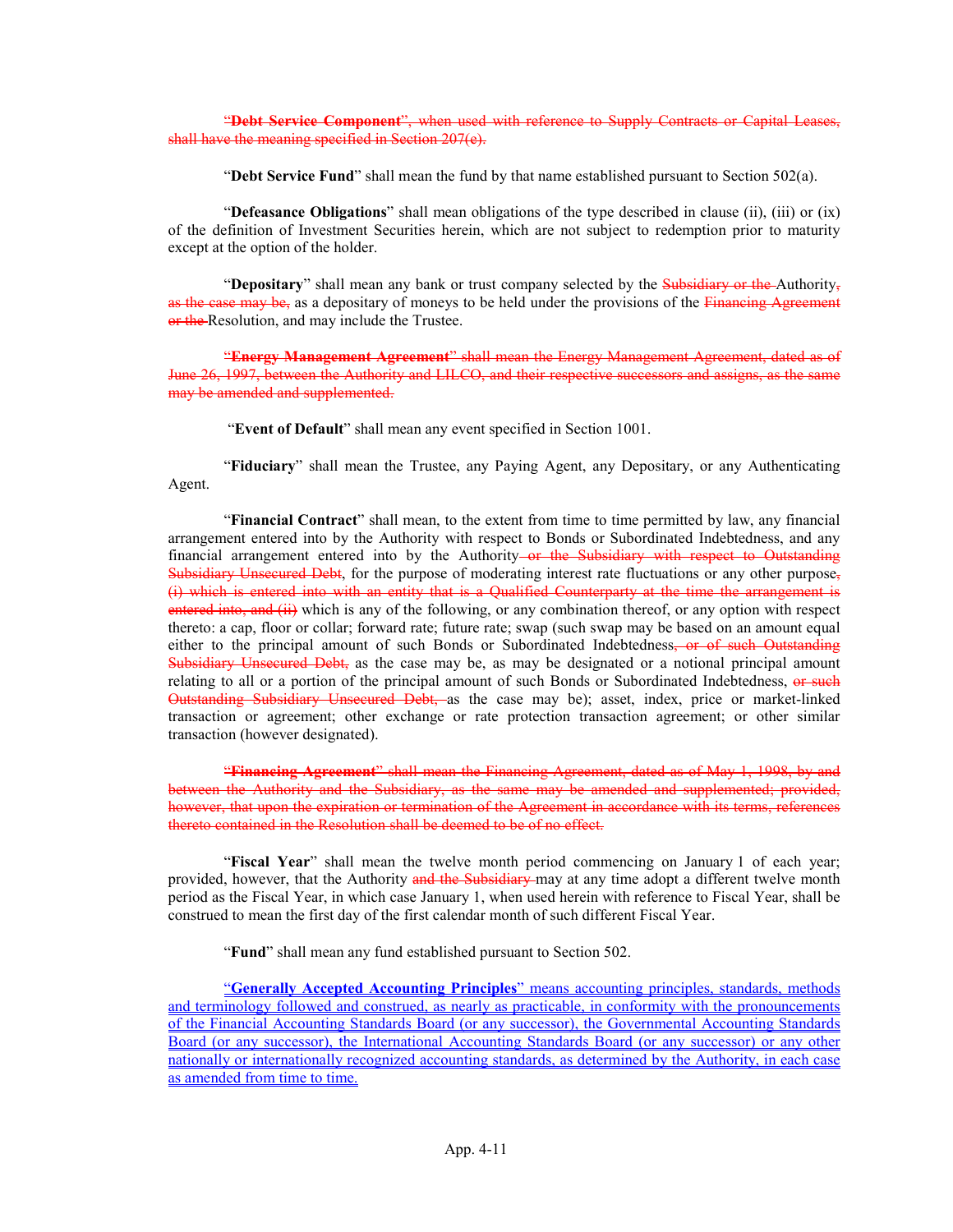"Investment Securities" shall mean and include any of the following securities, if and to the extent the same are at the time legal investments by the Authority of the funds to be invested therein and conform to the policies set forth in any investment guidelines adopted by the Authority and in effect at the time of the making of such investment:

(i) direct obligations of, or obligations guaranteed as to principal and interest by, any state or direct obligations of any agency, public authority or political subdivision thereof, provided such obligations are rated, at the time of purchase, in one of the three highest Rating Categories by a Rating Agency;

(ii) (a) any bonds or other obligations which as to principal and interest constitute direct obligations of, or are guaranteed by, the United States of America, including obligations of any agency thereof or corporation which has been or may hereafter be created pursuant to an Act of Congress as an agency or instrumentality of the United States of America to the extent unconditionally guaranteed by the United States of America or (b) any other receipt, certificate or other evidence of an ownership interest in obligations or in specified portions thereof (which may consist of specified portions of the interest thereon) of the character described in subclause (a) of this clause (ii);

(iii) obligations of any agency, subdivision, department, division or instrumentality of the United States of America, or obligations fully guaranteed as to interest and principal by any agency, subdivision, department, division or instrumentality of the United States of America and obligations of the Federal Home Loan Mortgage Corporation and the Federal National Mortgage Association;

(iv) banker's acceptances or certificates of deposit issued by a commercial bank with its principal place of business within the State and having capital and surplus of more than \$100,000,000;

(v) corporate securities, including commercial paper and fixed income obligations, which are, at the time of purchase, rated by a Rating Agency in one of its three highest Rating Categories for comparable types of obligations;

(vi) repurchase agreements or other investment agreements collateralized by securities described in clause (ii) above with any registered broker/dealer or with any domestic commercial bank whose long term debt obligations are rated "investment grade" by each Rating Agency, provided that (a) a specific written repurchase agreement governs the transaction, (b) the securities are held, free and clear of any lien, by the Trustee or an independent third party acting solely as agent for the Trustee, and such third party is either a direct member of the Federal Reserve Bank or a bank which is a member of the Federal Deposit Insurance Corporation and which has combined capital, surplus and undivided profits of not less than \$25,000,000, and the Trustee shall have received written confirmation from such third party that it holds such securities, free and clear of any lien, as agent for the Trustee, (c) the repurchase agreement has a term of thirty days or less, or the Trustee will value the collateral securities no less frequently than monthly and will liquidate the collateral securities if any deficiency in the required collateral percentage is not restored within five business days of such valuation, and (d) the fair market value of the collateral securities in relation to the amount of the repurchase obligation, including principal and interest, is equal to at least 102%;

(vii) investment agreements or guaranteed investment contracts with any financial institution whose senior long term debt obligations, or whose obligations under such an investment agreement or guaranteed investment contract are guaranteed by a financial institution whose senior long term debt obligations, have a rating (at the time such agreement or contract is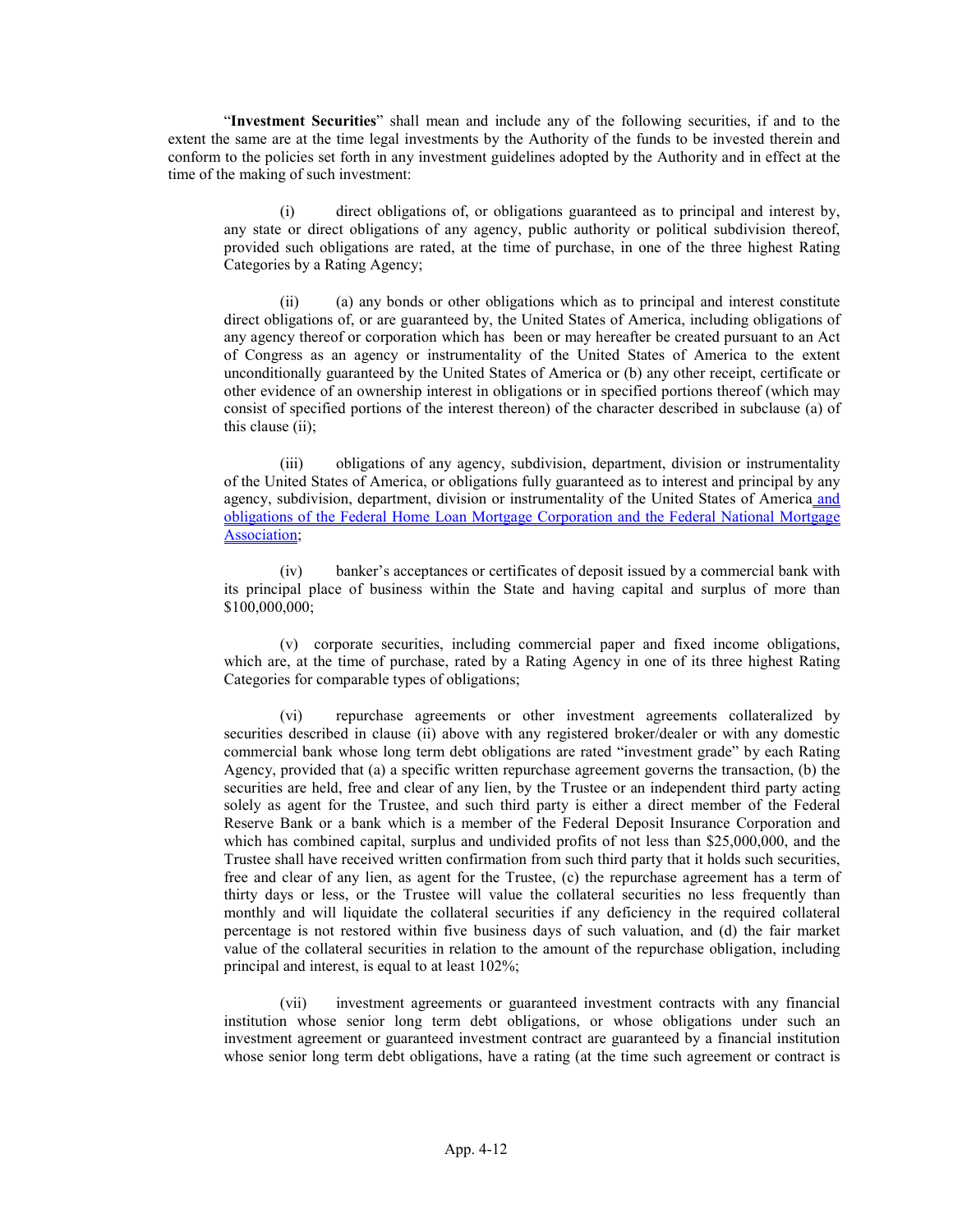entered into) in one of the three highest Rating Categories for comparable types of obligations by a Rating Agency;

(viii) money market funds rated in one of the three highest Rating Categories for comparable types of obligations by a Rating Agency;

(ix) municipal obligations, the payment of principal and redemption price, if any, and interest on which is irrevocably secured by obligations of the type referred to in clauses (i), (ii) or (iii) above and which obligations have been deposited in an escrow arrangement which is irrevocably pledged to the payment of such municipal obligations and which municipal obligations are rated in the highest Rating Category by a Rating Agency, or any other municipal obligation rated in the highest Rating Category by a Rating Agency;

(x) obligations of any person or entity which shall be rated at the time of the investment in one of the three highest Rating Categories by a Rating Agency; and

(xi) any other investment in which the Authority is permitted to invest under applicable law, notwithstanding any limitations set forth in clauses (i) through (x) above.

Obligations of any Fiduciary or an affiliate thereof may be Investment Securities, provided that they otherwise qualify.

"LILCO" shall mean the Long Island Lighting Company, a New York corporation.

"Management Services Agreement" shall mean the Management Services Agreement, dated as of June 26, 1997, between the Authority and LILCO, and their respective successors and assigns, as the same may be amended and supplemented.

"Operating Expense Fund" shall mean the fund by that name established pursuant to Section 502(a).

"Operating Expenses" shall mean any and all current expenses of maintaining, repairing, operating and managing the System, including but not limited to the costs of supplies, electricity, capacity, fuel, fuel assemblies and components required for the operation of the System (including but not limited to any payments made under Supply Contracts other than the Debt Service Component thereof);; payments relating to fuel or electricity hedging instruments; all payments under any System Agreements; all salaries, administrative, general, commercial, architectural, engineering, advertising, public notices, auditing, billing, collection and enforcement and legal expenses; insurance and surety bond premiums; consultants' fees and charges; payments to pension, retirement, health and hospitalization funds; any taxes or PILOTs which may lawfully be imposed on the System or the income or operation thereof or of the SubsidiaryAuthority; costs of public hearings; ordinary and current rentals of equipment or other property; lease payments for real property or interests therein; expenses of maintenance and repair (including replacements); expenses, liabilities and compensation of the Trustee or any other Fiduciary or depositary of Authority or Subsidiary funds; to the extent provided by law, agreement or other instrument of the Authority or the Subsidiary, indemnification of Fiduciaries, Trustees of the Authority, officers and employees of the Authority<del>, directors, officers and employees of the Subsidiary</del>, and others, and premiums for insurance related thereto; reasonable reserves for operation, maintenance and repair and for selfinsurance; and all other expenses necessary, incidental or convenient for the efficient operation of the System; all costs and expenses associated with or arising out of the research, development (including feasibility and other studies, including but not limited to resource planning and studies and reports relating to demand side management) and/or implementation of any project, facility, system, task or measure related to the System including but not limited to demand side management programs, deemed desirable or necessary by the Authority or the Subsidiary; all other costs and expenses arising out of or in connection with the conduct of the **Subsidiary'sAuthority's** business or necessary, incidental or convenient for the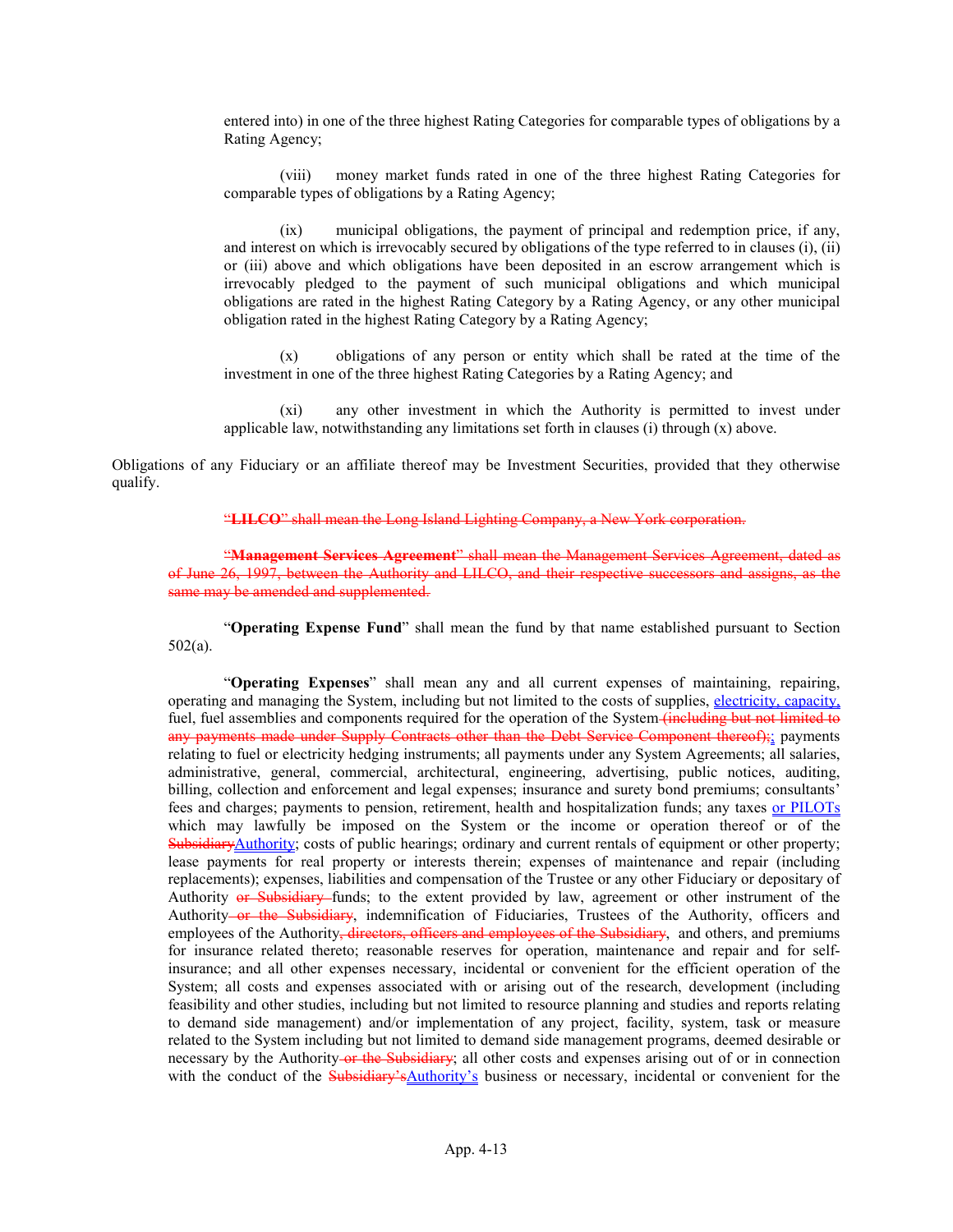efficient operation of the Subsidiary; and all expenses necessary, incidental or convenient for the efficient operation of the Authority and the performance of the obligations of the Authority under the Administrative Services AgreementAuthority. Solely for purposes of Section 205(e) and 701, Operating Expenses shall be calculated in accordance with Generally Accepted Accounting Principles, subject to the next succeeding sentence. Notwithstanding the foregoing, Operating Expenses shall not include (i) any costs and expenses attributable to a Separately Financed Project, (ii) any costs or expenses for new construction or for reconstruction other than restoration of any part of the System to the condition of serviceability thereof when new, (iii) the Debt Service Component of any Supply Contract, (iv) to the extent so specified by the Authority, any incentive payments payable by the Subsidiary under any System Agreement, (v) any payments payable by the **SubsidiaryAuthority** under any other agreement the terms of which specify that the same shall not constitute an Operating Expense under the Resolution, and  $(\overrightarrow{v_i} \cdot \overrightarrow{v_i})$  any allowance for depreciation, (vii) payments under any Capital Leases, or (viii) any PILOTs or amortization or losses from the sale, abandonment, reclassification, revaluation or other disposition of any properties of the System.

"Option SecuritiesOperations Services Agreement" shall mean bonds, notes or other evidences of indebtedness which by their terms may be tendered by and at the option of the Holder thereof for purchase or payment by or on behalf of the Authority prior to the stated maturity thereof, or the maturities of which may be extended by and at the option of the Holder thereof, the Amended and Restated Operations Services Agreement, dated as of December 31, 2013 , between the Authority and PSEG Long Island LLC, and their respective successors and assigns, as the same may be amended and supplemented.

"Outstanding" when used with reference to Parity Reimbursement Obligations, shall have the meaning given to such term in the agreement creating such Parity Reimbursement Obligations, and, when used with reference to Bonds, shall mean, as of any date, all Bonds theretofore or thereupon being authenticated and delivered under the Resolution except:

(i) any Bonds canceled by the Trustee at or prior to such date;

(ii) any Bonds the principal and Redemption Price, if any, of and interest on which have been paid in accordance with the terms thereof;

(iii) any Bonds in lieu of or in substitution for which other Bonds have been authenticated and delivered pursuant to the Resolution; and

(iv) any Bonds deemed to have been paid as provided in Section 1201(b).

"Outstanding Subsidiary Unsecured Debt" shall mean (i) any indebtedness of the Subsidiary outstanding as of the date on which the merger and related transactions between the Authority and LILCO provided for by the Acquisition Agreement are completed, as described in the Financing Agreement, consisting of (a) "Bonds" as defined in the Indenture dated as of November 1, 1986 between LILCO and The Connecticut Bank and Trust Company, National Association, as amended and supplemented, and the Indenture dated as of November 1, 1992 between LILCO and Chemical Bank, as amended and supplemented, and (b) the promissory notes issued by LILCO to the New York State Energy Research and Development Authority as security for the tax-exempt obligations issued by such Development Authority for the benefit of LILCO, and (ii) Financial Contracts (regardless of when entered into) to the extent provided by Section 207(b), and (iii) any reimbursement obligation relating to any letter of credit or other credit support for any indebtedness referred to in (i)(a) or (b) above.

"Parity Contract Obligation" shall have the meaning provided in Section 207(e).

"Parity Contract Obligations Fund" shall mean the fund by that name established pursuant to Section 502(a).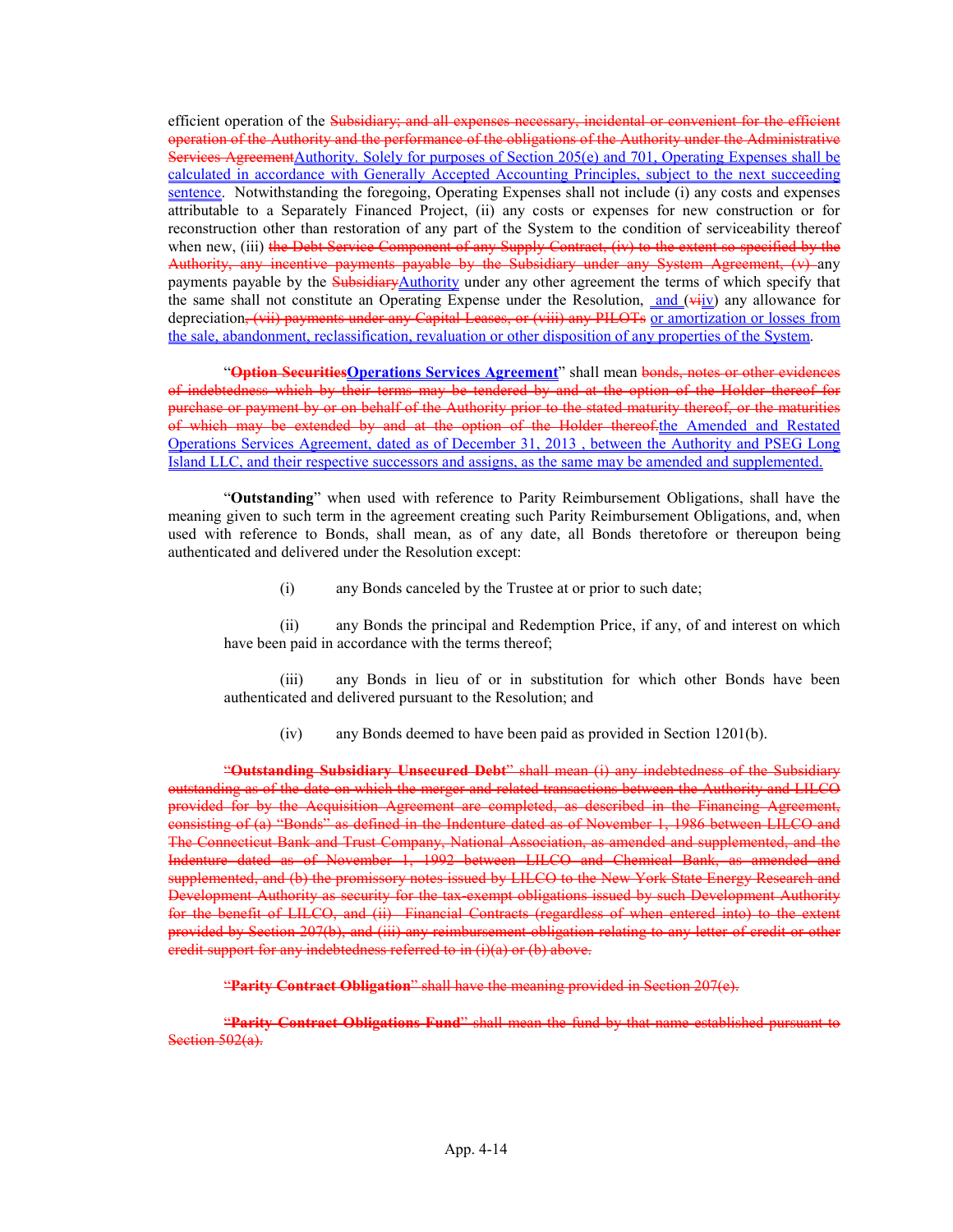"Parity Obligations" shall mean, collectively, all Parity Contract Obligations and Parity Reimbursement Obligations.

"Parity Reimbursement Obligation" shall have the meaning provided in Section 207(c).

"Paying Agent" shall mean any paying agent for any Bonds, and its successor or successors and any other person which may at any time be substituted in its place pursuant to the Resolution.

"PILOTs" shall mean any payments in lieu of taxes due and owing by the Authority or the Subsidiary in accordance with Section 1020-q of the Act or other applicable law.

#### "PILOTs Fund" shall mean the fund by that name established pursuant to Section  $502(a)$ .

"Power Supply Agreement" shall mean the **Amended and Restated** Power Supply Agreement dated as of June 26October 10, 19972012, between the Authority and LILCOLong Island Lighting Company d/b/a LIPA and National Grid Generation LLC, and their respective successors and assigns, as the same may be amended and supplemented.

"Principal Installment" shall mean, as of any date of calculation and with respect to any Outstanding Bonds, (i) the principal amount of such Bonds (including (x) any amount designated in, or determined pursuant to, the applicable Supplemental Resolution, as the "principal amount" with respect to any Bonds which do not pay full current interest for all or any part of their term and (y) the principal amount of any Parity Reimbursement Obligation) due on a certain future date for which no Sinking Fund Installments have been established, or (ii) the unsatisfied balance of any Sinking Fund Installments due on a certain future date for such Bonds, or (iii) if such future dates coincide as to different Bonds, the sum of such principal amount of Bonds and of such unsatisfied balance of Sinking Fund Installments due on such future date.

"Principal Office", when used with respect to any Fiduciary, and any provision of the Resolution, shall mean the corporate trust or other office or offices of such Fiduciary designated thereby with respect to such provision.

"Promissory Notes" shall mean the Promissory Notes (as defined in the Acquisition Agreement) of the Parent and/or one or more Transferee Subsidiaries (each as defined in the Acquisition Agreement) delivered to the Subsidiary.

"Property Tax Settlement" shall mean any program of rebates and credits to System customers in respect of the amounts otherwise payable by Suffolk County, the Town of Brookhaven and certain other municipalities within Suffolk County as refunds of taxes and payments in lieu of taxes relating to the Shoreham Nuclear Power Plant.

"Qualified Counterparty" shall mean an entity (i) whose senior long term debt obligations, other senior unsecured long term obligations, financial program rating, counterparty rating or claims paying ability are rated (at the time the subject Financial Contract is entered into) in any of the three highest Rating Categories from a nationally recognized statistical rating organization, (ii) whose payment obligations under a Financial Contract are guaranteed by an entity whose senior long term debt obligations, other senior unsecured long term obligations, financial program rating, counterparty rating or claims paying ability, are rated (at the time the subject Financial Contract is entered into) in any of the three highest Rating Categories from a nationally recognized statistical rating organization, or (iii) whose obligation, if any, to make payment to the Authority upon the termination of the subject Financial Contract is fully collateralized by Investment Securities of the type described in clause (ii) of the definition of Investment Securities; provided, however, that such obligation shall be deemed to be fully collateralized if the Investment Securities shall have a market value, determined periodically in accordance with the Financial Contract, that is not less than 102% of any termination payment.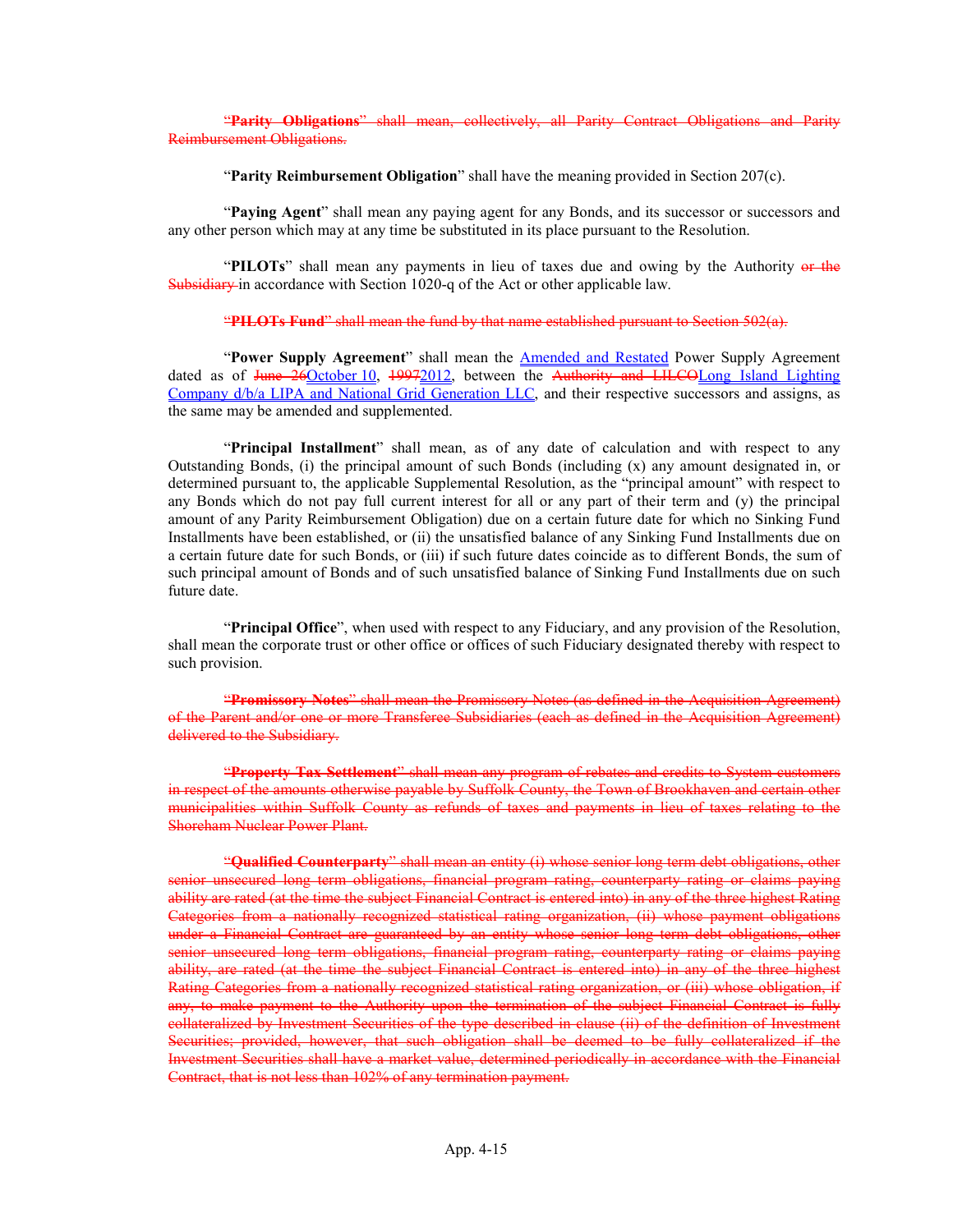"Rate Consultant" shall mean the independent accountant or firm of independent accountants, or a management consultant or firm of management consultants, or independent engineer or firm of independent engineers which, in any case, shall be of recognized standing in the field of electric transmission and distribution system consulting (and which may be the firm then serving as the Consulting Engineera consulting engineer or auditor of either the Authority or Subsidiary), selected by the Authority.

"Rate Stabilization Fund" shall mean the fund by that name established pursuant to Section 502(a).

"Rating Agency" shall mean each of Fitch HBCA, Ine.Group, Moody's Investors Service, Inc., and Standard & Poor's Ratings Services and any other or nationally recognized statistical rating organization specified in a Supplemental Resolution, and their respective successors and assigns, in each case and at any time only if the same is then maintaining a rating on any Bonds at the request of the Authority.

"Rating Category" means a general rating category of an applicable Rating Agency or nationally recognized statistical rating organization without regard to any refinement or gradation of such rating by a numerical modifier or otherwise.

"Record Date" with respect to each scheduled payment of principal of, premium, if any, and interest on each Bond, the date specified as the "record date" therefor in the Supplemental Resolution authorizing such Bond.

"Redemption Price" shall mean, when used with respect to a Bond or portion thereof, the principal amount thereof plus the applicable premium, if any, payable upon either optional or mandatory redemption thereof pursuant to the Resolution.

"Refunding Bond" shall mean any Bond authenticated and delivered on original issuance pursuant to Section 206 for the purpose of refunding any Outstanding Bonds, or thereafter authenticated and delivered pursuant to the Resolution in lieu of or substitution for such Bond.

"Reimbursement Obligation" shall have the meaning provided in Section 207(c).

"Required Deposits" shall mean the amount, if any, payable into the Operating Expense Fund, the Debt Service Fund, the Parity ContractReimbursement Obligations Fund, and the Subordinated Indebtedness Fund, the Subsidiary Unsecured Debt Fund and the PILOTs Fund, but in each case only to the extent such payments are required to be made from Revenues.

"Resolution" shall mean this Electric System General Revenue Bond Resolution, adopted by the Authority on May 13, 1998, as the same may has heretofore been amended and as further amended and restated by a resolution adopted by the Authority on July . 2020, as the same may hereafter be amended or supplemented by a Supplemental Resolution or Resolutions.

"Revenue Fund" shall mean the fund by that name established pursuant to Section  $502(a)$ .

"Revenues" shall mean all revenues, rates, fees, charges, surcharges, rents, proceeds from the sale of SubsidiaryAuthority assets, proceeds of insurance, and other income and receipts, as derived in cash, directly or indirectly from any of the Subsidiary'sAuthority's operations, by or for the account of the Authority or the Subsidiary, including but not limited to  $(i)$  all payments received by the Authority or the Subsidiary with respect to the Promissory Notes, (ii) any guaranty of performance under any System Agreement and (iii) all dividends received by the Authority as a result of ownership of any stock or other evidences of an equity interest in the Subsidiary, including, without limitation, any amounts received by the Authority by reason of the dissolution of the Subsidiary; provided, however, that Revenues shall not include (a) any Transition Charge, (b) any of the foregoing attributable directly or indirectly to the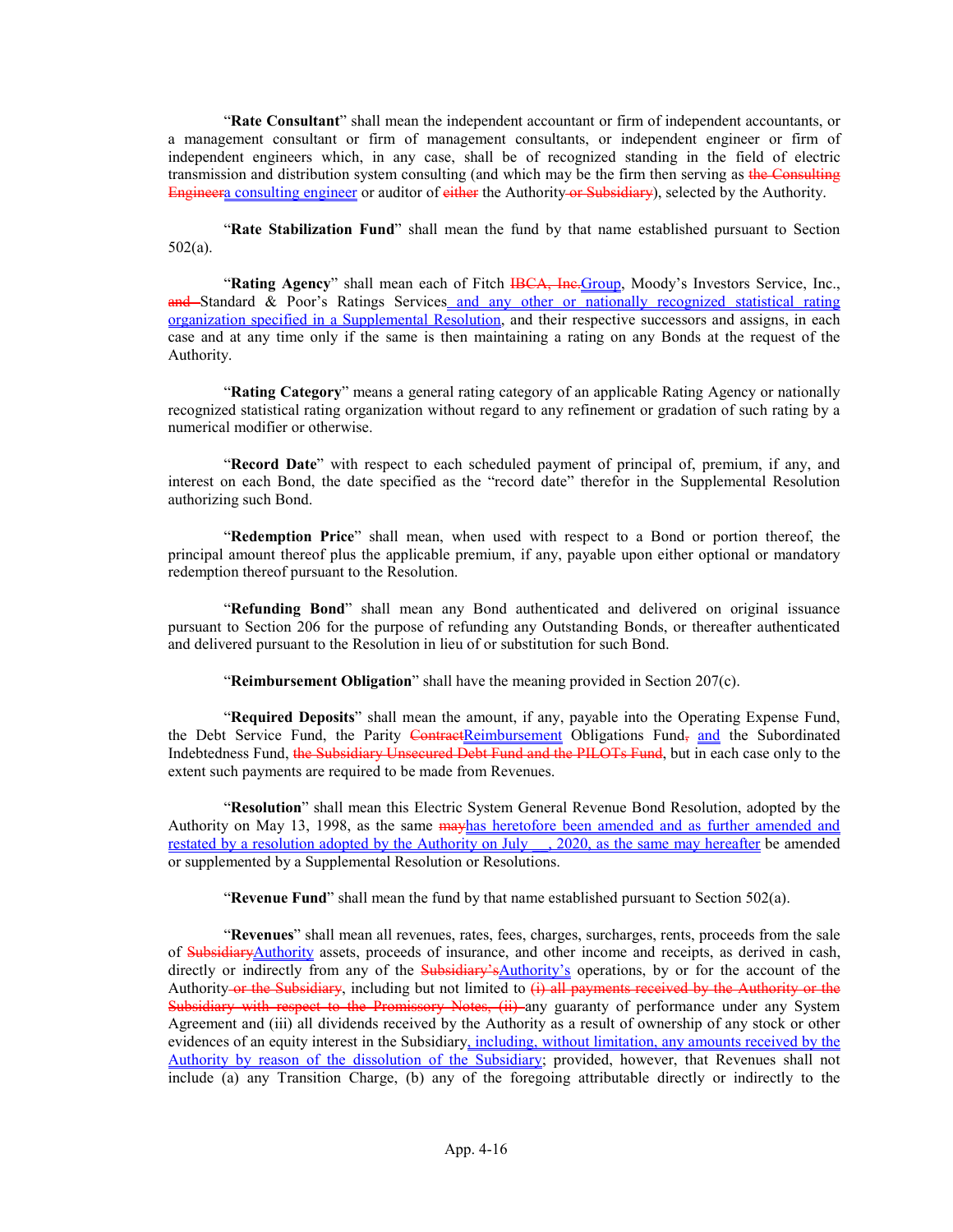ownership or operation of any Separately Financed Project, or (c) any federal or State grant moneys the receipt of which is conditioned upon their expenditure for a particular purpose unless the Authority determines that such grant moneys shall constitute Revenues. Notwithstanding the foregoing, Revenues also shall not include any amounts, or amounts from any sources, as may be specified from time to time by Supplemental Resolution; provided, however, that at the time such Supplemental Resolution becomes effective the tests. Solely for purposes of Sections  $205(e)(B)$  shall be satisfied without regard to either (i) such amounts or (ii) Section 205(e)(D). and 701, Revenues shall be calculated in accordance with Generally Accepted Accounting Principles, subject to proviso contained in the second preceding sentence.

"Separately Financed Project" means any project described as such in Section 208.

"Series" or "Series of Bonds" shall mean all of the Bonds authenticated and delivered on original issuance identified pursuant to the Supplemental Resolution authorizing such Bonds as a separate Series of Bonds and any Bonds thereafter authenticated and delivered in lieu of or in substitution therefor pursuant to the Resolution regardless of variations in maturity, interest rate or other provisions.

#### "Shoreham Credits" shall mean credits to the bills of System ratepayers arising from the Property Tax Settlement.

"Sinking Fund Installment" shall mean, as of any particular date of calculation, the amount required, as of such date of calculation, to be paid by the Authority on a future date for the retirement of Outstanding Bonds which are stated to mature subsequent to such future date, but does not include any amount payable by the Authority by reason only of the maturity of a Bond.

"State" shall mean the State of New York.

#### "Subordinated Contract Obligation" shall mean the Debt Service Component of a Supply Contract that does not constitute a Parity Contract Obligation.

"Subordinated Credit Facility" shall mean a letter of credit, revolving credit agreement, standby purchase agreement, surety bond, insurance policy or similar obligation, arrangement or instrument issued by a bank, insurance company or other financial institution which (i) provides for payment of all or a portion of the principal of or interest on any Subordinated Indebtedness, (ii) provides funds for the purchase of any Bonds or Subordinated Indebtedness, or any portion of any thereof, or (iii) secures the payment by the Authority of its obligations under a Financial Contract relating to Bonds or Subordinated Indebtedness.

"Subordinated Indebtedness" shall mean any bond, note or other evidence of indebtedness issued by the Authority in furtherance of its corporate purposes under the Act and secured by a pledge of the Trust Estate subordinate to the pledge thereof made hereby in favor of the Bonds and Parity Reimbursement Obligations and otherwise as provided hereby. Subordinated Indebtedness shall include, but shall not be limited to, Option Securities, Reimbursement Obligations other than Parity Reimbursement Obligations, and Financial Contracts to the extent provided by Section 207(b).

"Subordinated Indebtedness Fund" shall mean the fund by that name established pursuant to Section 502(a).

"Subordinated Reimbursement Obligation" shall have the meaning provided in Section 207(d).

"Subsidiary" shall mean LIPA Acquisition Corp., and following the merger of LIPA Acquisition Corp. with LILCO shall mean LILCO, as the surviving corporation of such merger, and any successe either thereof or assignee of either thereof permitted under the Financing Agreement. Long Island Lighting Company d/b/a LIPA.

"Subsidiary Budget" shall have the meaning specified in the Financing Agreement.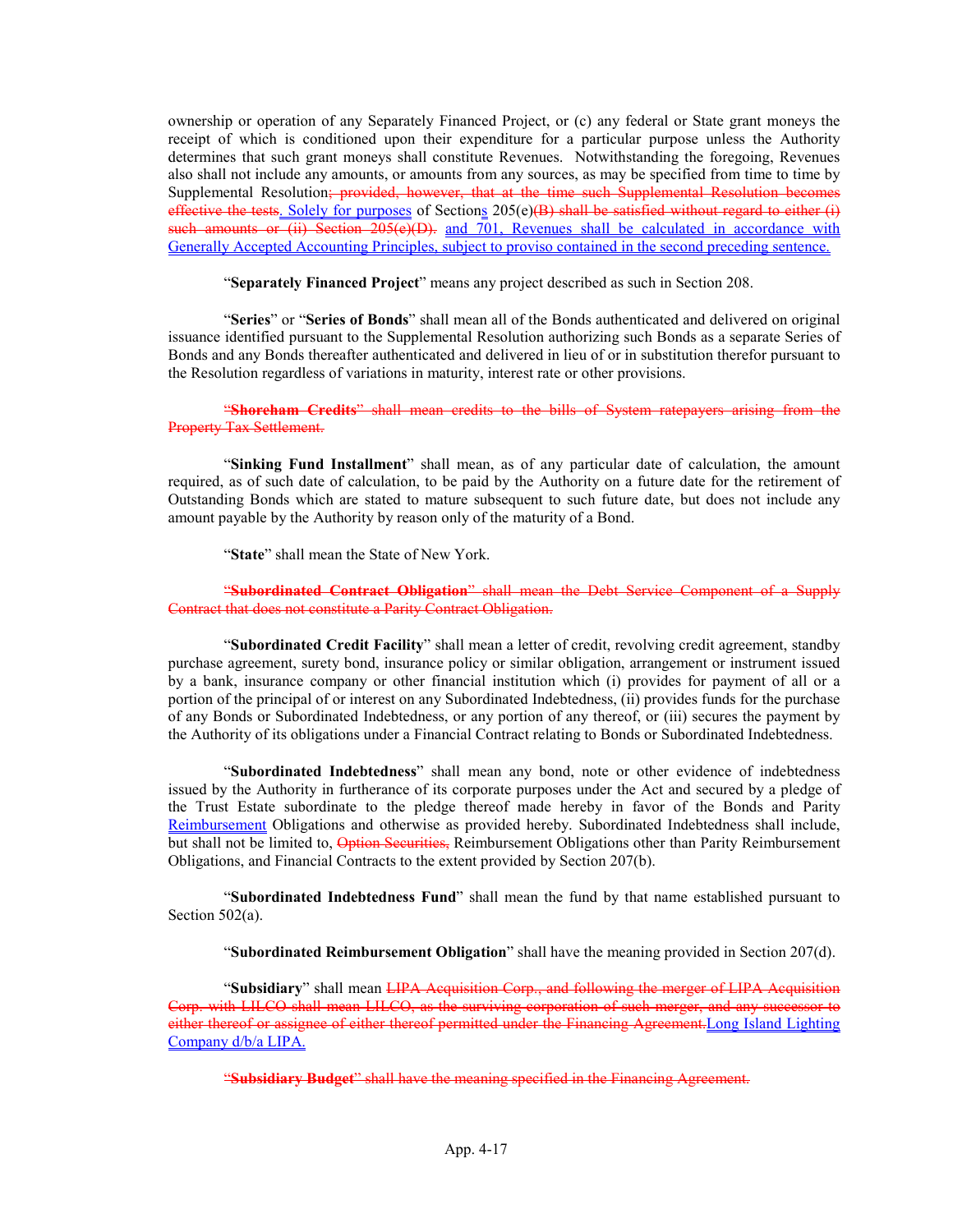"Subsidiary Expenses" shall mean all Operating Expenses incurred by the Subsidiary.

### "Subsidiary Unsecured Debt Fund" shall mean the fund by that name established pursuant to Section 502(a).

"Supplemental Resolution" shall mean a resolution of the Authority authorizing the issuance of a Series of Bonds or otherwise amending or supplementing the Resolution, adopted in accordance with Article VIII.

#### "Supply Contracts" shall have the meaning specified in Section 207(e).

"System" shall mean the Retained Assets (as defined in the Acquisition Agreement)electric distribution, transmission and generation rights, assets and properties owned the Subsidiary at the time of its acquisition by the Authority and any System Improvements thereafter or hereafter made or acquired by the Subsidiary or the Authority, but shall not include any Separately Financed Projects.

"System Agreements" shall mean any agreements relating to the operation or maintenance of the System, the supply of power and energy to the System, and the provision of transmission and distribution services and capacity for the System, including, but not limited to, the ManagementOperations Services Agreement, the Energy Management Agreement and the Power Supply Agreement.

"System Budget" shall mean the combined Authority Budget and Subsidiary Budget, as amended or supplemented, adopted or in effect for a particular Fiscal Year, as provided in Section 709 and in the Financing Agreement.

"System Improvement" means any project, facility, system, equipment, or material related to or necessary or desirable in connection with the generation, production, transportation, transmission, distribution, delivery, storage, conservation, purchase or use of energy or fuel, whether owned jointly or singly by the SubsidiaryAuthority, including any capacity or output in which the SubsidiaryAuthority has an interest, heretofore or hereafter authorized by the Act or by other applicable State statutory provisions, including but not limited to demand side management programs; provided, however, that the term "System Improvement" shall not include any Separately Financed Project.

"Transition Charge" shall mean any rates, fees, charges or surcharges relating to the System or the customers thereof established by irrevocable rate order or other action or instrument, and applicable to or by the Authority or the Subsidiary, in conjunction with the issuance of debt or other securities under a separate resolution, indenture or similar instrument (other than the Resolution) to the extent such rates, fees, charges or surcharges are pledged or otherwise encumbered or conveyed as security for such debt or other securities, and shall include, without limitation, UDSA Charges.

"Trust Estate" shall mean, collectively:

(i) all payments received by the Authority from the Subsidiary under the Financing Agreement, and all rights to collect and receive the same;

(ii) all Revenues and all right, title and interest of the Authority in and to the Revenues, including all rights of the Authority to collect and receive the same, including but not limited to (a) all payments received by the Authority with respect to the Promissory Notes and all right, title and interest of the Authority in and to the Promissory Notes, including all rights of the Authority to collect and receive amounts payable thereunder and (b) any dividends received by the Authority as a result of ownership of any common or preferred stock or other evidences of an equity interest of the Authority in the Subsidiary, and all rights to receive the same;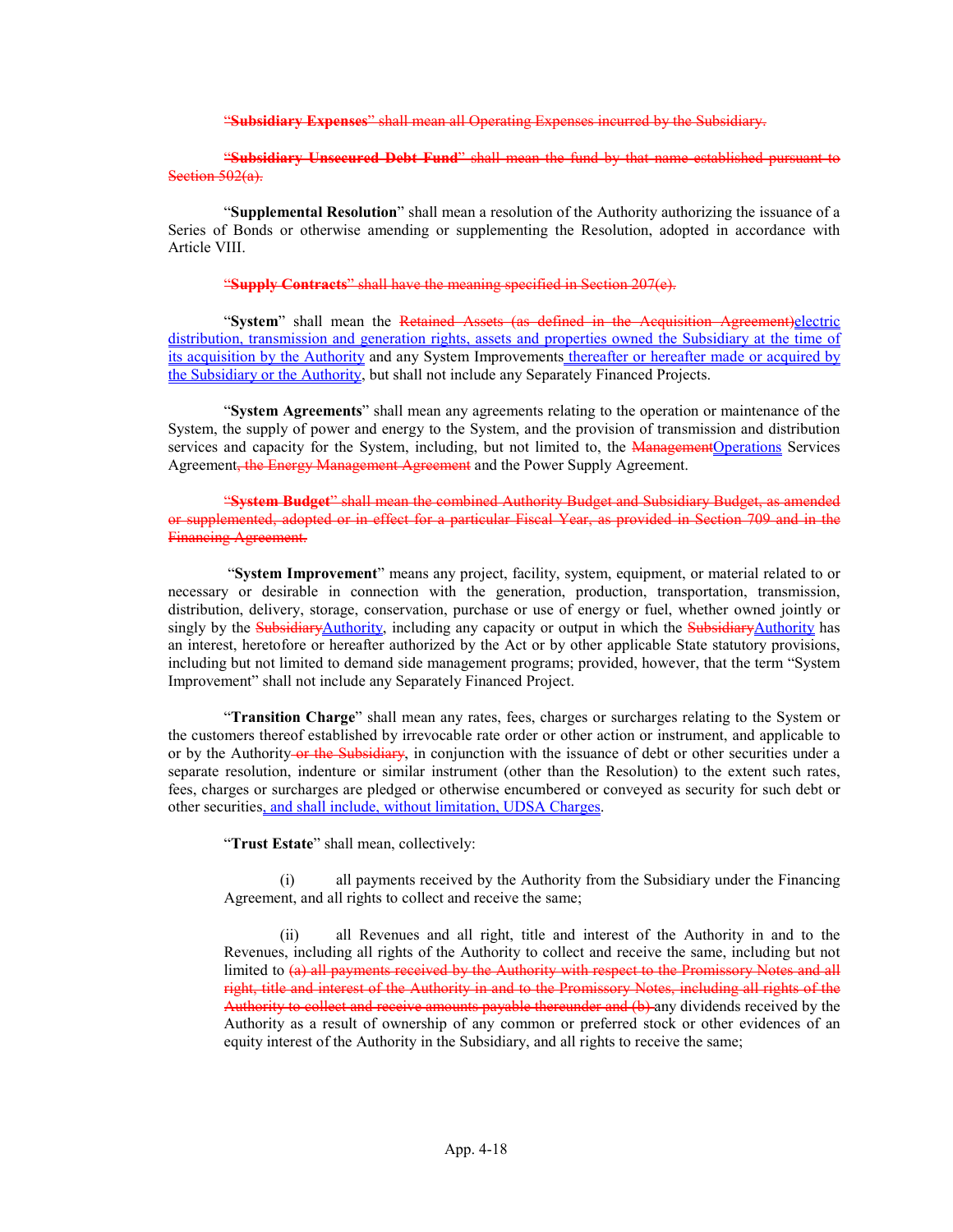(iii) the proceeds of sale of Bonds until expended for the purposes authorized by the Resolution;

(iv) all Funds, Accounts and subaccounts established by the Resolution, including securities credited thereto and investment earnings thereon; and

(v) all funds, moneys and securities and any and all other rights and interests in property, whether tangible or intangible, from time to time hereafter by delivery or by writing of any kind conveyed, mortgaged, pledged, assigned or transferred as and for additional security hereunder for the Bonds by the Authority, or by anyone on its behalf, or with its written consent, to the Trustee, which is hereby authorized to receive any and all such property at any and all times, and to hold and apply the same subject to the terms hereof.

"Trustee" shall mean United States Trust Company of New York, and its successor or successors and any other person which may at any time be substituted in its place pursuant to the Resolution.

### "UDSA Charges" shall mean any Transition Charges heretofore or hereafter established by or for the benefit of the Utility Debt Securitization Authority.

"Variable Rate Bond" shall mean, as of any date of determination, any Bond on which the interest rate borne thereby may vary during any part of its remaining term, but shall not include any Option Security.

Section 102. **Interpretation.** In this Resolution, unless the context otherwise requires:

(1) Articles and Sections referred to by number shall mean the corresponding Articles and Sections of this Resolution.

(2) The terms "hereby," "hereof," "herein," "hereunder" and any similar terms, as used in this Resolution, refer to this Resolution, and the term "hereafter" shall mean after, and the term "heretofore" shall mean before, the date of this Resolution.

(3) Words of the masculine gender shall mean and include correlative words of the feminine and neuter genders and words importing the singular number shall mean and include the plural number and vice versa.

(4) Words importing persons shall include firms, associations, partnerships (including limited partnerships), trusts, corporations and other legal entities, including public bodies, as well as natural persons.

Words importing the redemption or redeeming or calling of a Bond for redemption do not include or connote the payment of such Bond at its stated maturity or the purchase of such Bond.

(6) Any headings preceding the texts of the several Articles and Sections of this Resolution, and any table of contents or marginal notes appended to copies hereof, shall be solely for convenience of reference, and shall not constitute a part of this Resolution, nor shall they affect its meaning, construction or effect.

(7) The date upon which any Sinking Fund Installment is required to be made pursuant to a Supplemental Resolution authorizing the issuance and delivery of Bonds shall be deemed to be the date upon which such Sinking Fund Installment is payable and the Outstanding Bonds to be retired by application of such Sinking Fund Installment shall be deemed to be the Bonds entitled to such Sinking Fund Installment.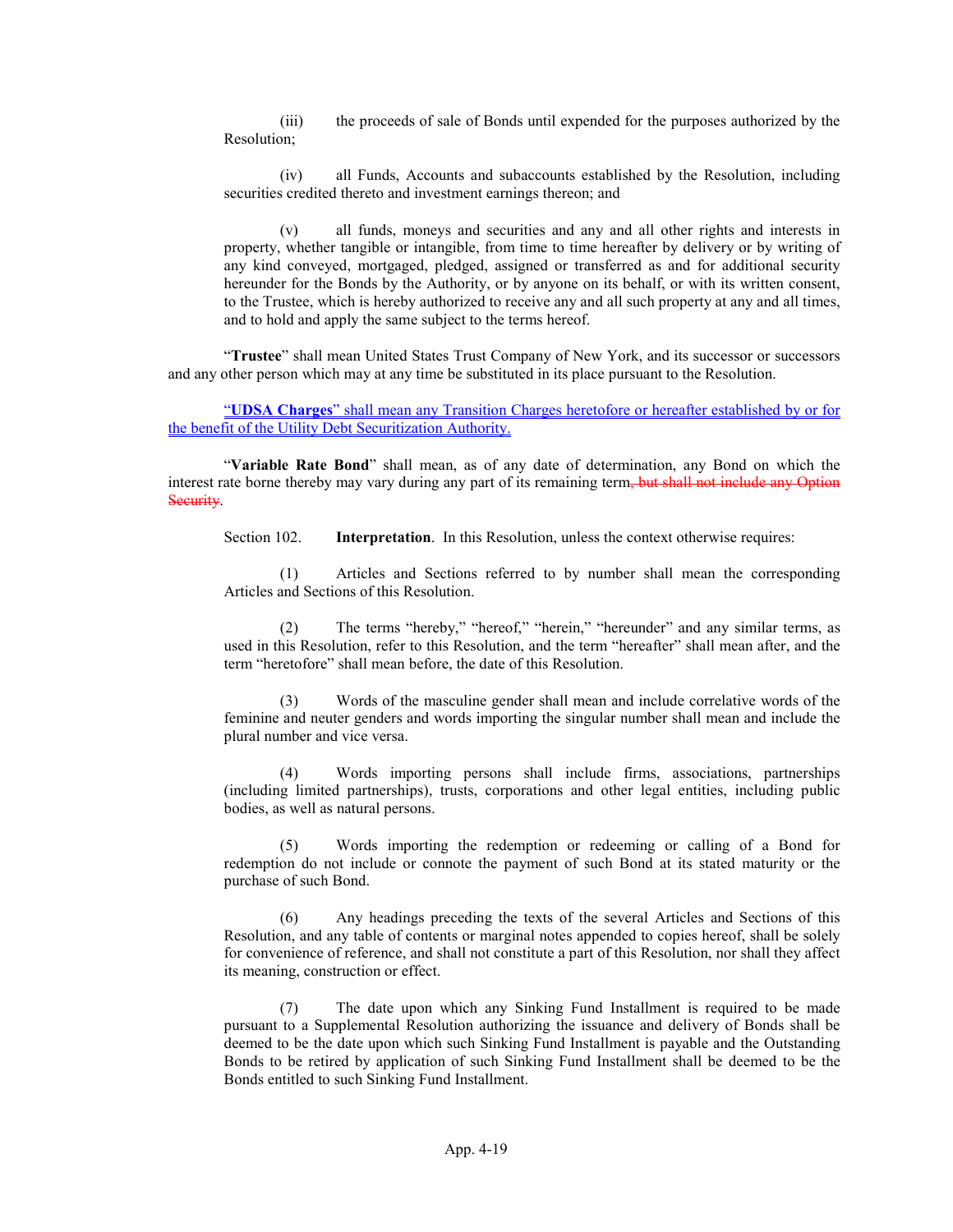(8) Any reference to the payment of a Bond shall be a reference to the payment of the Principal Installments or Redemption Price thereof and interest thereon.

### ARTICLE II

#### AUTHORIZATION AND ISSUANCE OF BONDS

Section 201. Authorization of Bonds; Purpose. There is hereby created an issue of bonds of the Authority to be designated as "Electric System General Revenue Bonds" to be issued for any lawful purpose of the Authority, including but not limited to providing sufficient funds to acquire all outstanding LILCO common stock in accordance with the Acquisition Agreement, pay a portion of the redemption price of certain preferred stock of LILCO in accordance with the Acquisition Agreement, fund the Property Tax Settlement, retire certain outstanding debt of LILCO, purchase certain interest rate hedges entered into in anticipation of the issuance of the Acquisition Debt, fund Costs of System Improvements, refund any Bonds or any other bonds, notes or other obligations issued by the Authority for lawful purposes, and pay any fees and expenses incurred in conjunction with the foregoing and the issuance of such Bonds, and to make payments into any Fund or Account as required by or permitted under the Resolution. The aggregate principal amount of the Bonds which may be executed, authenticated and delivered under the Resolution is not limited except as provided in the Resolution or as may be limited by law.

Section 202. Resolution to Constitute Contract. In consideration of the purchase and acceptance of the Bonds by those who shall hold the same from time to time, the provisions of the Resolution shall be deemed to be and shall constitute a contract between the Authority, the Trustee and the Holders from time to time of the Bonds. The pledge hereof and the provisions, covenants and agreements herein set forth to be performed by or on behalf of the Authority shall be for the equal benefit, protection and security of the Holders of any and all such Bonds, each of which, regardless of the time or times of its issue or maturity, shall be of equal rank without preference, priority or distinction over any other thereof except as expressly provided in the Resolution.

Section 203. Obligation of Bonds. The Bonds shall be special obligations of the Authority payable solely from the Trust Estate, and no other revenues or assets of the Authority shall be, or shall be deemed to be, pledged to the payment of the Bonds; provided, however, that nothing contained in the Resolution shall prevent the pledge of any Credit Facility relating to any particular Bonds, or the proceeds of such Credit Facility, to the payment of such Bonds. The bonds, notes and other obligations of the Authority (including but not limited to the Bonds) shall not be a debt of the State or of any municipality, and neither the State nor any municipality shall be liable thereon. Neither the credit, the revenues nor the taxing power of the State or of any municipality shall be, or shall be deemed to be, pledged to the payment of any bonds, notes or other obligations of the Authority (including but not limited to the Bonds).

Section 204. Authorization of Bonds in Series. The Bonds shall be issued subject to the terms, conditions and limitations established in the Resolution and in one or more Series as hereinafter provided. Nothing herein contained shall preclude the consolidation into a single Series for purposes of issuance and sale of Bonds otherwise permitted by the Resolution to be issued at the same time in two or more separate Series, but for the purpose of satisfying the requirements of Section 205 or 206, the Bonds otherwise permitted by the Resolution to be issued as a separate Series shall be considered separately as if the Bonds were in fact to be issued as a separate Series. In the event that separate Series are combined for purposes of issuance and sale, they may be issued under a single Supplemental Resolution.

Section 205. Conditions Precedent to Delivery of Bonds. Bonds, except for Refunding Bonds, shall be executed by the Authority for issuance and delivered to the Trustee and thereupon shall be authenticated by the Trustee and delivered to the Authority or upon its order, but only upon the receipt by the Trustee of each of the following:

(a) A Bond Counsel's Opinion to the effect that (i) the Authority has the right and power to adopt the Resolution under the Act; (ii) the Resolution has been duly and lawfully adopted by the Authority and is enforceable against the Authority except as may be limited as described therein; (iii) the Resolution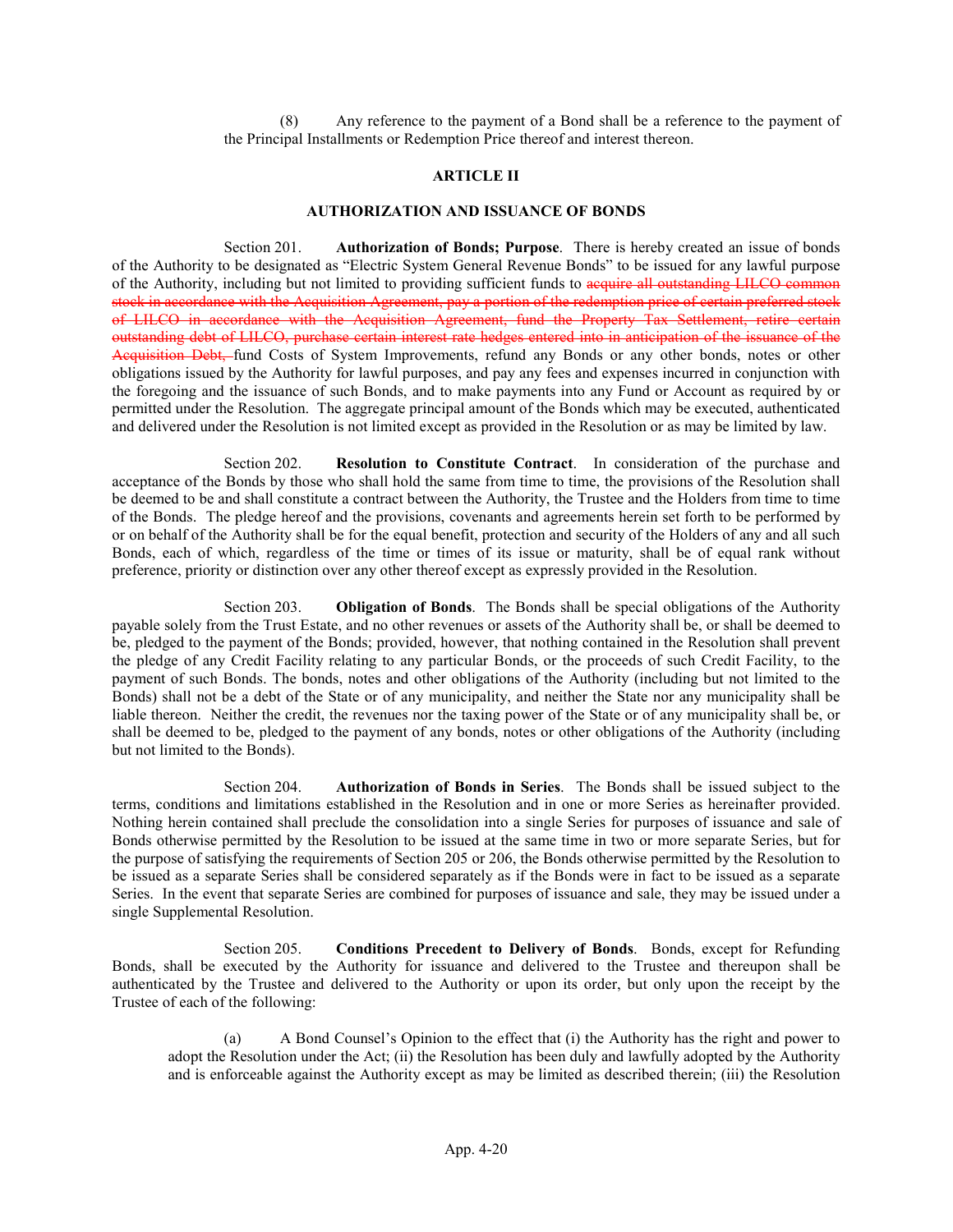creates the valid pledge which it purports to create of the Trust Estate; (iv) such Bonds are valid and binding special obligations of the Authority, enforceable in accordance with their terms and the terms of the Resolution except as may be limited as described therein; and (v) upon the execution, authentication and delivery of such Bonds all conditions required by the Resolution precedent to the issuance of such Bonds will have been met and such Bonds will have been duly and validly authorized and issued in accordance with the Act and the Resolution.

(b) A written order as to the delivery of such Bonds, signed by an Authorized Representative of the Authority.

(c) A copy of the Supplemental Resolution authorizing such Bonds certified by an Authorized Representative of the Authority, which resolution shall specify or shall set forth the method for specifying:

(i) the authorized principal amount and Series designation of such Bonds, the Bond Year, if any, for such Series and the Credit Facility, if any, related thereto;

(ii) the purposes for which such Bonds are being issued:

(iii) the dated date or dates, and the maturity date or dates of such Bonds;

(iv) if such Bonds will pay current interest for all or any part of their term, the interest rate or rates of the Bonds of such Series, or the manner of determining such rate or rates, the Bond Payment Dates therefor (which may be any date or dates and may be different dates for different Bonds) and the method of payment thereof and, if such Bonds will not pay full current interest for all or any part of their term, the rate or rates to be borne by, the method of accrual or compounding, if any, and the other terms and conditions of such Bonds including the designation, or manner of determining, the "principal amount" of such Bonds;

(v) if any such Bonds are Variable Rate Bonds, the limitation, if any, on the numerical rate or rates of interest which such Bonds may bear at any time;

(vi) the Record Date, if any, for such Bonds;

(vii) the minimum denomination of, and the manner of dating, numbering and lettering, such Bonds, but such Bonds shall be in denominations equal to the minimum denomination or any multiple thereof or as may otherwise be authorized by such Supplemental Resolution;

(viii) the place or places of payment of such Bonds or the manner of appointing and designating the same;

(ix) if any such Bonds are redeemable, the Redemption Prices and the redemption terms for such Bonds;

(x) the amount and due date of each Sinking Fund Installment, if any, for Bonds of like maturity and the method of crediting purchases and redemptions of such Bonds against such Sinking Fund Installment requirements;

- (xi) if so determined by the Authority, provisions for the sale of such Bonds;
- (xii) the forms of such Bonds and of the Trustee's certificate of authentication;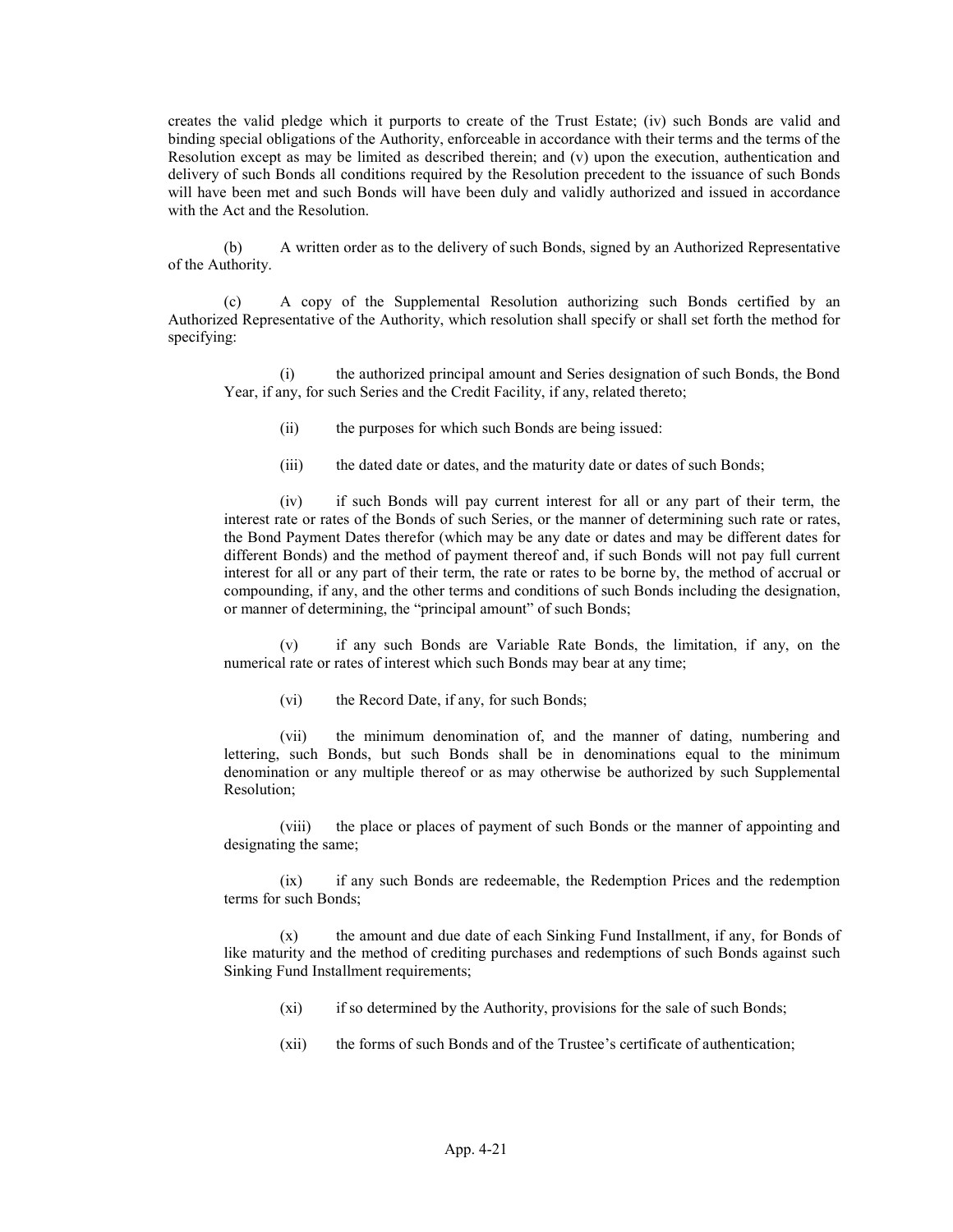(xiii) the respective amounts, if any, to be deposited from the proceeds of such Bonds in the Construction Fund, in any sub account established in the Capitalized Interest Account in the Debt Service Fund pursuant to Section 502(b) and in any other Funds and Accounts, or otherwise as may be permitted by the Resolution;

(xiv) any Credit Facility for such Bonds and provision for reimbursement or repayment of any draws thereon (including interest on amounts not reimbursed or repaid) and payment of any fees, charges and costs relating thereto;

(xv) if such Bonds are issued to retire outstanding LILCO debt or redeem outstanding LILCO preferred stock, appropriate provision for the deposit and application of the proceeds thereof[Intentionally Omitted]:

(xvi) if such Bonds are to be listed on a domestic or foreign stock exchange, delegating to Authorized Representatives of the Authority the authority to take all such actions as they deem necessary or appropriate to comply with the listing requirements of the exchange, including without limitation the appointment of a member of the exchange as listing agent, the publication where required by the exchange of all redemption notices, the appointment of a special clearing agent and paying agent, and the execution of an undertaking letter with the exchange; and

(xvii) any other provisions deemed advisable by the Authority as shall not conflict with the provisions hereof.

(d) An executed copy of the Financing Agreement and any amendment or supplement to the Financing Agreement not theretofore delivered to the Trustee[Intentionally Omitted].

(e) Except in the case of Refunding Bonds issued pursuant to Section 206, the Certificate referred to in either subparagraph (A) or (B), unless not required pursuant to subparagraph (D), as follows:

(BA) A Certificate of an Authorized Representative of the Authority setting forth (i) the Revenues for any 12 consecutive calendar months out of the 18 calendar months immediately preceding the month in which such Bonds are to be issued, (ii) the Debt Service, and the amount payable under all Parity ContractReimbursement Obligations, during such 12 month period for which Revenues are set forth pursuant to clause (i), excluding in each case any amount thereof paid from sources other than Revenues, and (iii) the sum of the Required Deposits for such 12 month period (excluding Required Deposits for the payment of Outstanding Bonds and Parity Reimbursement Obligations), and showing that the amount set forth in clause (i) is at least equal to the sum of (x)  $\frac{120110}{6}$  of the amount set forth in clause (ii) and (y) 100% of the amount set forth in clause (iii).

(CB) A Certificate of an Authorized Representative of the Authority or a Rate Consultant setting forth (i) the estimated Revenues for each of the full Fiscal Years in the period beginning with the Fiscal Year in which such Bonds are authenticated and delivered and ending with the **fifth**third full Fiscal Year after such date of authentication and delivery, (ii) the estimated Debt Service, and estimated amounts payable under all Parity ContractReimbursement Obligations, during each Fiscal Year for which Revenues are estimated, (iii) the projected Debt Service, and projected amounts payable under Parity ContractReimbursement Obligations, projected to be issued for any purpose during each Fiscal Year for which Revenues are estimated, and (iv) the sum of the estimated and projected Required Deposits for each such Fiscal Year (excluding Required Deposits for the payment of Outstanding Bonds and Parity Reimbursement Obligations), and showing that for each such Fiscal Year the amount set forth in clause (i) is at least equal to the sum of (x)  $\frac{120110}{%}$  of the sum of the amounts set forth in clauses (ii) and (iii), and (y) 100% of the amount set forth in clause (iv). The Authorized Representative of the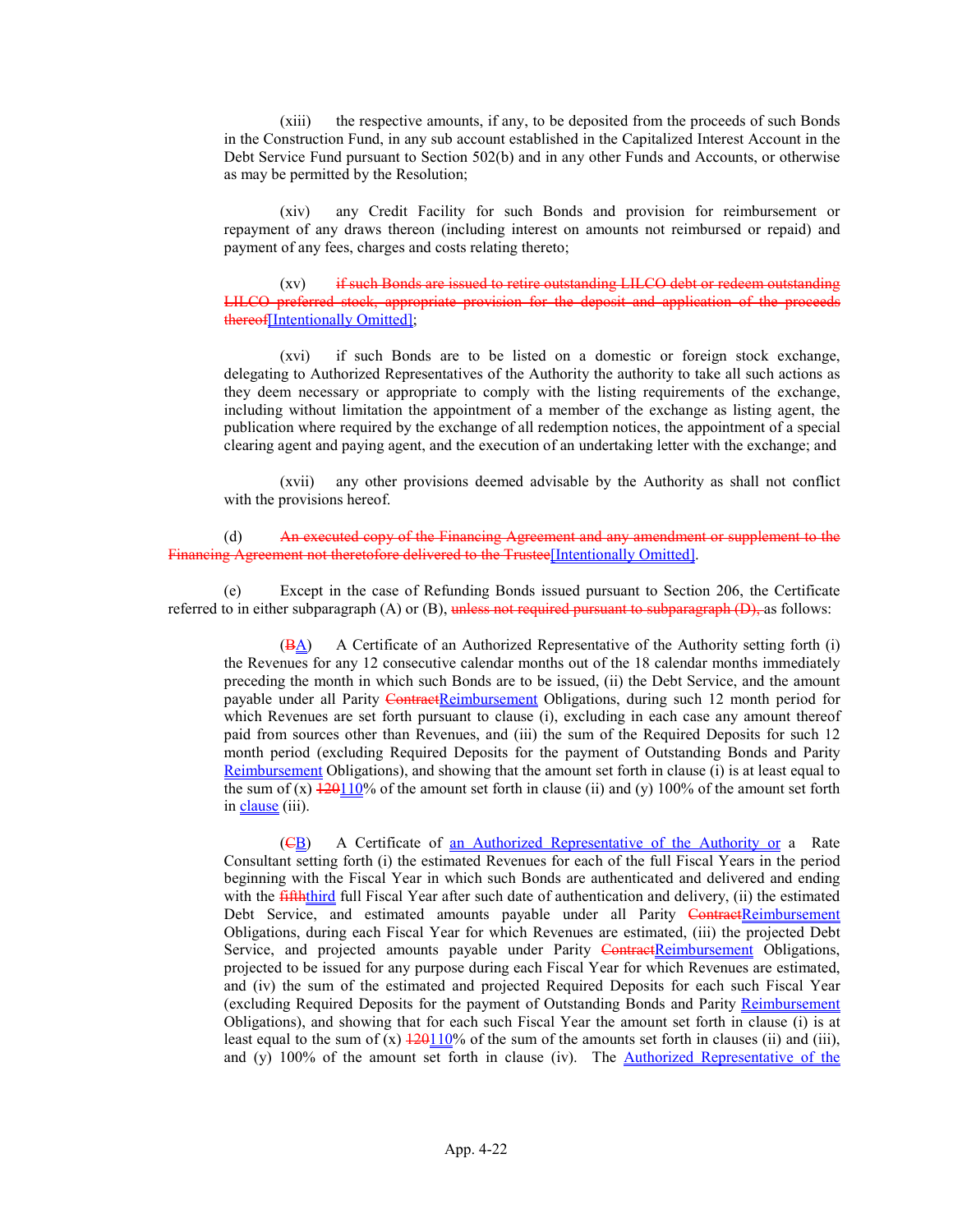Authority or Rate Consultant may base its estimates and projections upon such factors as he or it shall consider reasonable, a statement to which effect shall be included in such Certificate.

 $(DC)$  For purposes of this subsection (e), (i) Revenues shall include any amounts withdrawn in any Fiscal Year from the Rate Stabilization Fund which were either (1) on deposit therein prior to such Fiscal Year-or (2) proceeds of Bonds or Subordinated Indebtedness issued to fund the Shoreham Credits, (ii) Revenues shall not include any proceeds from the sale of SubsidiaryAuthority assets or proceeds of insurance, and (iii) any Debt Service, Parity ContractReimbursement Obligations and Required Deposits shall not include any amounts thereof expected by the Authority to be paid from any funds, other than Revenues, reasonably expected by the Authority to be available therefor (including without limitation the anticipated receipt of proceeds of sale of Bonds or Subordinated Indebtedness, or moneys not a part of the Trust Estate, expected by the Authority to be used to pay the principal of Bonds, Parity Reimbursement Obligations, Outstanding Subsidiary Unsecured Debt or Subordinated Indebtedness, other than proceeds of Bonds or Subordinated Indebtedness issued to fund the Shoreham Credits), which expectations, if included in a resolution of the Authority or Certificate of an Authorized Representative of the Authority filed with the Trustee, shall be conclusive).

(E) The provisions of this subsection (e) shall not apply, (i) to the initial Series of Bonds issued hereunder, (ii) to any Bonds constituting Acquisition Debt, (iii) to any Bonds, if issued for any purposes described in the public offering statement issued by the Authority in connection with the initial Series of Bonds issued hereunder, as part of the "Plan of Finance", in each such case if and to the extent not financed from the initial Series of Bonds issued hereunder, or (iv) at any time after the Authority shall have retired, other than from proceeds of Bonds or Subordinated Indebtedness, an amount equal to 25% of the Acquisition Debt net of the then outstanding balance of the Promissory Notes.

(f) Except in the case of Refunding Bonds issued pursuant to Section 206, a Certificate, dated as of the date of delivery of such Bonds, of  $\leftrightarrow$  an Authorized Representative of the Authority stating that the Authority is not in default in the performance of any of the covenants, conditions, agreements or provisions contained in the Resolution and (ii) an Authorized Representative of the Subsidiary stating that the Subsidiary is not in default in the performance of any of the covenants, conditions, agreements or provisions contained in the Financing Agreement.

(g) In the case of any Bonds any proceeds of which are to fund Capitalized Interest, (i) the written direction of an Authorized Representative of the Authority to establish a sub account in the Capitalized Interest Account in the Debt Service Fund and (ii) the amount of the proceeds of such Bonds to be deposited to such sub account.

(h) Such further documents and moneys as are required by the provisions of Article VIII or any Supplemental Resolution adopted pursuant to Article VIII.

Any Supplemental Resolution may provide that (i) so long as a Credit Facility providing security (but not liquidity) is in full force and effect, and payment on the Credit Facility is not in default and the issuer of the Credit Facility is qualified to do business, the issuer of the Credit Facility shall be deemed to be the sole Owner of the Outstanding Bonds the payment of which such Credit Facility secures when the approval, consent or action of the Owners of such Bonds is required or may be exercised under the Resolution, or, in the alternative, that the approval, consent or action of the issuer of the Credit Facility shall be required in addition to the approval, consent or action of the applicable percentage of the Owners of Outstanding Bonds including, without limitation, Section 803 and following an Event of Default, and (ii) in the event that the principal, sinking fund installments, if any, and Redemption Price, if applicable, and interest due on any Outstanding Bonds shall be paid under the provisions of a Credit Facility, all covenants, agreements and other obligations of the Authority to the Owners of such Bonds shall continue to exist and such issuer of the Credit Facility shall be subrogated to the rights of such Owners in accordance with the terms of such Credit Facility.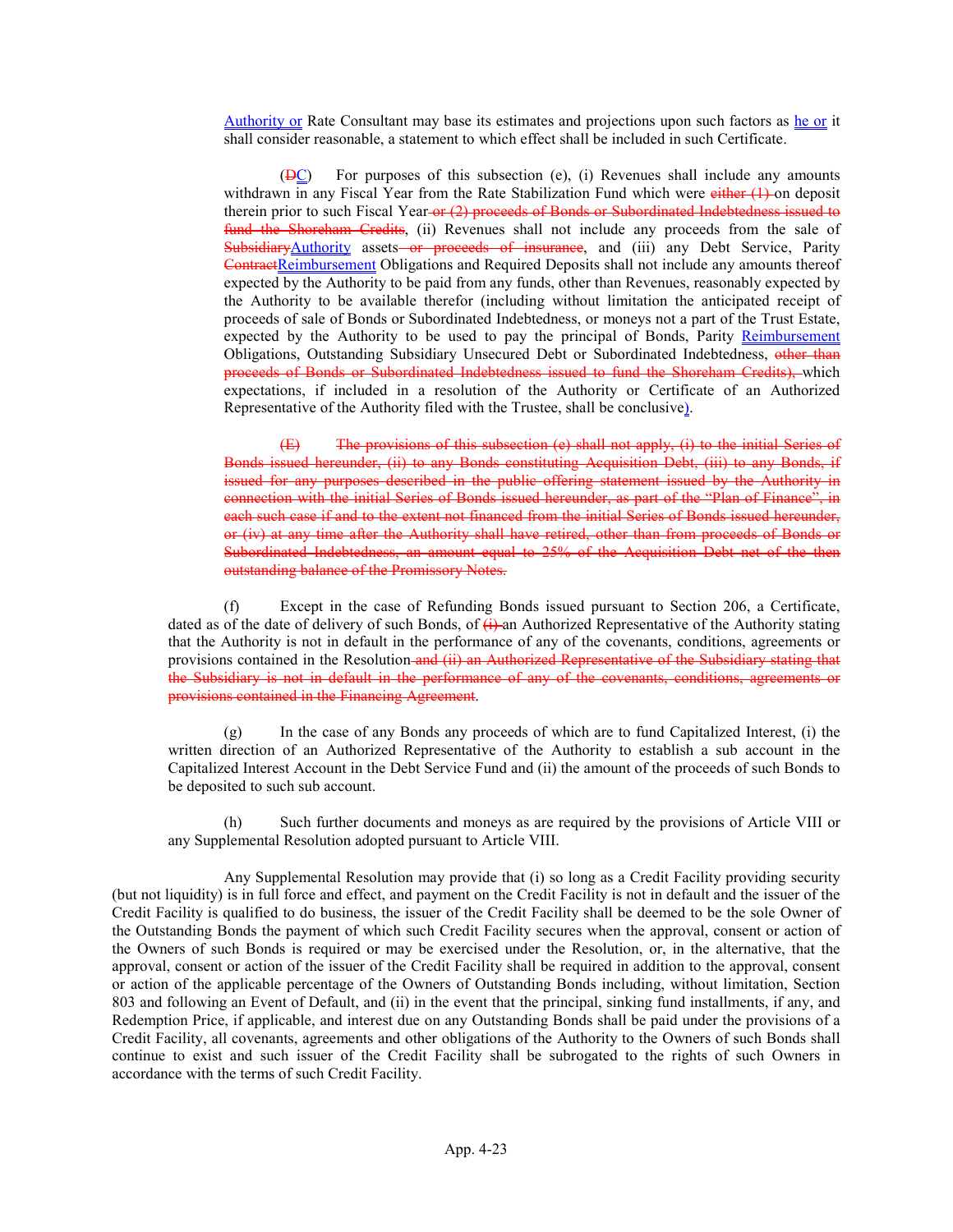Any Supplemental Resolution authorizing Bonds may delegate to any officers or employees of the Authority the determination of any details of such Bonds, within limitations which shall be set forth in such Supplemental Resolution. Any such determination shall be in writing, and each such written determination shall be deemed to be part of the Supplemental Resolution providing for the same.

Section 206. Conditions Precedent to Delivery of Refunding Bonds. All Refunding Bonds shall be executed by the Authority for issuance and delivered to the Trustee, and thereupon shall be authenticated by the Trustee and delivered to the Authority or upon its order, but only upon the receipt by the Trustee of:

> (i) the documents required by Section 205 other than subsections (e) and (f) thereof; and

> (ii) such documents, instructions, moneys and securities as are required by the provisions of Section 1201 or any Supplemental Resolution adopted pursuant to Article VIII to cause the Bonds or portions thereof to be refunded to be paid or deemed to have been paid within the meaning and with the effect expressed in Section 1201(a).

Section 207. Special Provisions Relating to Option Securities, Financial Contracts, Subordinated Credit Facilities, Parity Reimbursement Obligations and Subordinated Indebtedness. (a) All Option Securities shall be issued as Subordinated Indebtedness[Intentionally Omitted].

(b) Payments to Qualified Counterpartiescounterparties under Financial Contracts shall constitute Subordinated Indebtedness, except that such payments under Financial Contracts relating to Outstanding Subsidiary Unsecured Debt shall constitute Outstanding Subsidiary Unsecured Debt.

(c) In connection with any Bonds, the Authority may obtain or cause to be obtained one or more Credit Facilities and agree with the issuer of a Credit Facility to reimburse such issuer directly for amounts paid under the terms of such Credit Facility, together with interest thereon; provided, however, that no obligation to reimburse an issuer of a Credit Facility shall be created, for purposes of the Resolution, until amounts are paid under such Credit Facility. Such payments to reimburse the issuer of a Credit Facility are referred to herein as "Reimbursement Obligations." Any Reimbursement Obligation (a "Parity Reimbursement Obligation") may be secured by a pledge of and a lien on the Trust Estate on a parity with the lien created thereon by Section 501. Any such Parity Reimbursement Obligation shall be deemed to be a part of the Series to which the Credit Facility which gave rise to such Parity Reimbursement Obligation relates.

(d) Payments to reimburse the issuer of a Subordinated Credit Facility (a "Subordinated Reimbursement Obligation") shall constitute Subordinated Indebtedness.

(e) With respect to any contract of the Authority or the Subsidiary with another entity for fuel, energy or power (a "Supply Contract"), the obligation of the Authority or the Subsidiary, as the case may be, to pay that portion of any rates, fees, charges, surcharges or payments for the specific purpose of meeting principal and/or interest on that entity's obligations directly associated with such contract and payable to such entity regardless of whether fuel or energy is delivered or made available for delivery and the principal and/or interest component of any Capital Lease, (such portion or component, the "Debt Service Component") shall be (i) payable from Revenues and secured by a pledge of, and lien on, the Trust Estate on a parity with the lien created by Section 501 to secure the Bonds (a "Parity Contract Obligation") only if, when such Supply Contract or Capital Lease is entered into, the Authority shall have satisfied the test set forth in either Section 205(e)(A) or (B), subject to Section 205(e)(D), with respect to such Debt Service Component or (ii) payable from funds withdrawn from the Revenue Fund as permitted by Section 505(b), in all other events.

Section 208. Separately Financed Project. Nothing in the Resolution shall prevent the Authority from authorizing and issuing bonds, notes, or other obligations or evidences of indebtedness other than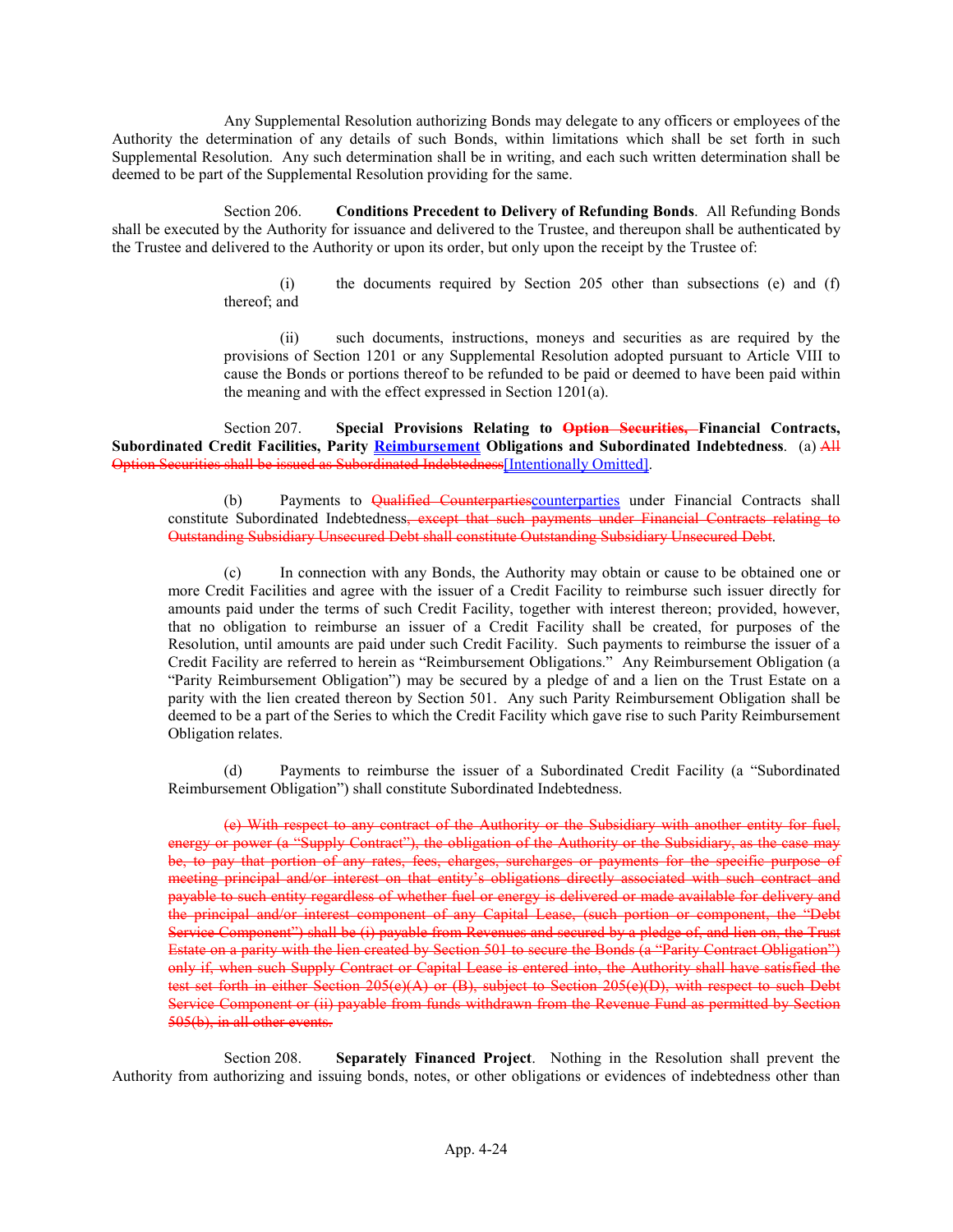Bonds, for any purpose of the Authority authorized by the Act or by other applicable State statutory provisions, or from financing any such purpose from other available funds (such purpose being referred to herein as a "Separately Financed Project"), if the debt service on such bonds, notes, or other obligations or evidences of indebtedness, if any, and the Authority's share of any operating expenses related to such Separately Financed Project, are payable solely from the revenues or other income derived from the ownership or operation of such Separately Financed Project or from other funds withdrawn from the Revenue Fund as permitted by Section 505(b), and may be secured by the Authority's or any Authority subsidiary's ownership interest therein.

## ARTICLE III

### GENERAL TERMS AND PROVISIONS OF BONDS

Section 301. **Title of Bonds.** Subject to the provisions of Section 302, each Bond shall be entitled and shall bear such letters or numbers and such Series designation as shall be determined in the Supplemental Resolution authorizing such Bond.

Section 302. Legends. In accordance with Section 1020 l of the Act, the Bonds shall contain or have endorsed thereon a statement to the effect that neither the State nor any municipality thereof is liable thereon and that such Bond is not a debt of the State or of any municipality thereof, and that the Authority does not have the power to pledge the credit, the revenues or the taxing power of the State or any municipality thereof, and neither the credit of the revenues nor the taxing power of the State or of any municipality thereof is or shall be or be deemed to be pledged to the payment of the Bonds. In addition, the Bonds may contain or have endorsed thereon such provisions, specifications and descriptive words not inconsistent with the provisions of the Resolution as may be necessary or desirable to comply with custom or otherwise as may be determined by the Authority prior to delivery thereof.

Section 303. Place and Medium of Payment; Form. Unless otherwise determined by a Supplemental Resolution authorizing particular Bonds, such Bonds shall be payable at the Principal Office of the Trustee, and any Paying Agent appointed or provided for such Bond, in any coin or currency of the United States of America which at the time of payment is legal tender for the payment of public and private debts. Unless otherwise provided in a Supplemental Resolution providing for particular Bonds, such Bonds shall be issued in the form of fully registered bonds without coupons payable to a named person or registered assigns. The Authority may provide in an applicable Supplemental Resolution for the issuance of Bonds in book entry form, together with such related modifications to the Resolution as are necessary and appropriate for such Bonds.

Section 304. Payment of Interest. Interest on the Bonds shall be payable in the manner provided in the Supplemental Resolution authorizing the issuance of such Bonds to the person in whose name such Bonds are registered, as shown on the registry books of the Authority kept for such purpose at the office of the Trustee, at the close of business on the Record Date, or as otherwise provided in the Supplemental Resolution authorizing the issuance of such Bonds.

Section 305. Interchangeability of Bonds. Upon surrender thereof at the Principal Office of the Trustee, as registrar, with a written instrument of transfer satisfactory to the Trustee, duly executed by the registered owner or his duly authorized attorney, Bonds may, at the option of the Owner thereof and upon payment by such Owner of any charges which the Trustee may make as provided in Section 307, be exchanged for an equal aggregate principal amount of Bonds of the same Series, maturity and interest rate of any of the authorized denominations.

Section 306. Negotiability, Transfer and Registry. (a) Each Bond shall be transferable only upon the books of the Authority, which shall be kept for that purpose at the Principal Office of the Trustee, by the Owner thereof in person or by his attorney duly authorized in writing, upon surrender thereof together with a written instrument of transfer satisfactory to the Trustee duly executed by such Owner or his duly authorized attorney. Upon such transfer, the Authority shall issue in the name of the transferee a new Bond or Bonds of the same aggregate principal amount, Series and maturity as the surrendered Bond.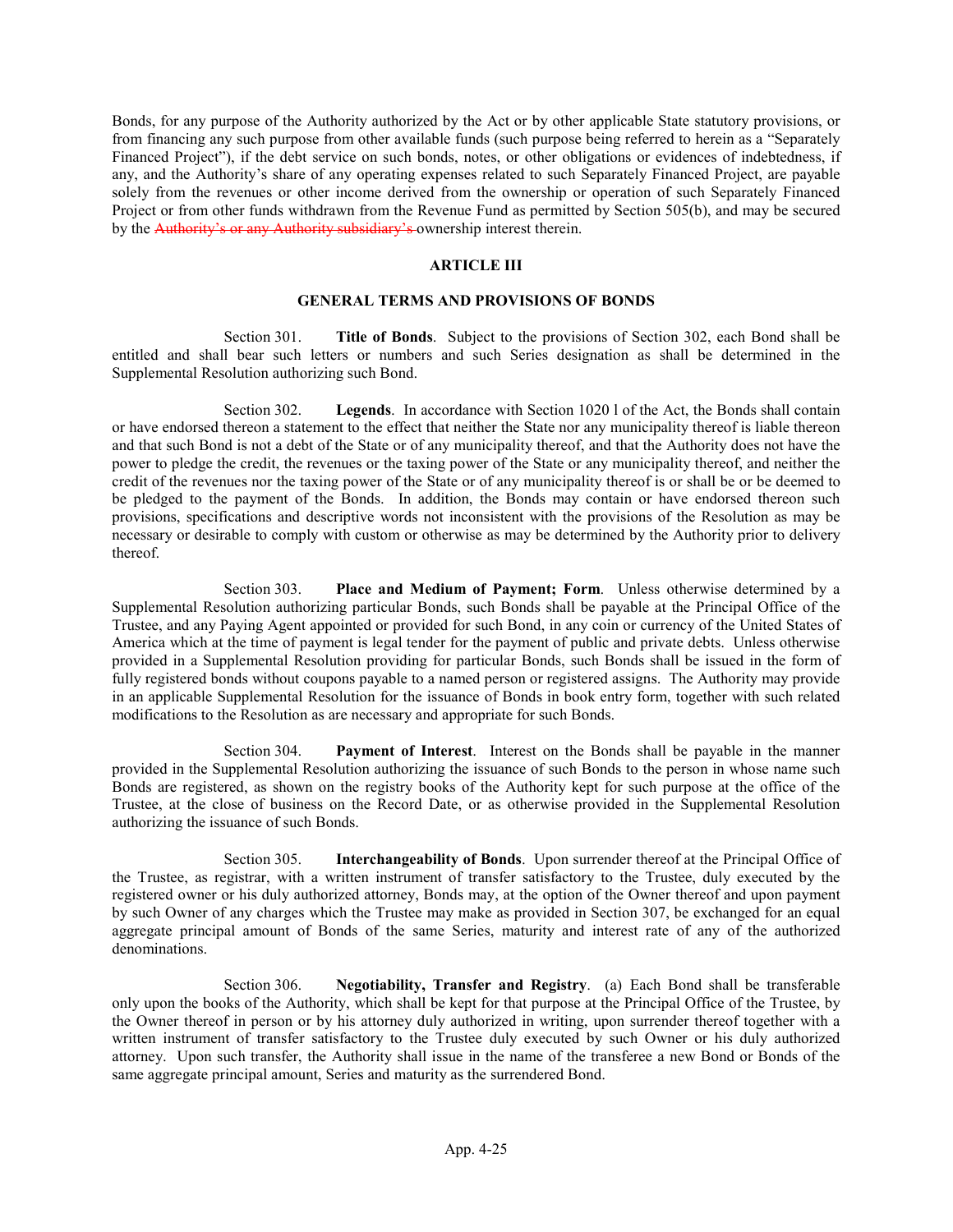(b) The Authority and each Fiduciary may deem and treat the person in whose name any Bond shall be registered upon the books of the Authority as the absolute owner thereof, whether such Bond shall be overdue or not, for the purpose of receiving payment of, or on account of, the principal or Redemption Price of or interest on such Bond and for all other purposes, and all such payments shall be valid and effective to satisfy and discharge the Authority's obligations with respect to the payment of such principal, Redemption Price and interest upon such Bond to the extent of the sum or sums so paid, and neither the Authority nor any Fiduciary shall be affected by any notice to the contrary. To the extent permitted by law, the Authority agrees to indemnify and save each Fiduciary harmless from and against any and all loss, cost, charge, expense, judgment or liability incurred by it, acting in good faith and without negligence under the Resolution, in so treating any such registered owner.

Section 307. Regulations With Respect to Exchanges and Transfers. In all cases in which the privilege of exchanging Bonds or transferring Bonds is exercised, the Authority shall execute and the Trustee shall authenticate and deliver Bonds in accordance with the provisions of the Resolution. All Bonds surrendered in any such exchanges or transfers shall forthwith be canceled by the Trustee. For every such exchange or transfer of Bonds whether temporary or definitive, the Authority or the Trustee may, as a condition precedent to the privilege of making such exchange or transfer, make a charge sufficient to reimburse it for any tax, fee or other governmental charge required to be paid with respect to such exchange or transfer. Neither the Authority nor the Trustee shall be required to transfer or exchange Bonds of any Series for a period of fifteen days next preceding the first publication or mailing of any notice of redemption or to transfer or exchange any Bonds called for redemption.

Section 308. Bonds Mutilated, Destroyed, Stolen or Lost. In case any Bond shall become mutilated or be destroyed, stolen or lost, the Authority shall execute, and thereupon the Trustee shall authenticate and deliver a new Bond of like Series, maturity and principal amount as the Bond so mutilated, destroyed, stolen or lost, in exchange and substitution for such mutilated Bond, upon surrender and cancellation of such mutilated Bond, or in lieu of and substitution for the Bond destroyed, stolen or lost, upon filing with the Trustee evidence satisfactory to the Authority and the Trustee that such Bond has been destroyed, stolen or lost and proof of ownership thereof, and upon furnishing the Authority and the Trustee with indemnity satisfactory to them and complying with such other reasonable regulations as the Authority and the Trustee may prescribe and paying such expenses as the Authority and Trustee may incur. All Bonds so surrendered to the Trustee shall be canceled by it. Any such new Bonds issued pursuant to this Section in substitution for Bonds alleged to be destroyed, stolen or lost shall constitute original additional contractual obligations on the part of the Authority, whether or not the Bonds so alleged to be destroyed, stolen or lost be at any time enforceable by anyone, and shall be equally secured by and entitled to equal and proportionate benefits with all other Bonds issued under the Resolution, in any moneys or securities held by the Authority or the Fiduciaries for the benefit of the Bondholders. All Bonds shall be held and owned upon the express condition that the foregoing provisions are exclusive with respect to the replacement or payment of mutilated, destroyed, lost or stolen Bonds.

Section 309. Preparation of Definitive Bonds; Temporary Bonds. (a) Until the definitive Bonds of any Series are prepared, the Authority may execute, in the same manner as is provided in Section 310, and, upon the request of the Authority, the Trustee shall authenticate and deliver, in lieu of definitive Bonds, but subject to the same provisions, limitations and conditions as the definitive Bonds except as to the denominations thereof and as to interchangeability and registration of Bonds, as permitted by law, one or more temporary Bonds substantially of the tenor of the definitive Bonds in lieu of which such temporary Bond or Bonds are issued in such denominations as may be authorized by the Authority, and with such omissions, insertions and variations as may be appropriate to temporary Bonds. The Authority at its own expense shall prepare and execute and, upon the surrender therefor of such temporary Bonds, the Trustee shall authenticate and, without charge to the Holder thereof, deliver in exchange therefor, definitive Bonds of the same aggregate principal amount, Series and maturity as the temporary Bonds surrendered. Until so exchanged, the temporary Bonds shall in all respects be entitled to the same benefits and security as definitive Bonds authenticated and issued pursuant to the Resolution.

(b) If the Authority shall authorize the issuance of temporary Bonds in more than one denomination, the Holder of any temporary Bond or Bonds may, at his option, surrender the same to the Trustee in exchange for another temporary Bond or Bonds of like aggregate principal amount, Series and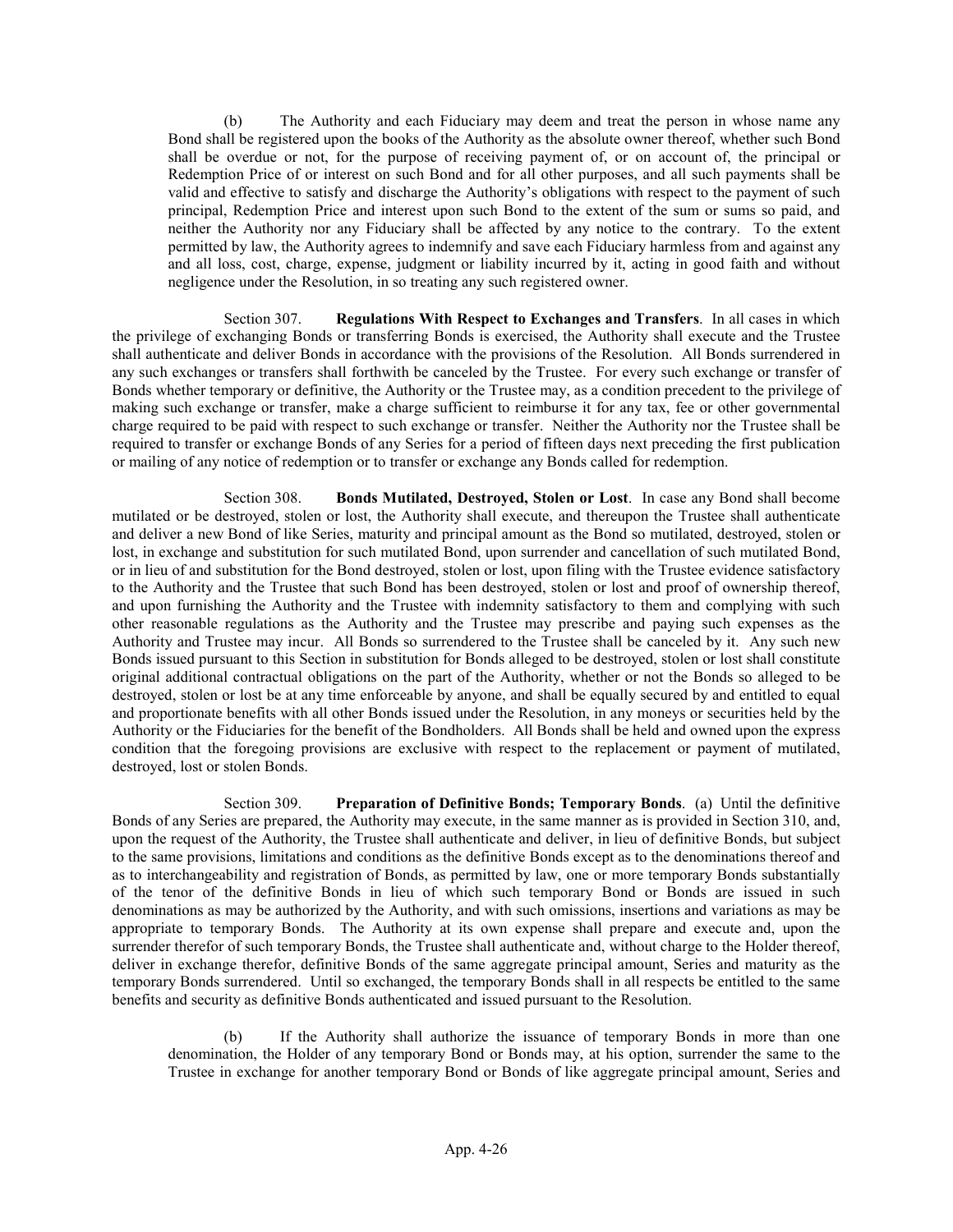maturity of any other authorized denomination or denominations, and thereupon the Authority shall execute and the Trustee shall authenticate and, in exchange for the temporary Bond or Bonds so surrendered and upon payment of the taxes, fees and charges provided for in Section 307, shall deliver a temporary Bond or Bonds of like aggregate principal amount, Series and maturity in such other authorized denomination or denominations as shall be requested by such Holder.

(c) All temporary Bonds surrendered in exchange either for another temporary Bond or Bonds or for a definitive Bond or Bonds shall be forthwith canceled by the Trustee.

Section 310. Execution and Authentication. (a) After their authorization by a Supplemental Resolution, Bonds may be executed by or on behalf of the Authority and, except as otherwise provided in such Supplemental Resolution, delivered to the Trustee for authentication. The Bonds shall be executed in the name and on behalf of the Authority by the manual or facsimile signature of any Authorized Representative of the Authority and the corporate seal of the Authority (or a facsimile thereof) shall be thereunto affixed, imprinted, impressed, engraved or otherwise reproduced thereon, and attested by the manual or facsimile signature of any other Authorized Representative of the Authority, or in such other manner as may be required by law. In case any one or more of the officers or employees who shall have signed or sealed any of the Bonds shall cease to be such officer or employee before the Bonds so signed and sealed shall have been actually delivered, such Bonds may, nevertheless, be delivered as herein provided, and may be issued as if the person who signed or sealed such Bonds had not ceased to hold such office or be so employed. Any Bond may be signed and sealed on behalf of the Authority by such persons as at the actual time of the execution of such Bond shall be duly authorized or hold the proper office in or employment by the Authority, although at the date of such Bonds such person may not have been so authorized to have held such office or employment.

(b) Except as otherwise provided in a Supplemental Resolution with respect to the Series of Bonds authorized thereunder, Bonds shall bear thereon a certificate of authentication, in the form set forth in the Supplemental Resolution authorizing such Bonds, executed manually by the Trustee. Except as otherwise provided by Supplemental Resolution, no Bond shall be entitled to any right or benefit under the Resolution or shall be valid or obligatory for any purpose until such certificate of authentication shall have been duly executed by the Trustee. Such certificate of the Trustee upon any Bond executed on behalf of the Authority shall be conclusive evidence that the Bond so authenticated has been duly authenticated and delivered under the Resolution and that the Owner thereof is entitled to the benefits hereof.

Section 311. Book-Entry-Only System. Notwithstanding any other provision of the Resolution, the Authority may employ a book-entry-only system of registration with respect to any Bonds. The procedures regarding such registration shall be set forth in the Supplemental Resolution authorizing such Bonds and the Authority may, if necessary, amend the Resolution pursuant to Section 801(9). Notwithstanding the foregoing, any provisions of the Resolution inconsistent with book-entry-only Bonds shall not be applicable to such bookentry-only Bonds.

Section 312. Inapplicability of Article. The provisions of this Article III shall not apply to any Parity Reimbursement Obligation unless any one or more of the provisions hereof are made applicable by the Supplemental Resolution authorizing the Bonds of which such Parity Reimbursement Obligation is deemed to be a part pursuant to Section 207.

#### ARTICLE IV

#### APPLICATION OF BOND PROCEEDS

Section 401. Application of Bond Proceeds. The proceeds (including accrued interest) of the sale of the Bonds shall be deposited in such Funds and Accounts, or otherwise paid or deposited, and in the respective amounts as shall be provided by the Supplemental Resolution authorizing such Bonds. All proceeds not otherwise paid or deposited shall be deposited in the Construction Fund; provided, however, that in the case of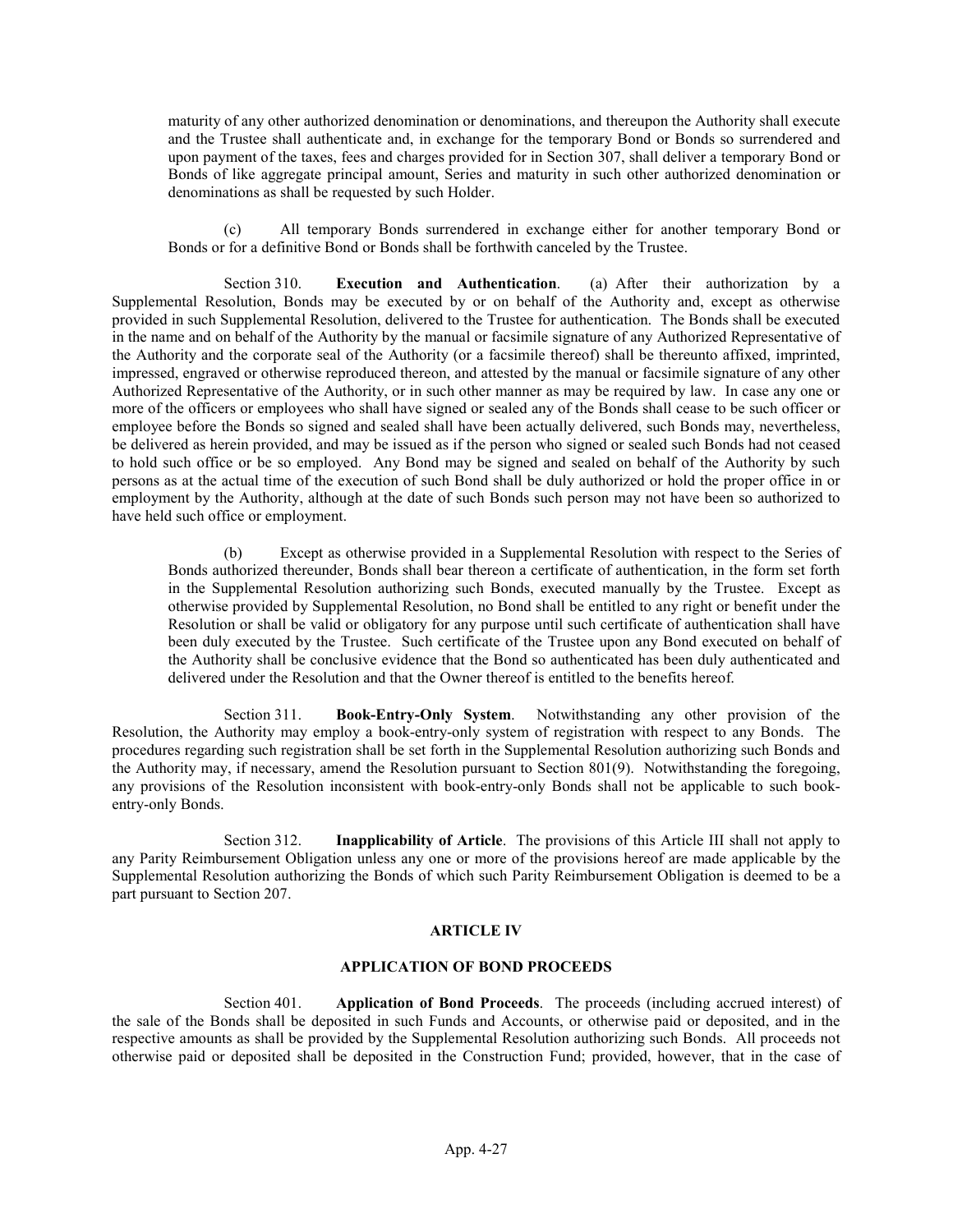Refunding Bonds, all such amounts not otherwise paid or deposited shall be applied to the refunding purposes thereof in the manner provided in the related Supplemental Resolution.

#### ARTICLE V

#### FUNDS AND ACCOUNTS

Section 501. The Pledge Effected by this Resolution. (a) The Trust Estate is hereby pledged for the payment of the Bonds and Parity Reimbursement Obligations in accordance with their terms and the provisions of the Resolution, subject only to the provisions of the Resolution, the Act and the Financing Agreement permitting the application thereof for or to the purposes and on the terms and conditions herein and therein set forth.

(b) The pledge of subsection (a) shall be valid and binding from the time when it is made, and the lien of such pledge shall be valid and binding as against all parties having claims of any kind in tort, contract or otherwise against the Authority, irrespective of whether such parties have notice thereof. The Revenues, moneys and proceeds received by the Authority as part of the Trust Estate shall immediately be subject to the lien of such pledge without any physical delivery or further act.

(c) As further security for the payment of the Bonds and Parity Reimbursement Obligations, the Authority hereby assigns, transfers and pledges confirms its assignment transfer and pledge to the Trustee all of its rights and interests under and pursuant to the Financing Agreement, dated as of May 1, 1998 between the Authority and the Subsidiary (excluding rights to notice and other procedural rights, its rights to indemnification and rights and interests not material to Bondholders), including, without limiting the generality of the foregoing, the present and continuing right (i) to make claim for, collect or cause to be collected, receive or cause to be received<del>, from the Subsidiary or otherwise,</del> all Revenues thereunder, (ii) to bring actions and proceedings thereunder for the enforcement thereof, and (iii) to do any and all things which the Authority is or may become entitled to do under the Financing Agreement; provided, however, that the assignment made hereby shall not impair or diminish any obligation of the Authority under the Financing Agreement. Notwithstanding the foregoing, so long as there shall exist no event of default under the Financing Agreement, the Subsidiary shall have the right to exercise every right, power and authority under the Financing Agreement.

Section 502. Establishment of Funds and Accounts. (a) The following Funds are hereby established:

- (1) Construction Fund, to be held by the Authority;
- (2) Revenue Fund, to be held by the Authority;
- (3) Operating Expense Fund, to be held by the Authority;
- (4) Debt Service Fund, to be held by the Trustee;
- (5) Parity ContractReimbursement Obligations Fund, to be held by the Authority;

(6) Subordinated Indebtedness Fund, to be held by the Authority, subject to subsection (d) below;

(7) Subsidiary Unsecured Debt Fund, to be held by the Authority[intentionally omitted] ;

- (8) PILOTs Fund, to be held by the Authority[intentionally omitted]; and
- (9) Rate Stabilization Fund, to be held by the Authority.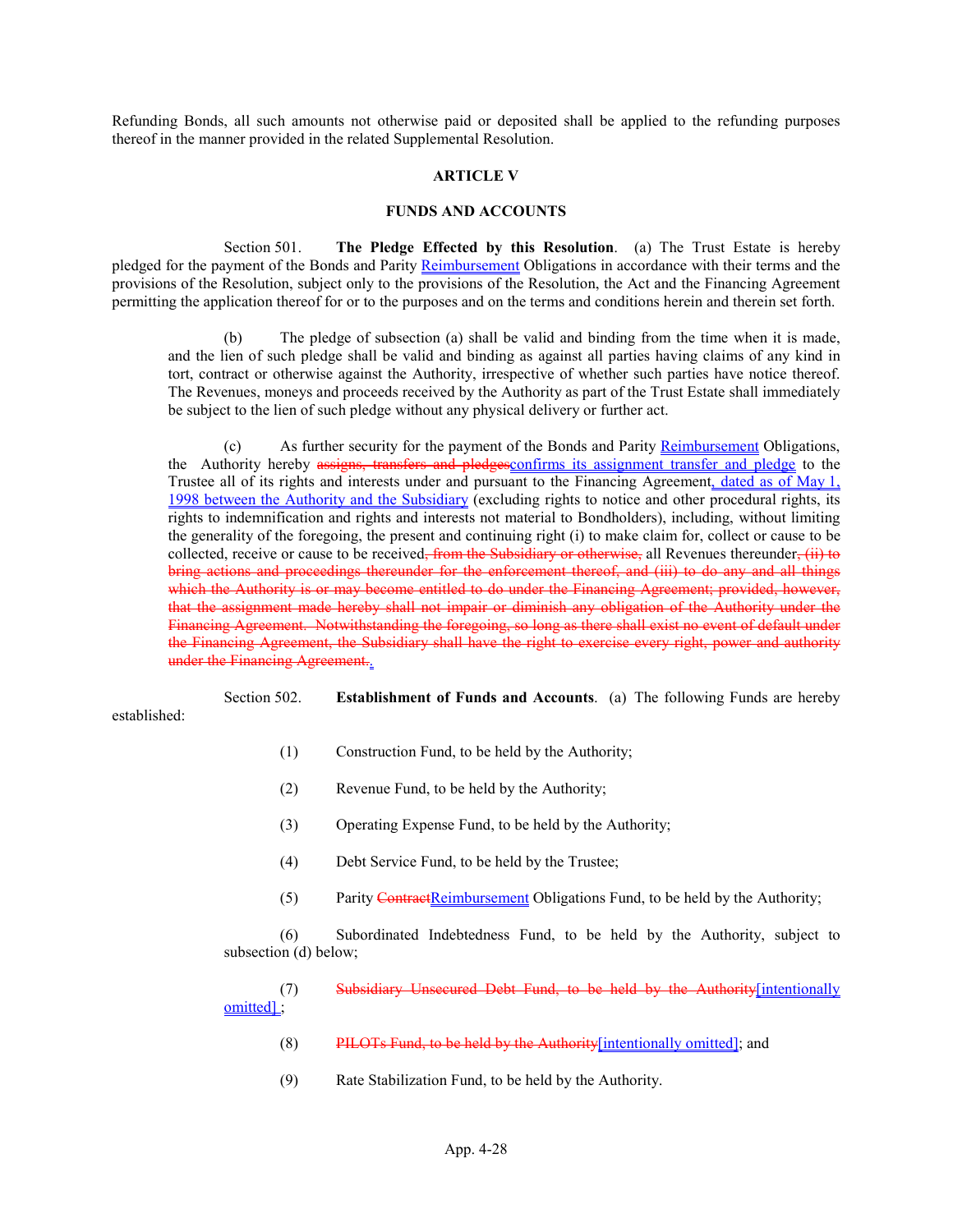(b) There is hereby established in the Debt Service Fund a separate account to be known as the "Capitalized Interest Account." The Trustee shall, upon receipt of a written direction signed by an Authorized Representative of the Authority, establish, in the Capitalized Interest Account, a sub account for each Series of Bonds for which Capitalized Interest has been provided.

(c) In addition to the Account established in subsection (b) above, the Trustee shall, at the request of the Authority, establish within any Fund held by the Trustee such Accounts as shall be designated in the written instructions of an Authorized Representative of the Authority and shall in like manner establish within any Account such sub accounts for the purposes of such Accounts as shall be so designated, and the Authority may do likewise with respect to any Fund held by it.

(d) Any Accounts or subaccounts established within the Subordinated Indebtedness Fund simultaneously may be held by the Authority or by one or more trustees or other depositories as required by the resolutions, indentures or similar instruments authorizing and providing for issuance of Subordinated Indebtedness. Any such resolution, indenture or similar instrument also may establish such other funds or accounts as shall be necessary or desirable in connection with such Subordinated Indebtedness.

Section 503. Construction Fund. (a) There shall be deposited from time to time in the Construction Fund any amount required to be deposited therein pursuant to the Resolution or the Financing Agreement, and any other amounts received by the Authority for or in connection with the System and determined by the Authority to be deposited therein, which are not otherwise required to be applied in accordance with the Resolution.

(b) The proceeds of insurance, if any, maintained by the Authority or the Subsidiary against physical loss of or damage to the System, or of contractors' performance bonds with respect thereto, pertaining to the period of acquisition or construction of System Improvements, to the extent not deposited to the Revenue Fund, shall be paid into the Construction Fund.

(c) Except as otherwise provided in this Section and in Section 515(b), amounts in the Construction Fund shall be expended only to pay Costs of System Improvements in the amounts, at the times, in the manner, and on other terms and conditions as determined by the Authority from time to time.

(d) Notwithstanding any of the other provisions of this Section, to the extent that other moneys are not available therefor in any of the other Funds and Accounts established under the Resolution, amounts in the Construction Fund shall be applied to the payment of the Principal Installments of and interest on Bonds.

Section 504. Revenue Fund. The Authority shall, as promptly as practicable after receipt thereof by the Subsidiary or the Authority, deposit all Revenues in the Revenue Fund, unless required by the Resolution to be deposited to any other Fund or Account. There shall also be deposited in the Revenue Fund all other amounts required by the Resolution or the Financing Agreement to be so deposited.

Section 505. Payments Into Certain Funds. (a) Amounts on deposit from time to time in the Revenue Fund shall be withdrawn and deposited as follows and, as of any time, in the following order of priority:

FIRST: to the Operating Expense Fund, the amount determined by the Authority from time to time to be deposited thereto to pay, or to be set aside therein as a reserve for the payment of, Operating Expenses;

SECOND: (B) to the Debt Service Fund, the amounts required to pay or provide for the payment of the Principal Installments and Redemption Price of and interest on Bonds and Parity Reimbursement Obligations; provided, however, that no such amount shall be required to be deposited therein in advance of one business day prior to the due date of any such payment; and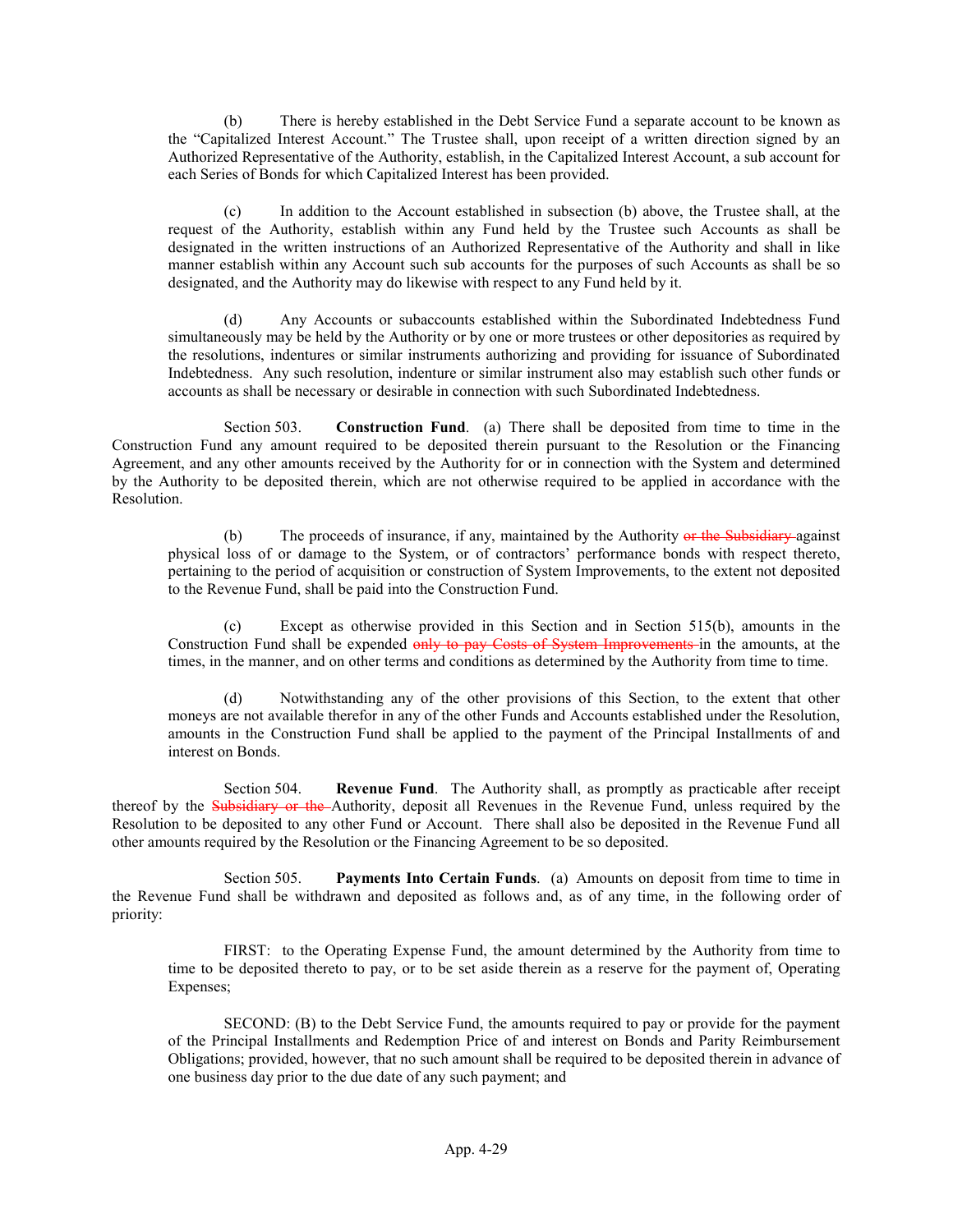(C) to the Parity ContractReimbursement Obligations Fund, the amount determined by the Authority to be required to be deposited therein to pay or provide for the payment of Parity ContractReimbursement Obligations; provided, however, that no such amount shall be required to be deposited therein in advance of one business day prior to the due date of any such payment;

provided, however, that if the balance remaining to make all such deposits is less than sufficient to do so in full, deposits shall be made pro rata between the Debt Service Fund and the Parity ContractReimbursement Obligations Fund in the same ratio that the amount required to be deposited thereto bears to the sum of the amount required to be deposited to each such Fund;

THIRD: if such amounts are not expected by the Authority to be required thereafter for purposes of paragraphs FIRST or SECOND above, to the Subordinated Indebtedness Fund, the amount determined by the Authority to be required to be deposited therein to pay or provide for the payment of principal and redemption price of and interest on Subordinated Indebtedness in accordance with Section 509; provided, however, that no such amount shall be required to be deposited therein in advance of one business day prior to the due date of any such payment;

### FOURTH:[INTENTIONALLY OMITTED];

#### FIFTH: [Intentionally Omitted]; and

FOURTH: if such amounts are not expected by the Authority to be required thereafter for purposes of paragraphs FIRST, SECOND or THIRD above, to the Subsidiary Unsecured Debt Fund, the amount determined by the Authority to be required to be deposited therein to pay or provide for the payment of Outstanding Subsidiary Unsecured Debt in accordance with Section 510;

FIFTH: if such amounts are not expected by the Authority to be required thereafter for purposes of agraphs FIRST, SECOND, THIRD or FOURTH above, to the PILOTs Fund, the amount determined by the Authority to be required to be deposited in such Fund to pay or provide for the payment of PILOTs in accordance with Section 511 in accordance with the System Budget or the entire balance if less than sufficient: and

SIXTH: if such amounts are not expected by the Authority to be required thereafter for purposes of paragraphs FIRST, SECOND, or THIRD<del>, FOURTH or FIFTH</del> above, to the Rate Stabilization Fund, the amount determined by the Authority to be deposited therein to provide for any payments or deposits from Revenues thereafter.

Such expectations of the Authority may but shall not be required to extend beyond any Fiscal Year for which a Systeman Authority Budget has been adopted, and may take into account, among other things, anticipated future receipts of Revenues and other moneys constituting part of the Trust Estate.

(b) Any moneys remaining in the Revenue Fund at any time and not deposited as set forth in subsection (a) above may be retained in the Revenue Fund or may be withdrawn and used for any lawful purpose of the Authority or the Subsidiary determined by the Authority, including but not limited to the purchase or redemption of any bonds, notes or other obligations of the Authority or the Subsidiary and, to the extent specified by the Authority, the payment of any incentive payments payable by the Subsidiary under any System Agreement, which are not payable as an Operating Expense; provided, however, that prior to any such withdrawal, the Authority shall have determined, taking into account, among other considerations, anticipated future receipts of Revenues and other moneys constituting part of the Trust Estate, that the moneys to be withdrawn are not needed for any other purpose provided in paragraphs FIRST through SIXTH of subsection (a) above. Amounts paid out or withdrawn pursuant to this paragraph (b) shall be free and clear of the lien and pledge created by the Resolution unless deposited into any Fund or Account; provided, however, that to the extent amounts are paid out or withdrawn for the purpose of paying any expense of the Subsidiary, such amounts shall remain subject to the lien and pledge created by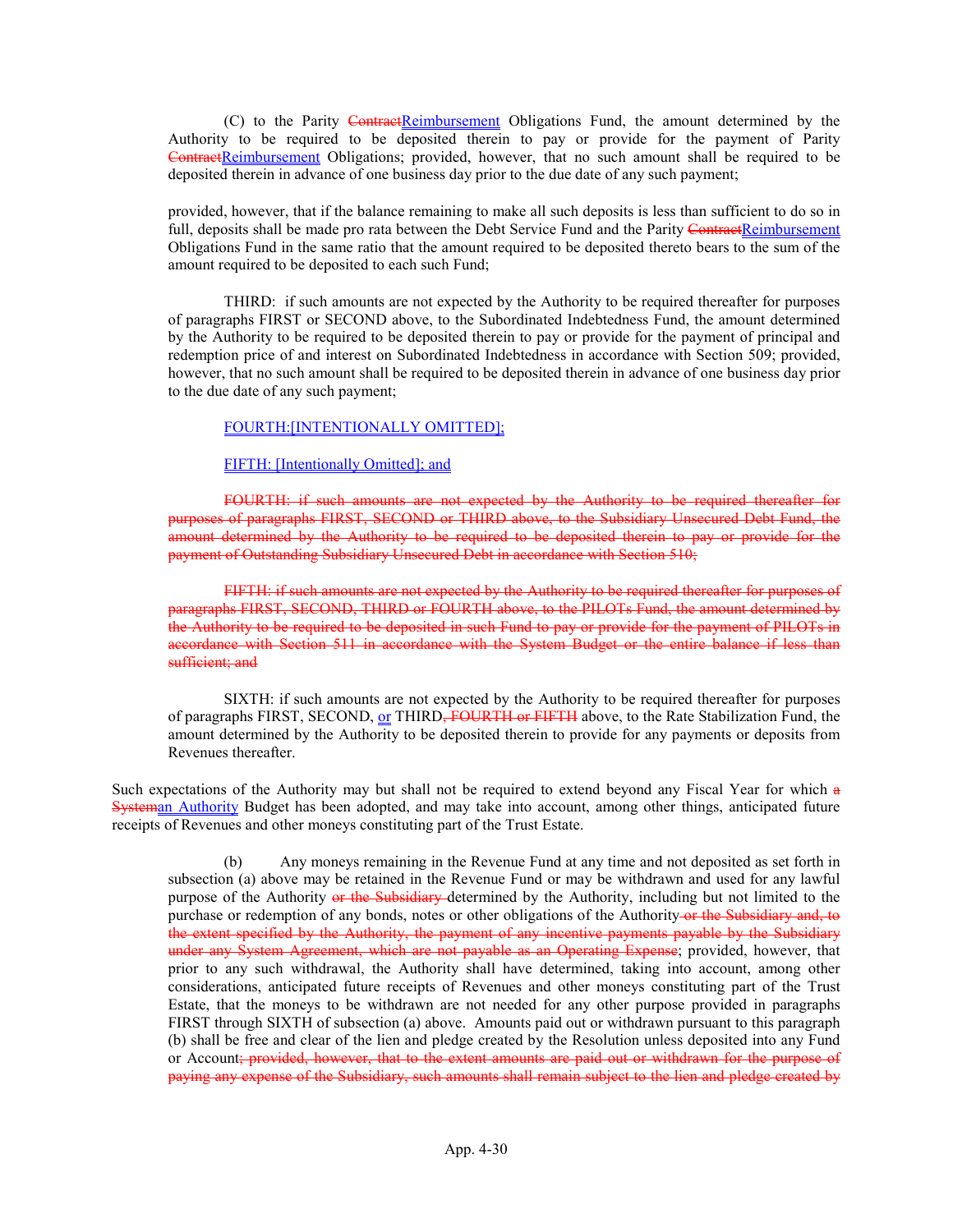the Resolution until such amounts are actually applied by LIPA or the Subsidiary to the payment of such expense.

(c) Purchases of Bonds or Subordinated Indebtedness from amounts in the Revenue Fund shall be made at the direction of the Authority, with or without advertisement and with or without notice to other Holders of Bonds or Subordinated Indebtedness. Such purchases shall be made at such price or prices as determined by the Authority. If Sinking Fund Installments have been established for the maturities of Bonds purchased by the Authority, then the Authority shall direct the Trustee to credit the principal amount purchased against the applicable Sinking Fund Installments in such order and amounts as are determined by the Authority.

Section 506. Operating Expense Fund. (a) Amounts credited to the Operating Expense Fund shall be applied from time to time solely to the payment of Operating Expenses at the times, in the manner, and on the other terms and conditions as determined by the Authority from time to time.

(b) If and to the extent provided in a Supplemental Resolution authorizing Bonds, amounts from the proceeds of such Bonds may be credited to the Operating Expense Fund and set aside therein as specified in the Supplemental Resolution for any purpose of such Fund.

Section 507. **Debt Service Fund.** (a) The Trustee shall for all Outstanding Bonds and Parity Reimbursement Obligations, pay (i) on each Bond Payment Date, (1) from the moneys on deposit in the Debt Service Fund the amounts required for the payment of the Principal Installments, if any, due on such Bond Payment Date and (2) from the moneys on deposit in the Debt Service Fund, including the moneys credited to the sub account, if any, established for such Series in the Capitalized Interest Account, the interest due on such Bond Payment Date, and (ii) on any redemption date or date of purchase, the amounts required for the payment of accrued interest on Bonds to be redeemed or purchased on such date unless the payment of such accrued interest shall be otherwise provided.

(b) As soon as practicable after the forty fifth day preceding the due date of any Sinking Fund Installment, the Trustee shall proceed to call for redemption, pursuant to Section 603, on such due date, Bonds of the Series and maturity for which such Sinking Fund Installment was established in such amount as shall be necessary to complete the retirement of the principal amount specified for such Sinking Fund Installment of the Bonds of such Series and maturity. The Trustee shall so call such Bonds for redemption whether or not it then has moneys in the Debt Service Fund sufficient to pay the applicable Redemption Price thereof on the redemption date. The Trustee shall apply to the redemption of the Bonds on each such redemption date the amount required for the redemption of such Bonds.

(c) In the event of the refunding of any Bonds, the Trustee shall, upon the written direction of the Authority, withdraw from the Debt Service Fund and the Capitalized Interest Account related to the Bonds to be refunded all or any portion of amounts accumulated therein with respect to the Bonds to be refunded and deposit such amounts as provided in such written direction; provided, however, that such withdrawal shall not be made unless immediately thereafter the Bonds being refunded shall be deemed to have been paid pursuant to Section 1201.

Section 508. Parity **ContractReimbursement Obligations Fund.** (a) Amounts credited to the Parity ContractReimbursement Obligations Fund shall be applied from time to time solely to pay or provide for the payment of Parity ContractReimbursement Obligations at the times, in the manner, and on the other terms and conditions as determined by the Authority from time to time, subject to subsection (b) below.

(b) If at any time any amount remains on deposit in the Parity ContractReimbursement Obligations Fund which the Authority determines is not required thereafter for purposes thereof, such amount shall be transferred to the Revenue Fund.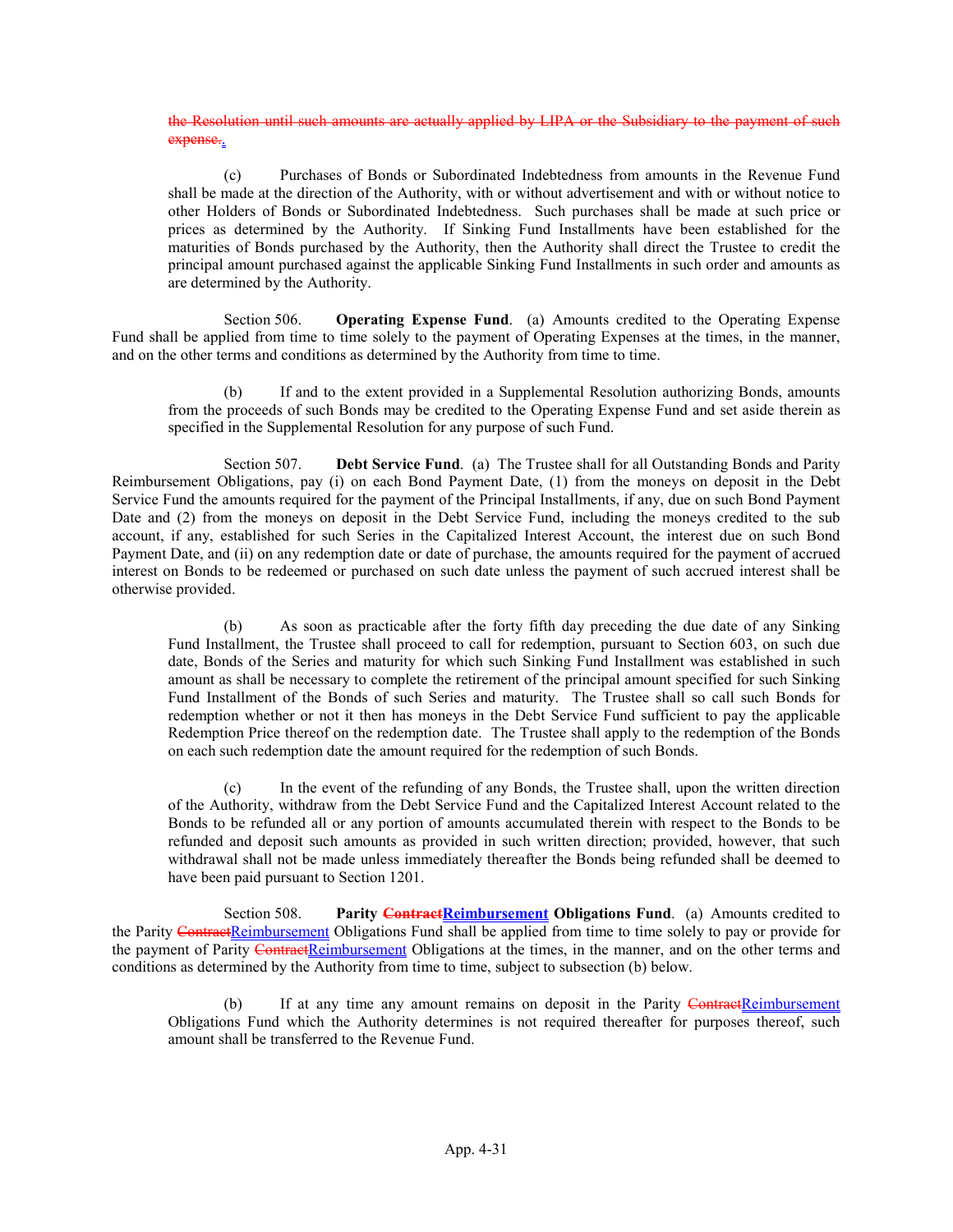Section 509. Subordinated Indebtedness Fund. (a) Amounts on deposit in the Subordinated Indebtedness Fund shall be applied by the Authority solely to pay or provide for the payment of the principal and redemption price of and interest on Subordinated Indebtedness, or as otherwise provided by the resolution of the Authority authorizing each issue of Subordinated Indebtedness, subject to subsections (b) and (c) below.

(b) If at any time the amounts in the Operating Expense Fund, Debt Service Fund or Parity ContractReimbursement Obligations Fund shall be less than the current requirements thereof, the Authority shall withdraw from the Subordinated Indebtedness Fund and deposit in such other Funds the amounts necessary (or all the moneys in the Subordinated Indebtedness Fund, if less than the amounts necessary, applying available amounts in the order of priority and otherwise as specified in Section 505(a)) to make up such deficiency.

(c) If at any time any amount remains on deposit in the Subordinated Indebtedness Fund which the Authority determines is not required thereafter for purposes thereof, such amount shall be transferred to the Revenue Fund.

### Section 510. **[INTENTIONALLY OMITTED]**

### Section 511. [INTENTIONALLY OMITTED]

Section 510. Subsidiary Unsecured Debt Fund. (a) Amounts on deposit in the Subsidiary Unsecured Debt Fund shall be applied by the Authority solely to the payment of the principal of and interest on the Outstanding Subsidiary Unsecured Debt, subject to subsections (b) and (c) below.

(b) If at any time the amounts in the Operating Expense Fund, Debt Service Fund, Parity Contract Obligations Fund or Subordinated Indebtedness Fund shall be less than the current requirements thereof, the Authority shall withdraw from the Subsidiary Unsecured Debt Fund and deposit in such other Funds the amounts necessary (or all the moneys in said Fund, if less than the amounts necessary, applying available amounts in the order of priority and otherwise as specified in Section 505(a)) to make up such deficiency.

(c) If at any time any amount remains on deposit in the Subsidiary Unsecured Debt Fund which the Authority determines is not required thereafter for purposes thereof, such amount shall be transferred to the Revenue Fund.

Section 511. PILOTs Fund. (a) Amounts on deposit in the PILOTs Fund shall be applied by the Authority, or paid to the Subsidiary for application by the Subsidiary, solely to make payments to the State, or any municipality or other political subdivision of the State, which shall be entitled to receive PILOTs under the Act, at such times and in such amounts as the Authority shall determine to be required to make such payments, subject to subsections (b) and (c) below.

(b) If at any time the amounts in the Operating Expense Fund, Debt Service Fund, Parity Contract Obligations Fund, Subordinated Indebtedness Fund or Subsidiary Unsecured Debt Fund shall be less than the current requirements thereof, the Authority shall withdraw from the PILOTs Fund and deposit in such other Funds the amounts necessary (or all the moneys in the PILOTs Fund, if less than the amounts necessary, applying available amounts in the order of priority and otherwise as specified in Section 505(a)) to make up such deficiency.

(c) Amounts on deposit in the PILOTs Fund which the Authority may determine to be in excess of the amount required to be maintained therein for the purposes of such Fund shall be transferred to the Revenue Fund.

Section 512. Rate Stabilization Fund. (a) Amounts on deposit in the Rate Stabilization Fund may be used for any lawful purpose of the Authority or the Subsidiary, including but not limited to making any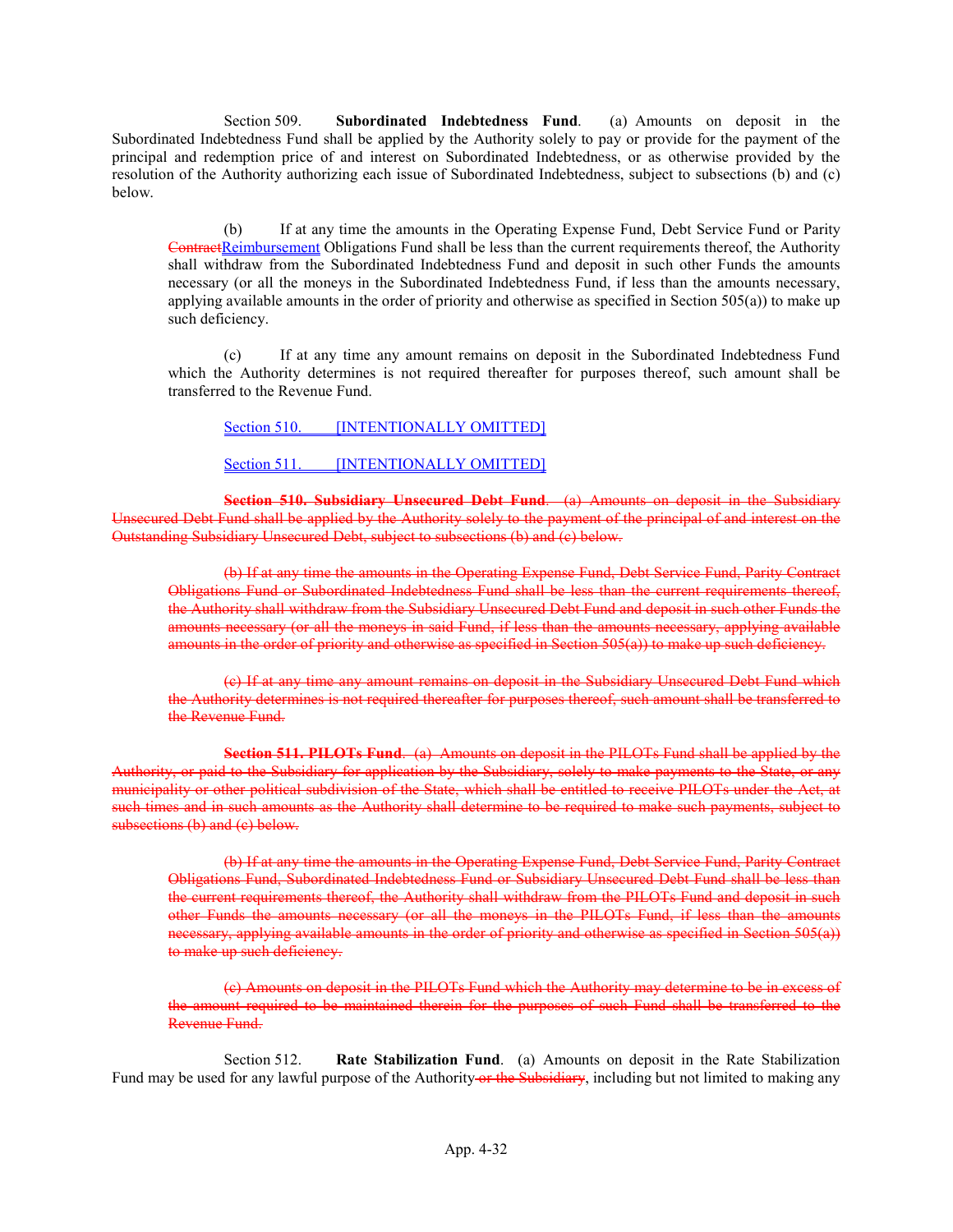deposits required by the Resolution to any Fund or Account, as determined by the Authority; provided, however, that no such deposit to any such Fund or Account shall be required except as specified by subsection (b) below.

(b) If at any time the amounts in the Operating Expense Fund, Debt Service Fund, Parity ContractReimbursement Obligations Fund, or Subordinated Indebtedness Fund, Subsidiary Unsecured Debt Fund or PILOTs Fund shall be less than the current requirements thereof, the Authority shall withdraw from the Rate Stabilization Fund and deposit in such other Funds the amounts necessary (or all the moneys in the Rate Stabilization Fund, if less than the amounts necessary, applying available amounts in the order of priority and otherwise as specified in Section 505(a)) to make up such deficiency.

(c) Amounts on deposit in the Rate Stabilization Fund which the Authority may determine to be in excess of the amount required to be maintained therein for the purposes of such Fund shall be transferred to the Revenue Fund.

Section 513. **Depositaries.** (a) All moneys or securities held by the Authority or the Trustee under the provisions of the Resolution shall constitute trust funds and the Authority or the Trustee may, and the Trustee shall if directed in writing by an Authorized Representative of the Authority, deposit such moneys or securities with one or more Depositaries in trust for the Authority, or the Trustee, as the case may be. All moneys or securities deposited under the provisions of the Resolution with the Authority, the Trustee or any Depositary shall be held in trust and applied only in accordance with the provisions of the Resolution and each of the Funds and the Accounts shall be a trust fund for the purposes thereof. The Authority and the Trustee shall instruct each Depositary that any moneys or securities credited to a Fund or an Account hereunder which are deposited with such Depositary shall be identified to be part of such Fund or Account and subject to the pledge created under the Resolution. Prior to the first deposit of any moneys or securities with each Depositary, the Authority and the Trustee shall obtain from such Depositary its agreement to serve as agent of the Authority or the Trustee, as the case may be, in holding such moneys or securities in pledge in favor of the Authority or the Trustee, as the case may be, and the contract or other written instrument between the Authority and such Depositary governing the establishment and operation of such account shall provide the moneys or securities from time to time deposited with such Depositary shall be held by such Depositary as such agent in pledge in favor of Authority, or the Trustee, as the case may be, provided, however, that, except as otherwise expressly provided herein, the Authority shall be permitted at any time to make withdrawals from and write checks or other drafts against any account held by the Authority and established with such Depositary and apply the same for the purposes specified in the Resolution and, subject to Section 515 hereof, the Authority shall be permitted to invest amounts in any such account in Investment Securities.

(b) Each Depositary shall be a bank or trust company organized under the laws of the State or a national banking association (having its principal office within the State), having capital stock, surplus and undivided earnings aggregating at least \$100,000,000 (or such greater amount as set forth in a Supplemental Resolution) and willing and able to accept the office on reasonable and customary terms and authorized by law to act in accordance with the provisions of the Resolution.

(c) Moneys and securities credited to any Fund or Account may be commingled with moneys and securities credited to other Funds or Accounts for the purposes of establishing checking or other bank accounts for purposes of investing funds or otherwise; provided, however, the Trustee and the Authority shall at all times maintain or cause to be maintained accurate books and records reflecting the amounts credited to the respective Funds and Accounts held by them. All withdrawals from any commingled moneys or securities shall be charged against the proper Fund or Account and no moneys shall be withdrawn from commingled moneys if there is not on credit to the Fund or Account to be charged sufficient funds to cover such withdrawal.

Section 514. Deposits. (a) All Revenues and other moneys held by any Depositary under the Resolution may be placed on demand or time deposit, if and as directed by the Authority, provided that such deposits shall permit the moneys so held to be available for use at the time when needed. All such moneys deposited with a Fiduciary, acting as a Depositary, may be made in the commercial banking department of any Fiduciary which may honor checks and drafts on such deposit with the same force and effect as if it were not such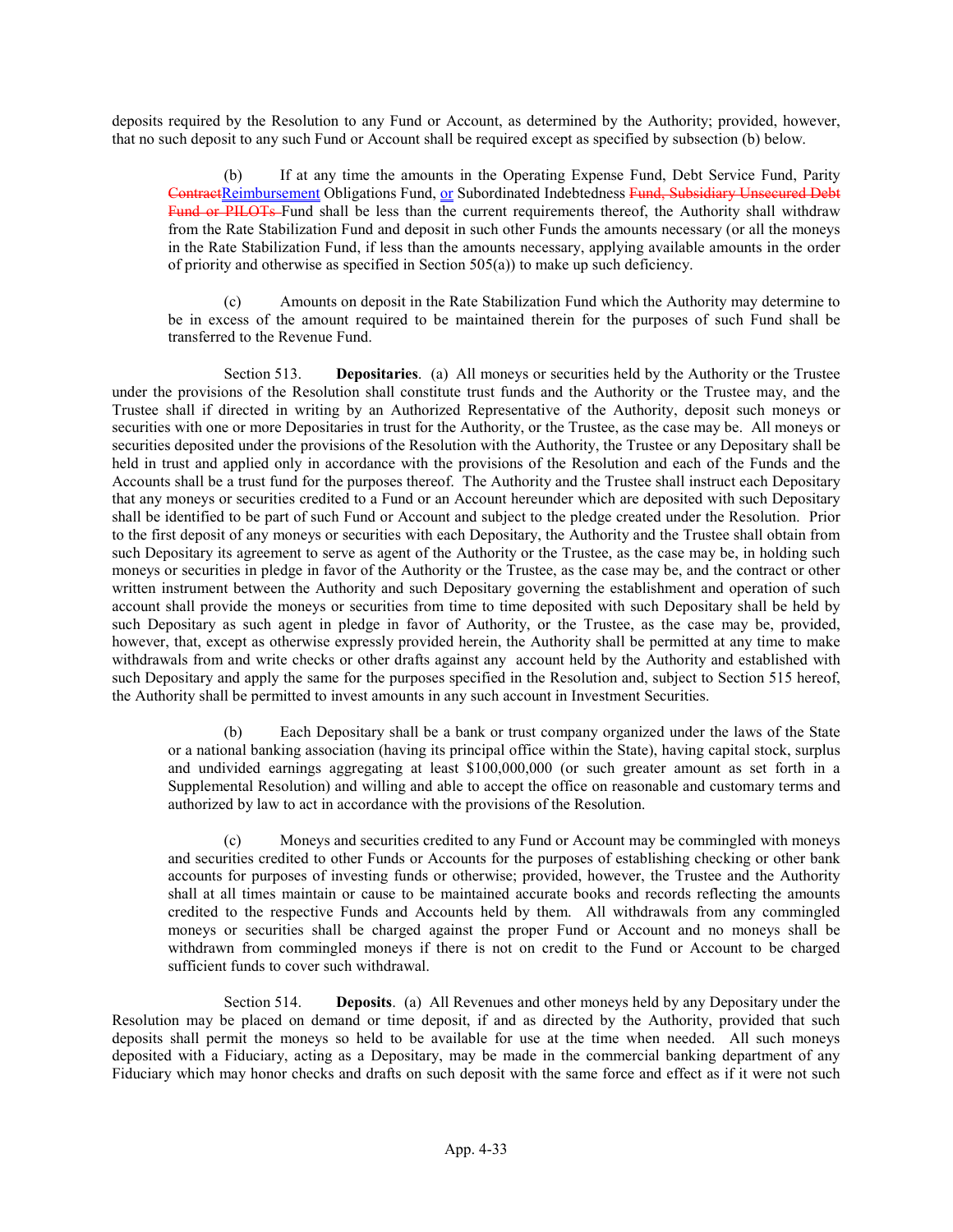Fiduciary. All moneys held by any Fiduciary, as such, may be deposited by such Fiduciary in its banking department on demand or, if and to the extent directed by the Authority and acceptable to such Fiduciary, on time deposit, provided that such moneys on deposit be available for use at the time when needed. Such Fiduciary shall allow and credit on such moneys such interest, if any, as it customarily allows upon similar funds of similar size and under similar condition or as required by law.

(b) All moneys deposited with the Authority, the Trustee and each Depositary shall be credited to the particular Fund or Account to which such moneys belong.

Section 515. Investment of Certain Funds. (a) Moneys held in all Funds and Accounts shall be invested and reinvested by the Authority or the Trustee, as the case may be, to the fullest extent practicable in Investment Securities which mature not later than at such times as shall be necessary to provide moneys when needed for payment to be made from such Funds and Accounts, subject, in the case of the Subordinated Indebtedness Fund and Subsidiary Unsecured Debt Fund, to the terms of any resolutions, indentures, or other instruments securing any issue of Subordinated Indebtedness or Outstanding Subsidiary Unsecured Debt, as the case may be. The Trustee shall make all such investments of moneys held by it in accordance with written instructions from any Authorized Representative of the Authority. In making any investment in any Investment Securities with moneys in any Fund or Account established under the Resolution, the Authority may, and may instruct the Trustee to, combine such moneys with moneys in any other Fund or Account, but solely for purposes of making such investment in such Investment Securities. Subject to Section 1103, the Trustee shall have no liability for any losses incurred in connection with any investment made pursuant hereto.

(b) Interest (net of that which represents a return of accrued interest paid in connection with the purchase of any investment) and other investment earnings on any moneys or investments in the Funds and Accounts, other than the Construction Fund and Capitalized Interest Account, shall be paid into the Revenue Fund as and when received. Interest (net of that which represents a return of accrued interest paid in connection with the purchase of any investment) and other investment earnings on any moneys or investments in the Construction Fund and Capitalized Interest Account shall remain in such Fund or Account, respectively, unless the Authority elects to pay the same into the Revenue Fund.

(c) All Investment Securities acquired with moneys in any Fund or Account shall be held by the Authority or the Trustee in pledge or by a Depositary as agent in pledge in favor of the Authority or the Trustee, as the case may be, in accordance with Section 514.

(d) Nothing in the Resolution shall prevent any Investment Securities acquired as investments of any Fund or Account held under the Resolution from being issued or held in book entry form on the books of the Department of the Treasury of the United States or of the Federal Reserve Bank of New York.

### ARTICLE VI

#### REDEMPTION OF BONDS

The provisions contained in the following Sections of this Article VI are applicable to all Bonds, except as may be otherwise set forth in a Supplemental Resolution authorizing any such Bonds.

Section 601. Privilege of Redemption and Redemption Price. Bonds subject to redemption prior to maturity pursuant to a Supplemental Resolution shall be redeemable, upon published notice as provided in this Article, at such times, at such Redemption Prices and upon such terms as may be specified in the Supplemental Resolution.

Section 602. Redemption at the Election of the Authority. In the case of any redemption of Bonds otherwise than as provided in Section 603, the Authority shall give written notice to the Trustee of the election so to redeem, of the redemption date, of the Series, of the principal amounts of the Bonds of each maturity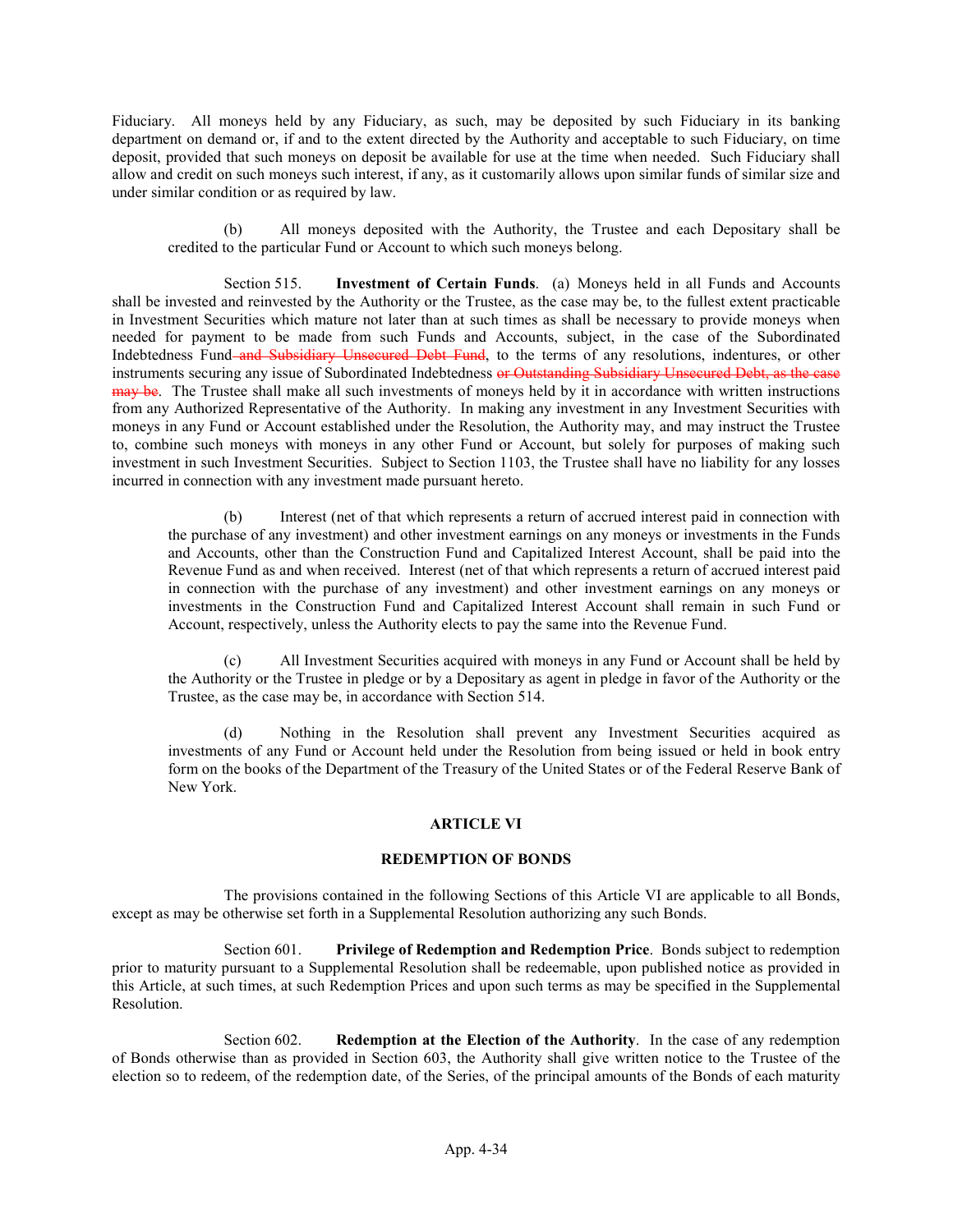of such Series to be redeemed (which Series, maturities and principal amounts thereof to be redeemed shall be determined by the Authority in its sole discretion, subject to any limitations with respect thereto contained in any Supplemental Resolution authorizing a Series of Bonds). Such notice shall be given at least forty five days prior to the redemption date, unless the Trustee consents to lesser advance notice. The Trustee shall give the notice provided for in Section 605 whether or not, on the date of the receipt of notice to the Trustee pursuant to this Section 602, there is available in the Debt Service Fund or in any other applicable fund or account established by or pursuant to Supplemental Resolution for the payment of any Bonds an amount sufficient to pay the Redemption Price of the Bonds to be redeemed and to pay the interest accrued and unpaid on such Bonds to the designated redemption date.

Section 603. Redemption Otherwise Than at Authority Election. Whenever by the terms of this Resolution or a Supplemental Resolution, Bonds are required to be redeemed otherwise than at the election of the Authority, the Authority may nonetheless select the Series of Bonds, the principal amounts of the Bonds of each maturity of such Series to be redeemed (which Series, maturities and principal amounts thereof to be redeemed shall be determined by the Authority in its sole discretion, subject to any limitations with respect thereto contained in this Resolution or a Supplemental Resolution) and in the event the Authority does not notify the Trustee of such Series, maturities and principal amounts to be redeemed on or before the 60th day preceding the redemption date, the Trustee shall select the Bonds to be redeemed, give the notice of redemption and apply the moneys available therefor to redeem on the redemption date at the Redemption Price therefor, together with accrued interest to the redemption date, all of the Bonds to be redeemed.

Section 604. Selection of Bonds to be Redeemed. In the event of redemption of less than all the Outstanding Bonds of like Series and maturity, the Trustee shall select, in such manner in its discretion as it shall deem appropriate and fair, the numbers of the Bonds to be redeemed. For the purposes of this Section, Bonds which have theretofore been selected for redemption shall not be deemed Outstanding.

Section 605. Notice of Redemption. When the Trustee shall receive notice from the Authority of its election to redeem Bonds pursuant to Section 602, and in the case of any redemption as provided in Section 603, the Trustee shall give notice, in the name of the Authority, of the redemption of such Bonds, which notice shall specify the Series and maturities and, if any maturity shall include Bonds bearing different rates and all Bonds of such maturity are not to be redeemed, interest rate or rates of the Bonds to be redeemed, the redemption date and the place or places where amounts due upon such redemption will be payable and, if less than all of the Bonds of any like Series, maturity and interest rate are to be redeemed, the letters and numbers or other distinguishing marks of such Bonds so to be redeemed and, in the case of the Bonds to be redeemed in part only, such notice shall also specify the respective portions of the principal amount thereof to be redeemed, and, if applicable, that such notice is conditional and the conditions that must be satisfied. Such notice shall further state that on such date there shall become due and payable upon each Bond to be redeemed the Redemption Price thereof, or the Redemption Price of the specified portions of the principal thereof in the case of Bonds to be redeemed in part only, together with interest accrued to the redemption date, and that from and after such date interest thereon shall cease to accrue and be payable, subject to any such conditions. The Trustee shall mail a copy of such notice by first class mail, postage prepaid, not less than thirty days nor more than forty-five days before the redemption date, to the Owners of the Bonds or portion of Bonds which are to be redeemed, at their last addresses appearing upon the registry books. Failure so to mail any such notice to any particular Owner shall not affect the validity of the proceedings for the redemption of Bonds not owned by such Owner, and failure of any Owner to receive such notice shall not affect the validity of the proposed redemption of Bonds.

Notice of redemption of any Bonds shall also be sent by the Trustee to such additional persons as may be specified in the Supplemental Resolution authorizing such Bonds.

Section 606. **Conditional Notices**. Any notice to the Trustee pursuant to Section 602 or to the Owners of Bonds pursuant to Section 605 may state that it is conditional upon receipt by the Trustee of moneys sufficient to pay the Redemption Price of such Bonds or upon the satisfaction of any other condition, or that it may be rescinded upon the occurrence of any other event, and any conditional notice so given may be rescinded at any time before payment of such Redemption Price if any such condition so specified is not satisfied or if any such other event occurs. Notice of such rescission or of the failure of any such condition shall be given by the Trustee to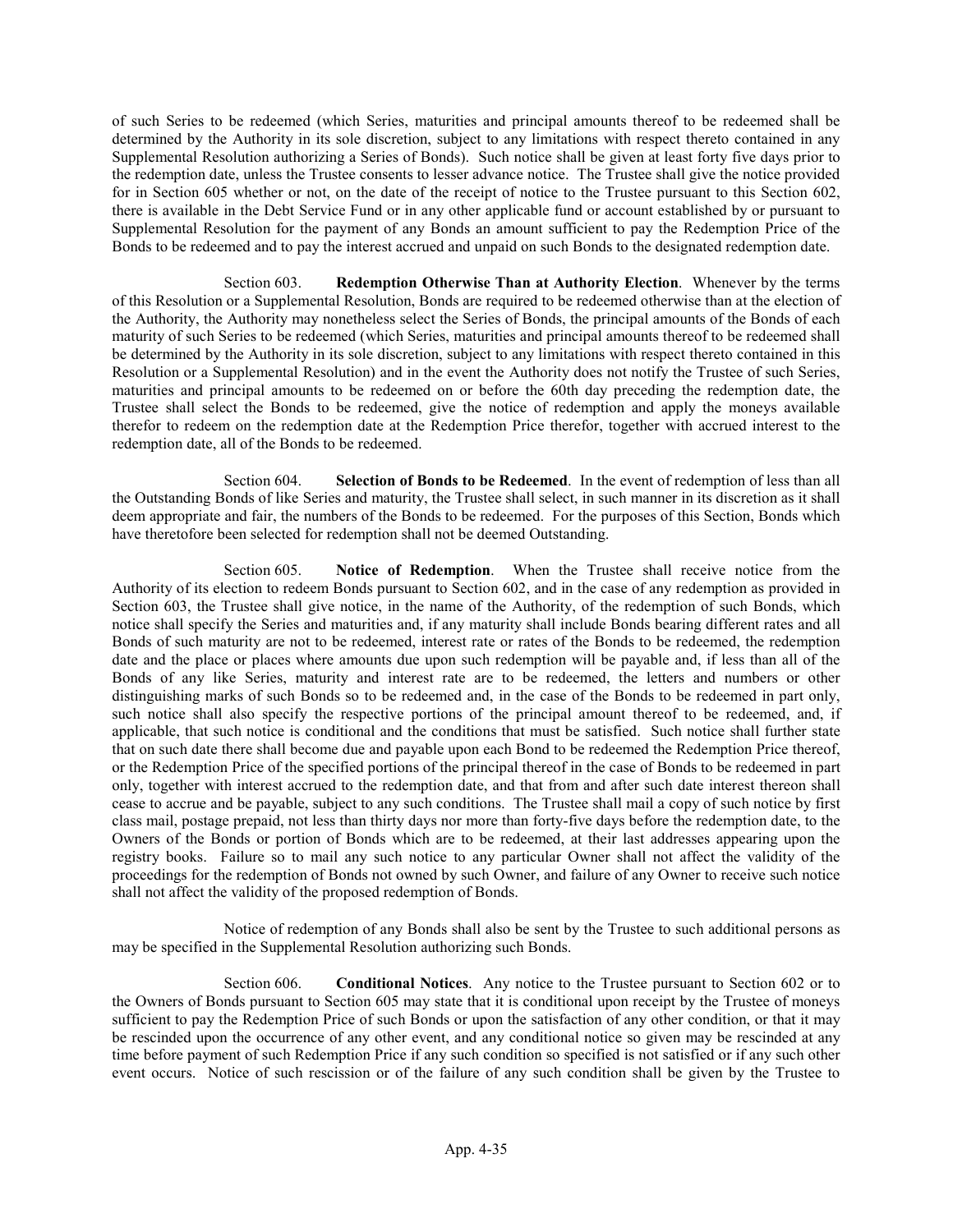affected Owners of Bonds as promptly as practicable upon the failure of such condition or the occurrence of such other event.

Section 607. Payment of Redeemed Bonds. Notice having been given in the manner provided in Section 605, but subject to Section 606, the Bonds so called for redemption shall become due and payable on the redemption date so designated at the Redemption Price, plus interest accrued and unpaid to the redemption date, and, upon presentation and surrender thereof at the office specified in such notice such Bonds shall be paid at the Redemption Price plus interest accrued and unpaid to the redemption date. If, on the redemption date, moneys for the redemption of all the Bonds of any like Series and maturity to be redeemed, together with interest to the redemption date, shall be held by the Trustee so as to be available therefor on said date and if notice of redemption shall have been given as aforesaid, then, from and after the redemption date, interest on the Bonds of such Series and maturity so called for redemption shall cease to accrue and become payable. Subject to Section 606 hereof, if said moneys shall not be so available on the redemption date, such Bonds or portions thereof shall continue to bear interest until paid at the same rate as they would have borne had they not been called for redemption.

#### ARTICLE VII

### PARTICULAR COVENANTS

The Authority covenants and agrees with the Trustee and the Holders of the Bonds as follows:

Section 701. **Rate Covenants; Related Obligations.** (a) The Authority shall at all times maintain rates, fees or charges sufficient to pay the costs of operation and maintenance of the facilities owned or operated by the Authority, payments in lieu of taxes, renewals, replacements and capital additions, the principal of and interest on any obligations issued pursuant to the Resolution as the same severally become due and payable, and to establish or maintain any reserves or other funds or accounts required or established by or pursuant to the terms of the Resolution. Without limiting the generality of the foregoing, the Authority shall establish and maintain System fees, rates, rents, charges and surcharges sufficient in each Fiscal Year so that Revenues reasonably expected to be produced in such Fiscal Year, will be at least equal to the sum of  $(i)$  120% (except, after the Authority shall have retired, other than from proceeds of Bonds or Subordinated Indebtedness, an amount equal to 25% of the Acquisition Debt net of the then outstanding balance of the Promissory Notes, 100110%) of Debt Service, and amounts under all Parity ContractReimbursement Obligations, payable by the Authority in such Fiscal Year, (ii) 100% of the Operating Expenses payable in such Fiscal Year, and (iii) 100% of the amount necessary to pay all PILOTs payable in such Fiscal Year, and (iv) 100% of the amount necessary to pay other Required Deposits, all other payments required pursuant to the Resolution and the Financing Agreement, and all other payments required for the System, for such Fiscal Year; provided, however, that if at any time such fees, rates, rents, charges and surcharges are or will be insufficient to meet the requirements of this Section, it shall not constitute a violation of this Section if and to the extent the Authority promptly takes action reasonably expected by the Authority to cure or avoid any such deficiency or to cause the same to be cured or avoided, or if the Authority complies with the provisions of subsection (d) of this Section. For purposes of this subsection (a), at any time, (i) Revenues shall include any amounts withdrawn or expected to be withdrawn thereafter in any Fiscal Year from the Rate Stabilization Fund which were either  $(1)$ -on deposit therein prior to such Fiscal Year-or  $(2)$  proceeds of Bonds or Subordinated Indebtedness issued to fund the Shoreham Credits, (ii) Revenues shall not include any proceeds from the sale of SubsidiaryAuthority assets or proceeds of insurance, and (iii) Debt Service, Parity ContractReimbursement Obligations, PILOTs and other Required Deposits shall not include any amounts thereof expected by the Authority to be paid from any funds, other than Revenues, reasonably expected by the Authority to be available therefor (including without limitation the anticipated receipt of proceeds of sale of Bonds or Subordinated Indebtedness, or moneys not a part of the Trust Estate, expected by the Authority to be used to pay the principal of Bonds, Parity ContractReimbursement Obligations, Outstanding Subsidiary Unsecured Debt or Subordinated Indebtedness<del>, other than proceeds of Bonds or Subordinated Indebtedness issued to fund the Shoreham</del> Credits), which expectations, if included in a resolution of the Authority or Certificate of an Authorized Representative, shall be conclusive.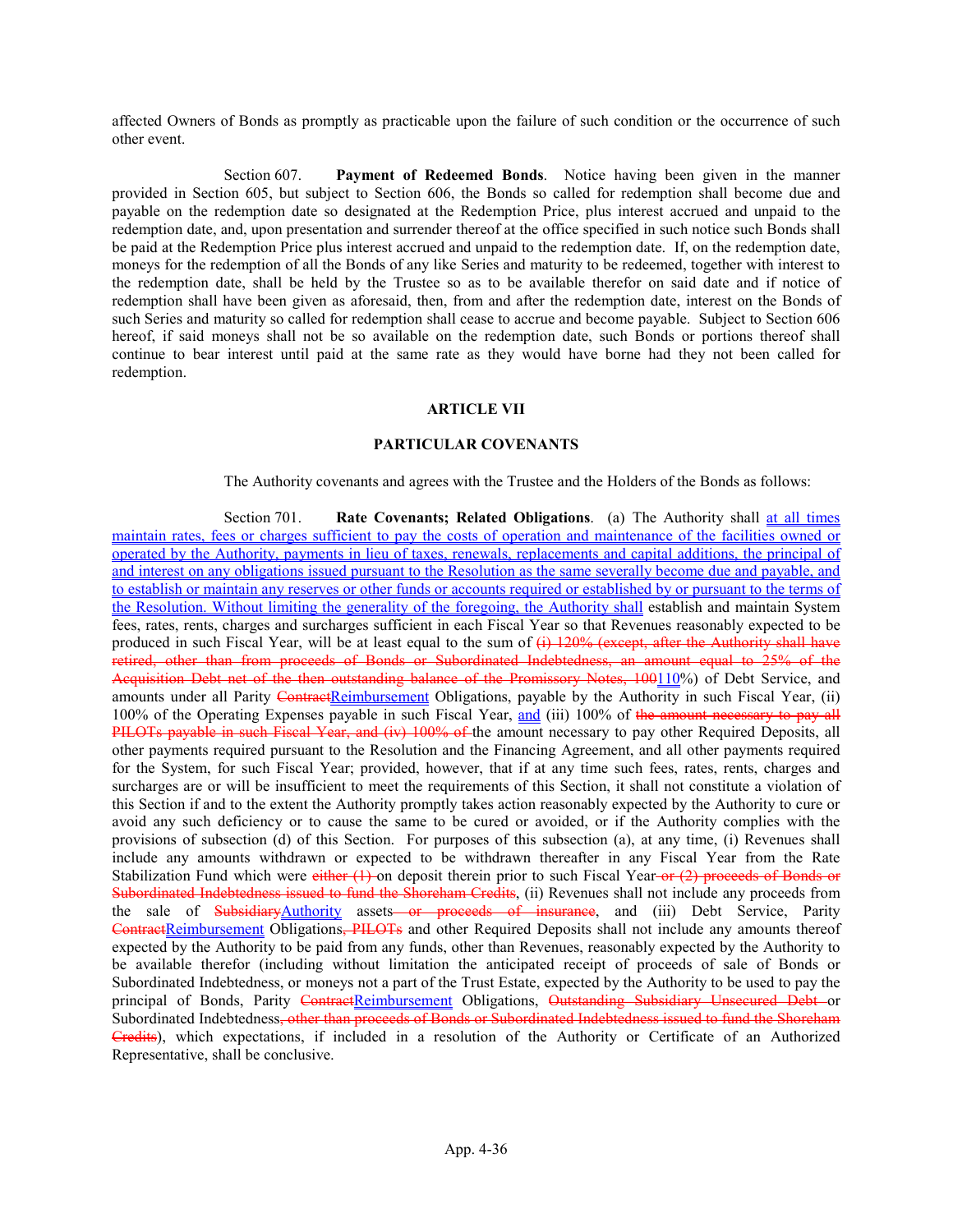(b) The Authority shall review, or cause the Subsidiary to review, the adequacy of System fees, rates, rents, charges and surcharges at least annually. If such annual or more frequent review, or the report of the Rate Consultant pursuant to Section 702, indicates that the rates, fees, rents, charges and surcharges are, or will be, insufficient to meet the requirements of this Section 701, the Authority shall promptly take<del>, or cause the Subsidiary to take,</del> the necessary action to cure or avoid any such deficiency except as otherwise may be provided by subsection (d) of this Section.

(c) Except to the extent required by law, the Authority will not permit the Subsidiary to furnish or supply or cause to be furnished or supplied any product, use or service of the System free of charge (or at a nominal charge) to any person, firm or corporation, public or private, unless and to the extent the Authority shall have determined that other adequate consideration has been, or is expected to be, received by the Subsidiary Authority in connection therewith, and the Authority will cause the Subsidiary to enforce or cause to be enforced the payment of any and all amounts owing to the SubsidiaryAuthority for use of the System in accordance with Section 6.7 of the Financing Agreement the Authority's rules and regulations relating to the provision of electric service.

(d) The failure in any Fiscal Year to comply with the covenant in clauses (i) (but only to the extent of the excess, if any, over 100% of Debt Service and amounts under all Parity ContractReimbursement Obligations), and (iii) and (iv) of the firstsecond sentence of subsection (a) of this Section or the corresponding provisions of the second sentence of subsection (b) of this Section (for purposes of this subsection (d), the "non-debt service and operating expense rate covenant"), shall not constitute an Event of Default if the Authority shall comply with this subsection (d). If the Authority shall fail in any Fiscal Year to comply with the non-debt service and operating expense rate covenant, the Authority shall retain a Rate Consultant and a Consulting Engineer-for the purpose of reviewing System fees, rates, rents, charges and surcharges and reviewing the System Budget in the manner described in Section 702 Authority Budget. The Rate Consultant's recommendation as to any necessary or advisable revisions of rates, fees, rents, charges and surcharges may also contain such other advice and recommendation as it may deem desirable. If the Rate Consultant (relying upon the certificate of the Consulting Engineer hereinafter mentioned in this subsection) shall be of the opinion, as shown by a certificate filed with the Trustee-pursuant to Section 702, that a schedule of fees, rates, rents, charges and surcharges for the System which would provide funds to meet the requirements specified in the non-debt service and operating expense rate covenant is impracticable at that time and the Authority therefore cannot comply with the non-debt service and operating expense rate covenant, then the Authority shall fix and establish such schedule of System fees, rates, rents, charges and surcharges as is recommended in such certificate by the Rate Consultant to comply as nearly as practicable with the non-debt service and operating expense rate covenant, and in such event the failure of the Authority to comply with the non-debt service and operating expense rate covenant shall not constitute an Event of Default. The Rate Consultant's certificate shall be accompanied by a certificate of the Consulting Engineer setting forth estimates of amounts required as provided by Section 702(b)(i) for the then current and the ensuing two Fiscal Years. This subsection (d) shall not apply to the covenant in clauses (i) (to the extent of 100% of Debt Service and amounts under all Parity ContractReimbursement Obligations) and (ii) of the *firstsecond* sentence of subsection (a) of this Section or the *corresponding* provisions of the second sentence of subsection (b) of this Section.

### Section 702. **[INTENTIONALLY OMITTED]**.

Section 702. Consulting Engineer and Rate Consultant. (a) Subject to subsection (e) of this Section, the Authority shall employ or cause the Subsidiary to employ a Consulting Engineer and a Rate Consultant whose duties, respectively, shall be to make any certificates and perform any other acts required or permitted of the Consulting Engineer and the Rate Consultant hereunder or under the Financing Agreement. If so determined hereafter by the Authority, the same person or firm may perform the duties and functions of the Consulting Engineer and the Rate Consultant.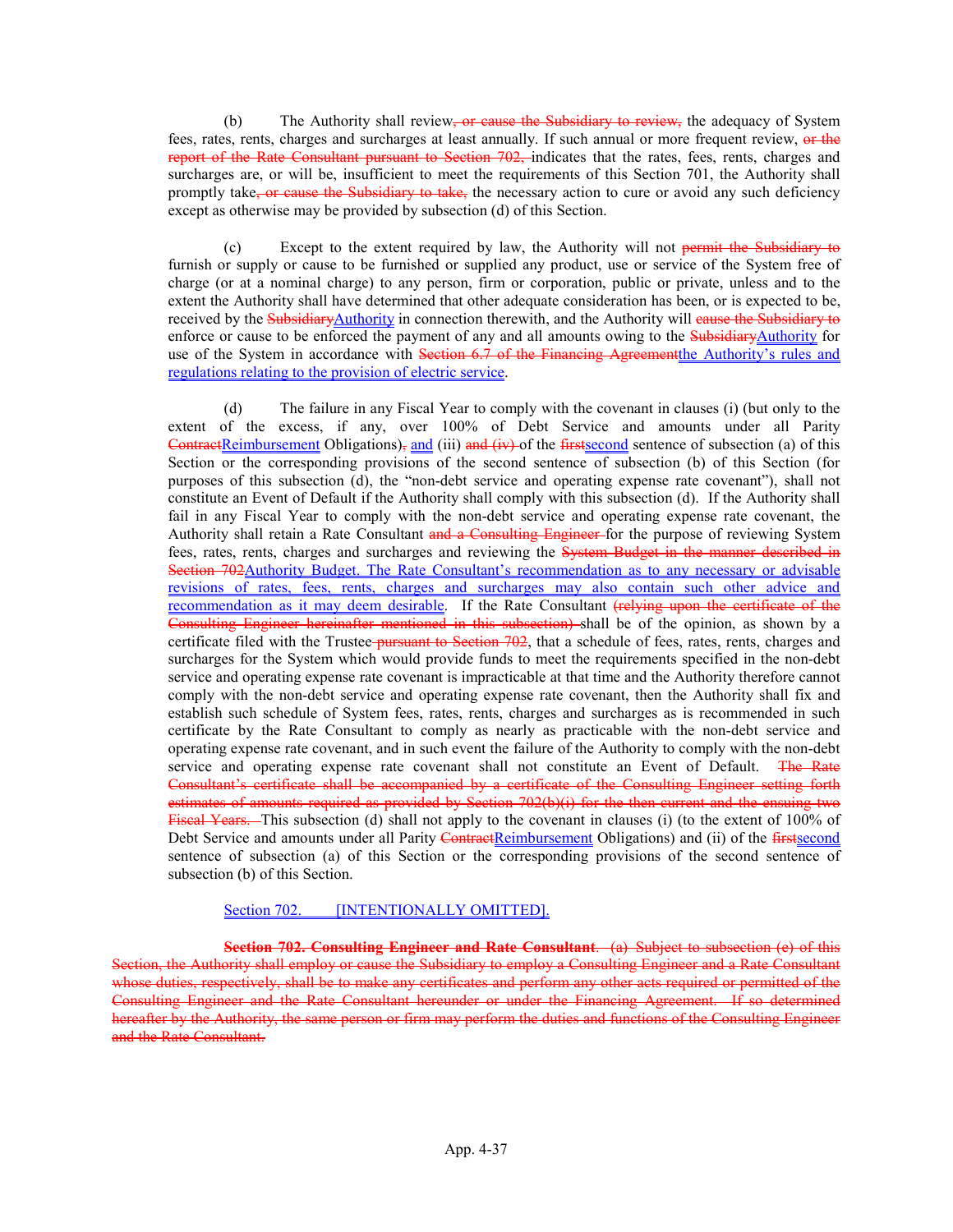(b) Commencing with Fiscal Year 1999 and no less frequently than every other Fiscal Year thereafter, the Consulting Engineer and the Rate Consultant shall make an examination of, and shall report on, the properties and operations of the System. Such report shall be submitted to the Authority, the Subsidiary, and the Trustee no later than eight months after the close of the Fiscal Year to which such examination relates and shall set forth the following:

(i) the Consulting Engineer's advice and recommendation as to the proper operation, maintenance and repair of the System during the ensuing two Fiscal Years, and an estimate of the amounts of money necessary for such purposes;

(ii) the Consulting Engineer's advice and recommendations as to improvements which should be made during the ensuing two Fiscal Years, and an estimate of the amounts of money necessary for such purposes, showing the amount projected to be expended during such Fiscal Years from the proceeds of Bonds or Subordinated Indebtedness issued under or pursuant to the Resolution;

(iii) the Rate Consultant's recommendation as to any necessary or advisable revisions of rates, fees, rents, charges and surcharges and such other advice and recommendation as it may deem desirable; and

(iv) the Consulting Engineer's findings as to whether the System has been maintained in good repair and sound operating condition, and its estimate of the amount, if any, required to be expended to place such properties in such condition and the details of such expenditures and the approximate time required therefor.

(c) The Authority covenants that if any such report shall set forth that the properties of the System have not been maintained in good repair and sound operating condition, it will cause the Subsidiary to promptly restore the properties to good repair and sound operating condition with all expedition practicable.

(d) The Authority further covenants that (i) it will cause the Subsidiary to provide the Consulting Engineer and the Rate Consultant free access to all properties of the System and every part thereof and, to the extent necessary to complete any duty or obligation of the Consulting Engineer or Rate Consultant, free access to any facilities of any operator or manager of the System utilized in the management or operation of the System, for the purposes of inspection and examination, and (ii) the books, records and accounts of the Authority and the Subsidiary may be examined by the Consulting Engineer and the Rate Consultant at all reasonable times.

(e) At any time after the expiration of the term of the initial Management Services Agreement the Authority may perform any duty or obligation of the Consulting Engineer or Rate Consultant under this Section; provided, however, that the Authority may not act as Rate Consultant or Consulting Engineer for any purpose of Section 205(e) or 701(d), or under this Section for purposes of complying with Section  $701(d)$ .

Section 703. Offices for Servicing Bonds. The Authority shall at all times maintain one or more offices or agencies where Bonds may be presented for registration, transfer or exchange, and where notices, presentations and demands upon the Authority in respect of the Bonds or of the Resolution may be served. The Authority hereby appoints the Trustee as its agent to maintain such office or agency, subject to Section 1114. The Authority shall at all times maintain one or more offices or agencies where the Bonds may be presented for payment.

Section 704. Further Assurance. At any and all times the Authority shall, so far as it may be authorized by law, pass, make, do, execute, acknowledge and deliver, all and every such further resolutions, acts, deeds, conveyances, assignments, transfers and assurances as may be necessary or desirable for better assuring,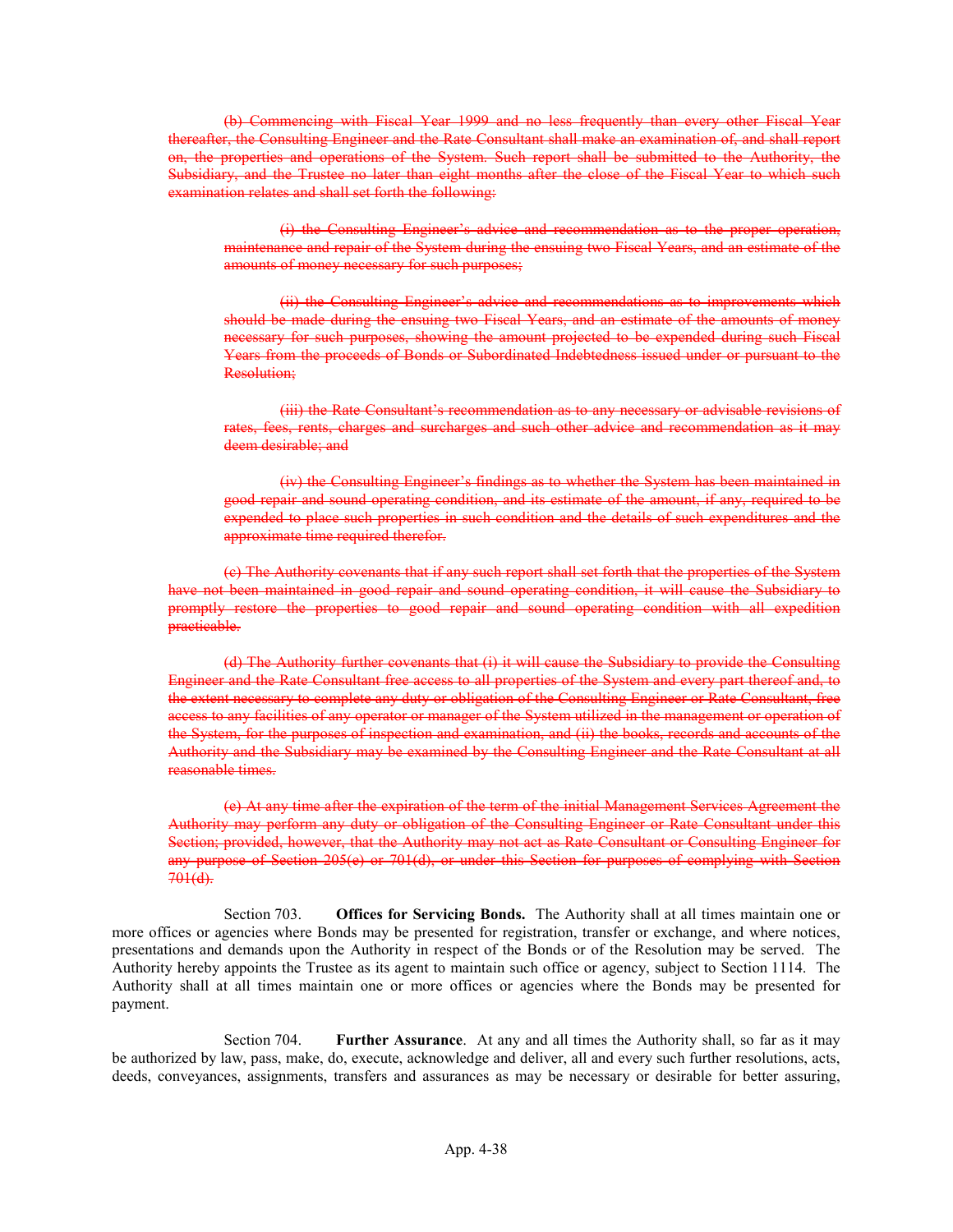conveying, granting, pledging, assigning and confirming all and singular, the rights, assets, revenues and other moneys, securities, funds and property hereby pledged or assigned, or intended so to be, or which the Authority may become bound to pledge or assign.

Section 705. Power to Issue Bonds and Pledge Rights and Interests; Payment of Bonds. The Authority is duly authorized under all applicable laws to authorize and issue the Bonds and to adopt this Resolution and to pledge the rights and interests purported to be pledged and assigned hereby in the manner and to the extent herein provided. The rights and interests so pledged and assigned are and will be free and clear of any pledge, lien, charge or encumbrance thereon or with respect thereto prior to or of equal rank with the pledge created hereby, other than (i) any pledge, lien, charge or encumbrance created by the Authority to secure any Parity Reimbursement Obligation, which may be of equal rank and priority with the pledge made hereby, and (ii) any pledge, lien, charge or encumbrance created by the Authority to secure any Subordinated Indebtedness, which shall be subject and subordinate in all respects to the pledge hereby made, and all corporate or other action on the part of the Authority to that end has been and will be duly and validly taken. The Bonds and the provisions of the Resolution are and will be the valid and legally enforceable special obligations of the Authority in accordance with their terms and the terms of the Resolution. The Authority shall at all times, to the extent permitted by law, defend, preserve and protect the pledge of the Trust Estate pledged and assigned under the Resolution and all the rights of the Bondholders under the Resolution against all claims and demands of all persons whomsoever.

The Authority shall duly and punctually pay or cause to be paid (but solely from the sources herein provided) the Principal Installments or Redemption Price of every Bond and the interest thereon, at the dates and places and in the manner stated in the Bonds.

Section 706. Books of Account; Audits. The Authority shall keep or cause to be kept proper books of record and account (separate from all other records and accounts) in which complete and correct entries shall be made of its transactions under the Resolution and which, together with all other books and papers of the Authority, shall at all reasonable times be subject to the inspection of the Trustee or the representative, duly authorized in writing, of the Holder or Holders of not less than 25% in principal amount of the Bonds then Outstanding. Such books of account are to be audited at least annually by independent certified public accountants experienced in public finance and electric utility accounting selected by the Authority. A copy of each audit report, annual balance sheet and income and expense statement shall be filed with the Trustee and sent to any Owner filing with the Authority a written request therefor.

Section 707. Indebtedness and Liens. (a) The Authority shall not, and shall not permit or allow the Subsidiary to, issue any bonds, notes or other evidences of indebtedness or otherwise incur any indebtedness or contract obligations, other than Bonds or Parity Reimbursement Obligations, secured by a pledge of or other lien or charge on the Trust Estate which is prior to or of equal rank or priority with the pledge made hereby.

(b) The Authority shall not create or cause to be created<del>, and shall not permit or allow the</del> e or cause to be created, any lien or charge on the Trust Estate which is prior to or of equal rank or priority with the pledge made hereby.

(c) Nothing contained herein shall prohibit the Authority from issuing either (i) Subordinated Indebtedness payable from the Subordinated Indebtedness Fund, and secured by a pledge of and lien or charge on the Trust Estate, and further secured by an assignment of rights and interests under and pursuant to the Financing Agreement to the extent provided by Section 501(c), in each case subject and subordinate in all respects to the pledge thereof and lien and charge thereon, or assignment thereof, as the case may be, created by the Resolution in favor of Bonds and Parity Reimbursement Obligations, or (ii) other bonds, notes or other evidences of indebtedness for borrowed money payable from funds withdrawn from the Revenue Fund as permitted by Section 505(b).

Section 708. Agreement of the State. In accordance with Section 1020 o of the Act, the Authority, as agent for the State, hereby agrees with the Holders of obligations issued hereunder that the State will not limit or alter the rights vested in the Authority by the Act until such obligations together with the interest thereon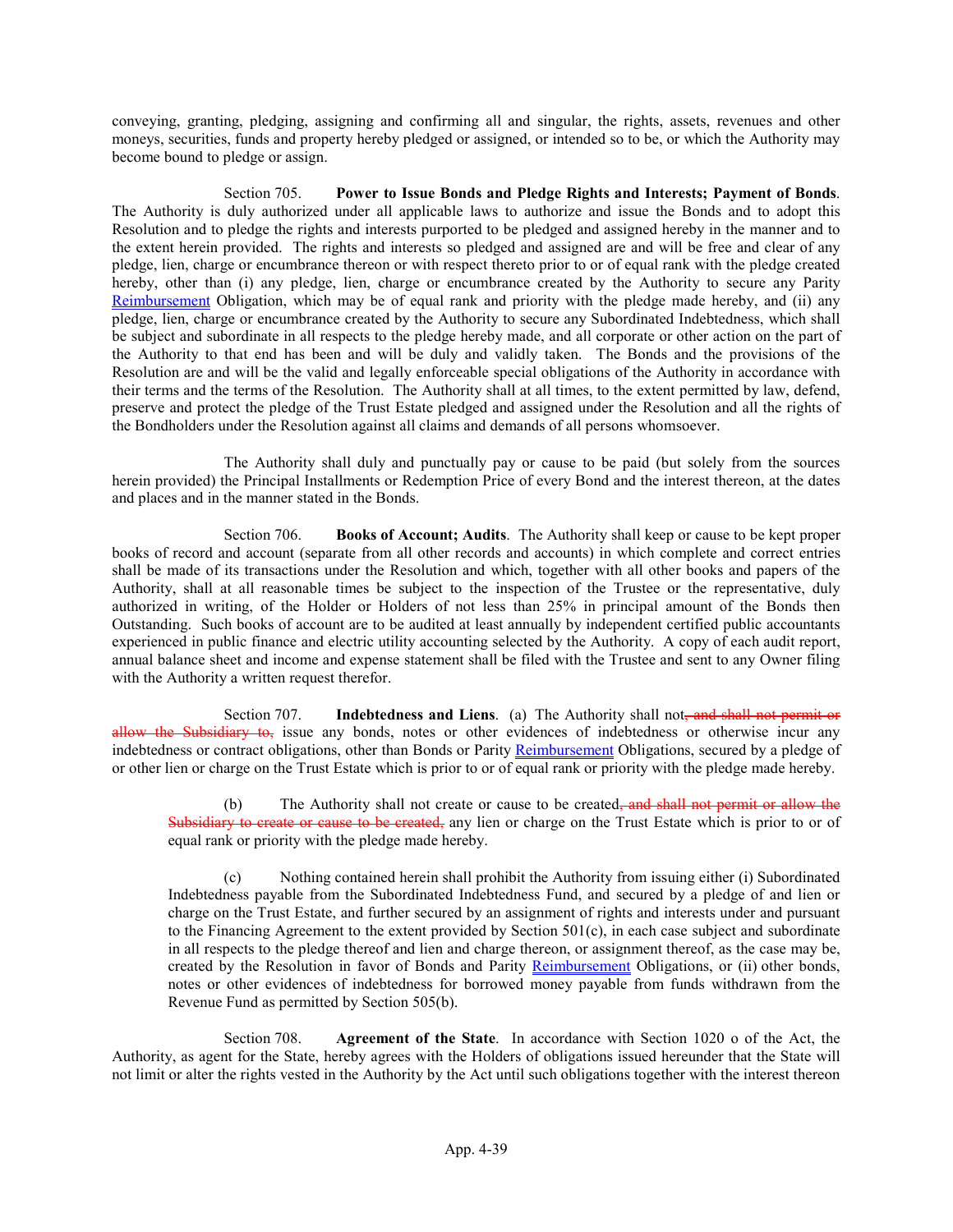are fully met and discharged, provided that nothing herein contained shall preclude such limitation or alteration if and when adequate provision shall be made by law for the protection of the Holders of such obligations of the Authority.

Section 709. Annual **SystemAuthority Budget**. (a) Prior to the beginning of each Fiscal Year commencing with Fiscal Year 1999, the Authority shall file with the Subsidiary and the Trustee an annual SystemAuthority Budget for the ensuing Fiscal Year which shall set forth in reasonable detail the estimated Revenues and Operating Expenses for the System for such year. Such annual System Budget shall include the Subsidiary Budget and the Authority Budget and also may set forth such additional material as the Authority may determine. At the end of each quarter, the Authority shall review its estimates for such Fiscal Year, and in the event such estimates do not substantially correspond with actual Revenues or Operating Expenses, or if there are at any time during any such Fiscal Year extraordinary receipts or payments of unusual costs, the Authority shall prepare an amended annual System Budget for the remainder of the then current Fiscal Year. The Authority also may at any time adopt an amended annual System Budget for the remainder of the then-current Fiscal Year.

(b) If for any reason the Authority shall not have adopted the **SystemAuthority** Budget by the time required by subsection (a) above, the **SystemAuthority** Budget for the then-current Fiscal Year shall be deemed to be the SystemAuthority Budget for the ensuing Fiscal Year until a new SystemAuthority Budget is adopted.

(c) The Authority may at any time adopt an amended SystemAuthority Budget for the thencurrent or ensuing Fiscal Year, but no such amended System Budget shall supersede any prior System Budget until the Authority shall have filed with the Trustee and the Subsidiary a copy of such amended System Budget.

Section 710. **Deposits to Funds**. The Authority shall take such action as may be required to cause all Revenues to be deposited in the Revenue Fund (or, if so required by the Resolution, any other Fund or Account) from and after the date hereof.

Section 711. **[INTENTIONALLY OMITTED]**.

Section 712. **[INTENTIONALLY OMITTED]**.

Section 711. Enforcement and Amendment of Financing Agreement. The Authority shall enforce or cause to be enforced the provisions of the Financing Agreement and duly perform its covenants and agreements under the Financing Agreement. The Authority will not consent or agree to or permit any rescission of or amendment to or otherwise take any action under or in connection with the Financing Agreement except in accordance with Section 712.

Section 712. Amendments to Financing Agreement. (a) Except as otherwise provided herein, the Financing Agreement may not be amended, changed, modified or terminated, nor may any provision thereof be waived, without the consent of the Holders of Outstanding Bonds as herein provided, if such amendment, change, modification, termination or waiver adversely affects the interest of the Holders of Outstanding Bonds in any material respect.

No such amendment, change, modification, termination or waiver shall take effect unless the prior written consent of (a) the Holders of at least a majority in principal amount of the Bonds then Outstanding, or (b) in case less than all Bonds then Outstanding are affected by the amendment, change, modification, termination or waiver, the Holders of not less than a majority in principal amount of the Bonds so affected and then Outstanding; provided, however, that if such amendment, change, modification, termination or waiver will, by its terms, not take effect so long as any specified Bonds remain Outstanding, the consent of the Holders of such Bonds shall not be required and such Bonds shall not be deemed to be Outstanding for the purpose of any calculation of Outstanding Bonds under this Section.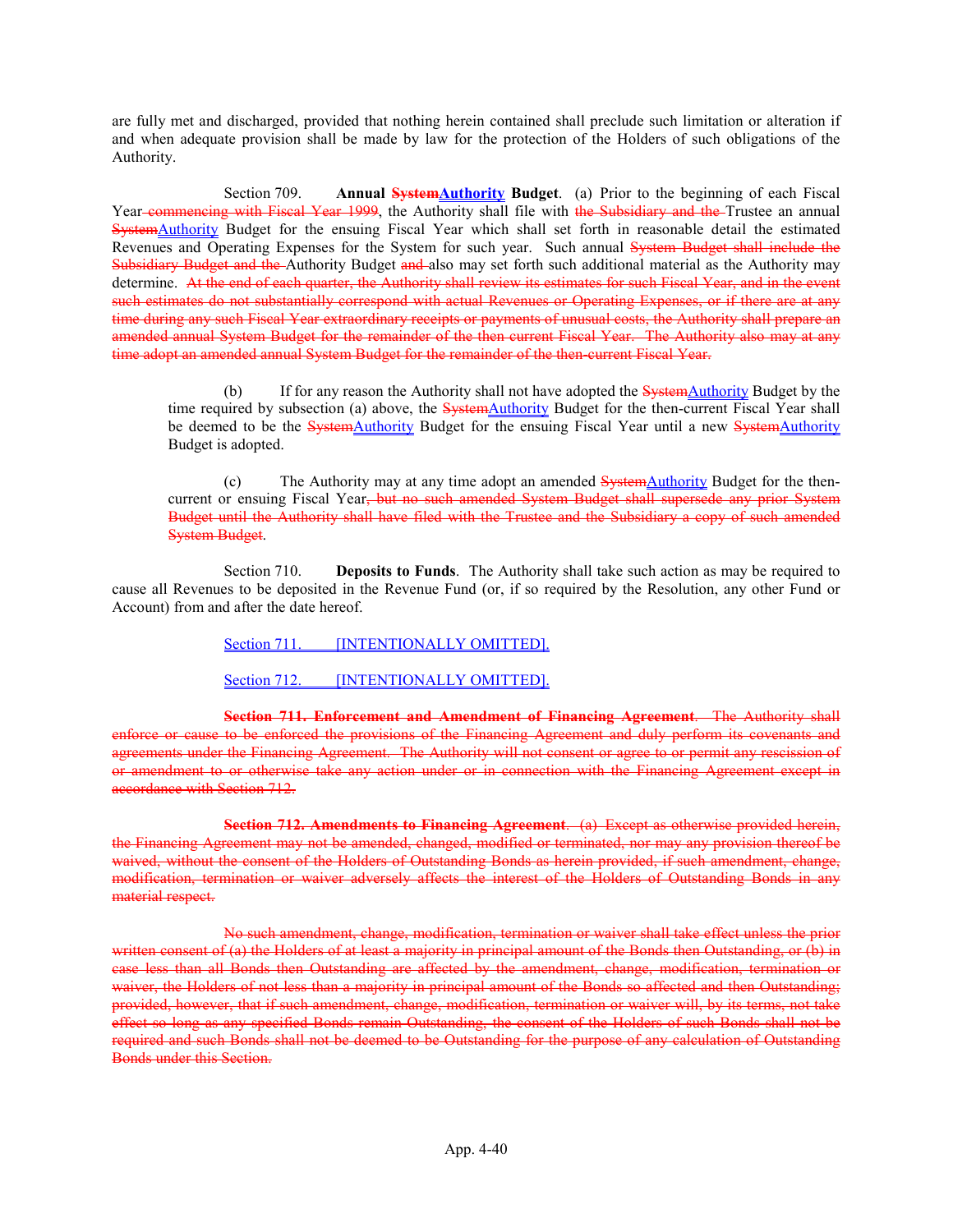(b) For the purposes of this Section, any purchasers of the Bonds, whether purchasing underwriters, for resale or otherwise, upon such purchase, may consent to an amendment, change, modification, termination or waiver permitted by this Section with the same effect as a consent given by Holders of such Bonds.

(c) For the purposes of this Section, a Bond shall be deemed to be adversely affected by an amendment, change, modification, termination or waiver of the Financing Agreement if the same adversely affects or diminishes the rights of the Holder of such Bond in any material respect. The Trustee may in its discretion determine whether or not, in accordance with the foregoing provisions, any particular Bond would be adversely affected in any material respect by any amendment, change, modification, termination or waiver, and any such determination shall be binding and conclusive on the Authority and all Holders of Bonds.

For the purposes of this Section, the Trustee shall be entitled to rely upon an opinion of counsel, which counsel shall be satisfactory to the Trustee, with respect to whether any amendment, change, modification, termination or waiver adversely affects the interests of any Holders of Bonds then Outstanding in any material respect.

Section 713. No Competitive Facilities. The Authority shall not hereafter construct, acquire or operate any plants, structures, facilities or properties which will provide electric transmission or distribution service in the Service Area (as defined in the Act as in effect on the date hereof) in competition with and not as part of the System unless such construction, acquisition or operation, in the judgment of the Authority, does not materially impair the ability of the Authority to comply with Section 701.

Section 714. Disposition of Assets. (a) The Authority shall not hereafter sell or otherwise or encumber or grant a security interest in, any common or preferred stock or other evidence of the Authority's equity interest in the Subsidiary, unless the Authority or any subsidiary thereof shall thereupon own or effectively control the operation of the System.

Section 714. (b) Except as provided by the Financing Agreement, the Disposition of Assets. The Authority shall not dispose of, or cause the disposition of, or permit to be disposed of, any real or personal properties of the System unless such disposal, in the judgment of the Authority, (i) is desirable in the conduct of the business of the System and (ii) does not materially impair the ability of the Authority to comply with Section 701.

Section 715. Tax Rulings. The Authority shall not, and shall not permit the Subsidiary, to do or omit to do any act that would result in (i) the revocation of the rulings that were issued by the Internal Revenue Service to the Authority, dated March 4, 1998, and (ii) a resultant material federal income tax liability.

Section 716. General. The Authority shall do and perform or cause to be done and performed all acts and things required to be done or performed by or on behalf of the Authority under the provisions of the Act and the Resolution in accordance with the terms of such provisions.

#### ARTICLE VIII

### SUPPLEMENTAL RESOLUTIONS

Section 801. Supplemental Resolutions Effective Upon Filing With the Trustee. For any one or more of the following purposes and at any time or from time to time, a Supplemental Resolution may be adopted by the Authority, which, upon the filing with the Trustee of a copy thereof certified by an Authorized Representative, shall be fully effective in accordance with its terms:

> (1) to close the Resolution against, or provide limitations and restrictions in addition to the limitations and restrictions contained in the Resolution on, the authentication and delivery of Bonds or the issuance of other evidences of indebtedness;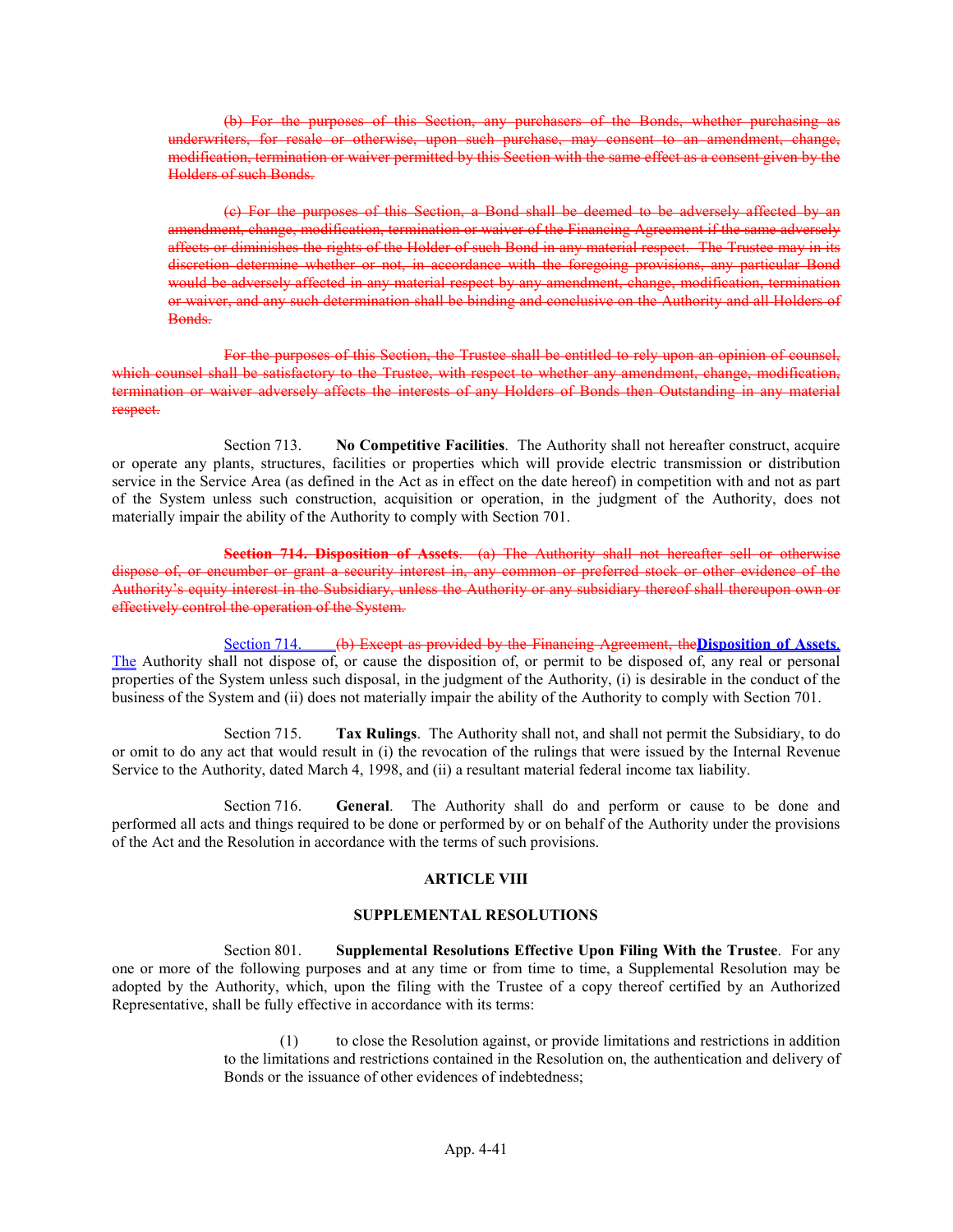(2) to add to the covenants and agreements of the Authority in the Resolution other covenants and agreements to be observed by the Authority which are not contrary to or inconsistent with the Resolution as theretofore in effect;

(3) to add to the limitations and restrictions in the Resolution other limitations and restrictions to be observed by the Authority;

(4) to surrender any right, power or privilege reserved to or conferred upon the Authority by the terms of the Resolution, but only if the surrender of such right, power or privilege is not contrary to or inconsistent with the covenants and agreements of the Authority contained in the Resolution;

(5) to authorize Bonds and, in connection therewith, specify and determine the matters and things referred to in Articles II through VI or this Article, and also any other matters and things relative to such Bonds which are not contrary to or inconsistent with the Resolution as theretofore in effect, or to amend, modify or rescind any such authorization, specification or determination at any time prior to the first authentication and delivery of such Bonds;

(6) to confirm, as further assurance, any pledge under, and the subjection of any other property to any lien or pledge created or to be created by, the Resolution;

(7) to modify any of the provisions of the Resolution to permit compliance with any amendment to the Internal Revenue Code of 1986, as amended, or any successor thereto, as the same may be in effect from time to time, if, in the Opinion of Bond Counsel, failure to so modify the Resolution either would adversely affect the ability of the Authority to issue Bonds the interest on which is excludable from gross income for purposes of federal income taxation, or is necessary or advisable to preserve such exclusion with respect to any Outstanding Bonds;

(8) to modify, amend or supplement the Resolution in such manner as to permit the qualification hereof under the Trust Indenture Act of 1939, as amended, or any similar Federal statute hereafter in effect or to permit the qualification of the Bonds for sale under the securities laws of any of the states of the United States of America, and, if the Authority so determines, to add hereto such other terms, conditions and provisions as may be permitted by said Trust Indenture Act of 1939 or similar Federal statute;

to comply with such regulations and procedures as are from time to time in effect relating to establishing and maintaining a book-entry-only system;

(10) to provide for the issuance of Bonds in coupon form payable to bearer;

(11) to comply with the requirements of any Rating Agency in order to maintain or improve a rating on the Bonds by such Rating Agency;

(12) to implement the last sentence of the definition of Revenues in Section 101;

(13) to cure any ambiguity, supply any omission, or cure or correct any defect or inconsistent provision in the Resolution;

(14) to insert such provisions clarifying matters or questions arising under the Resolution as are necessary or desirable and are not contrary to or inconsistent with the Resolution as theretofore in effect; or

(15) to modify any of the provisions of the Resolution in any respect whatsoever, provided that (a) such modification is to be effective upon or prior to the issuance of any Bonds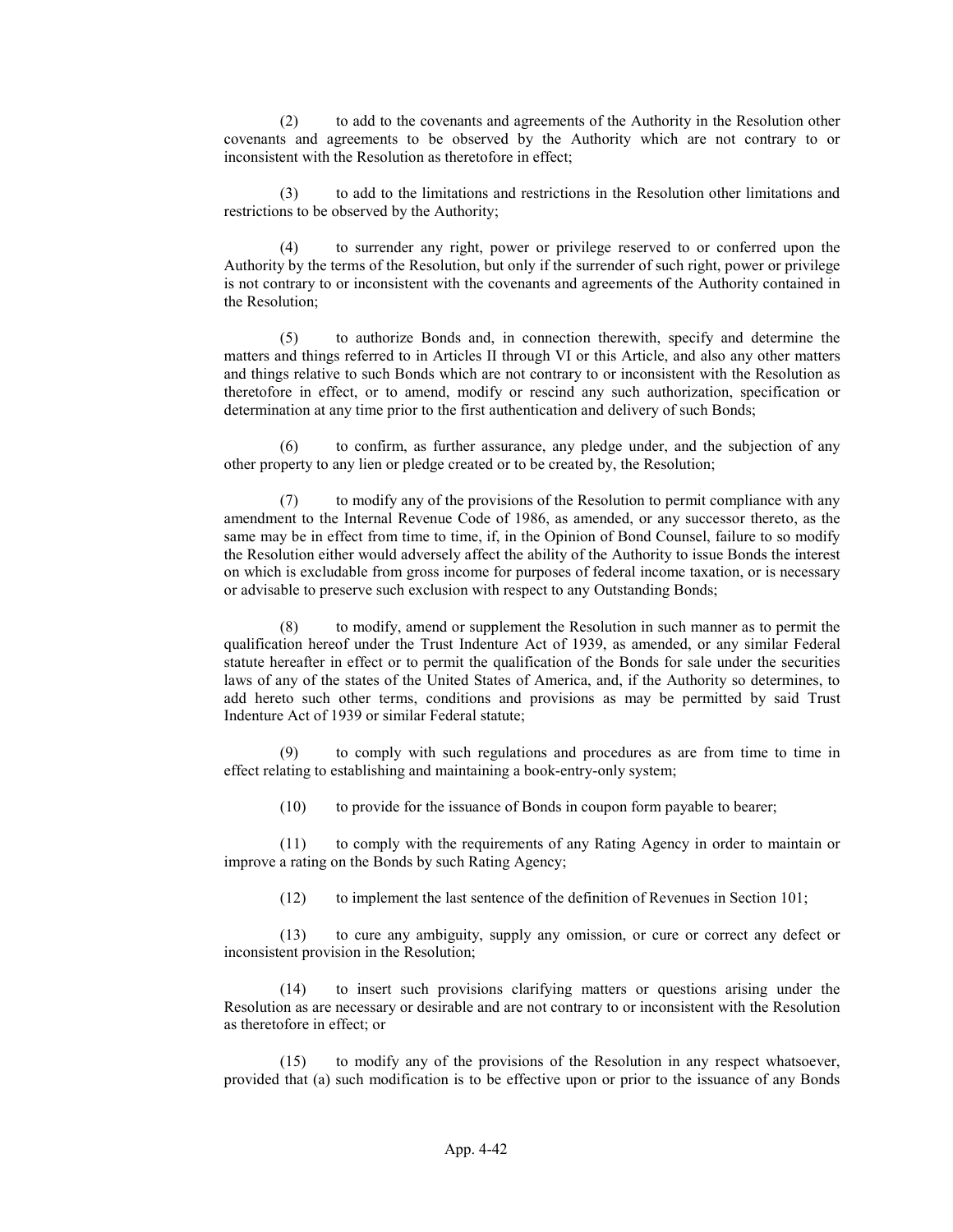affected thereby, or (b) such modification shall be, and be expressed to be, effective only after all Bonds Outstanding at the date of the adoption of such Supplemental Resolution shall cease to be Outstanding.

Section 802. Supplemental Resolutions Effective Upon Consent of Trustee. (a) For any one or more of the following purposes and at any time or from time to time, a Supplemental Resolution may be adopted, which, upon (i) the filing with the Trustee of a copy thereof certified by an Authorized Representative, and (ii) the filing with the Authority of an instrument in writing made by the Trustee consenting thereto, shall be fully effective in accordance with its terms:

> (1) to modify any provision hereof or of any previously adopted Supplemental Resolution in any respect, provided that such modification shall not adversely affect the interests of the Bondholders in any material respect; or

(2) to provide for additional duties of any Fiduciary.

(b) Any such Supplemental Resolution may also contain one or more of the purposes specified in Section 801, and in that event, the consent of the Trustee required by this Section shall be applicable only to those provisions of such Supplemental Resolution as shall contain one or more of the purposes set forth in subsection (a) of this Section.

Section 803. Supplemental Resolutions Effective With Consent of Bondholders. At any time or from time to time, a Supplemental Resolution may be adopted subject to consent by Bondholders in accordance with and subject to the provisions of Article IX, which Supplemental Resolution, upon the filing with the Trustee of a copy thereof certified by an Authorized Representative and upon compliance with the provisions of Article IX, shall become fully effective in accordance with its terms as provided in said Article.

Section 804. General Provisions. (a) The Resolution shall not be modified or amended in any respect except as provided in and in accordance with and subject to the provisions of this Article and Article IX. Nothing in this Article or Article IX contained shall affect or limit the right or obligation of the Authority to adopt, make, do, execute, acknowledge or deliver any resolution, act or other instrument pursuant to the provisions of Section 704 or the right or obligation of the Authority to execute and deliver to any Fiduciary any instrument which elsewhere in the Resolution it is provided shall be delivered to said Fiduciary.

(b) Any Supplemental Resolution referred to and permitted or authorized by Sections 801 and 802 may be adopted by the Authority without the consent of any of the Bondholders, but shall become effective only on the conditions, to the extent and at the time provided in said Sections, respectively. The copy of every Supplemental Resolution filed with the Trustee shall be accompanied by a Bond Counsel's Opinion to the effect that such Supplemental Resolution has been duly and lawfully adopted in accordance with the provisions of the Resolution, is authorized or permitted by the Resolution, and is valid and binding upon the Authority.

(c) The Trustee is hereby authorized to accept the delivery of a certified copy of any Supplemental Resolution referred to and permitted or authorized by Section 801, 802 or 803 and to make all further agreements and stipulations which may be therein contained, and the Trustee, in taking such action, shall be fully protected in relying on an opinion of counsel (which may be a Bond Counsel's Opinion) that such Supplemental Resolution is authorized or permitted by the provisions of the Resolution.

(d) No Supplemental Resolution shall change or modify any of the rights or obligations of any Fiduciary without its written assent thereto.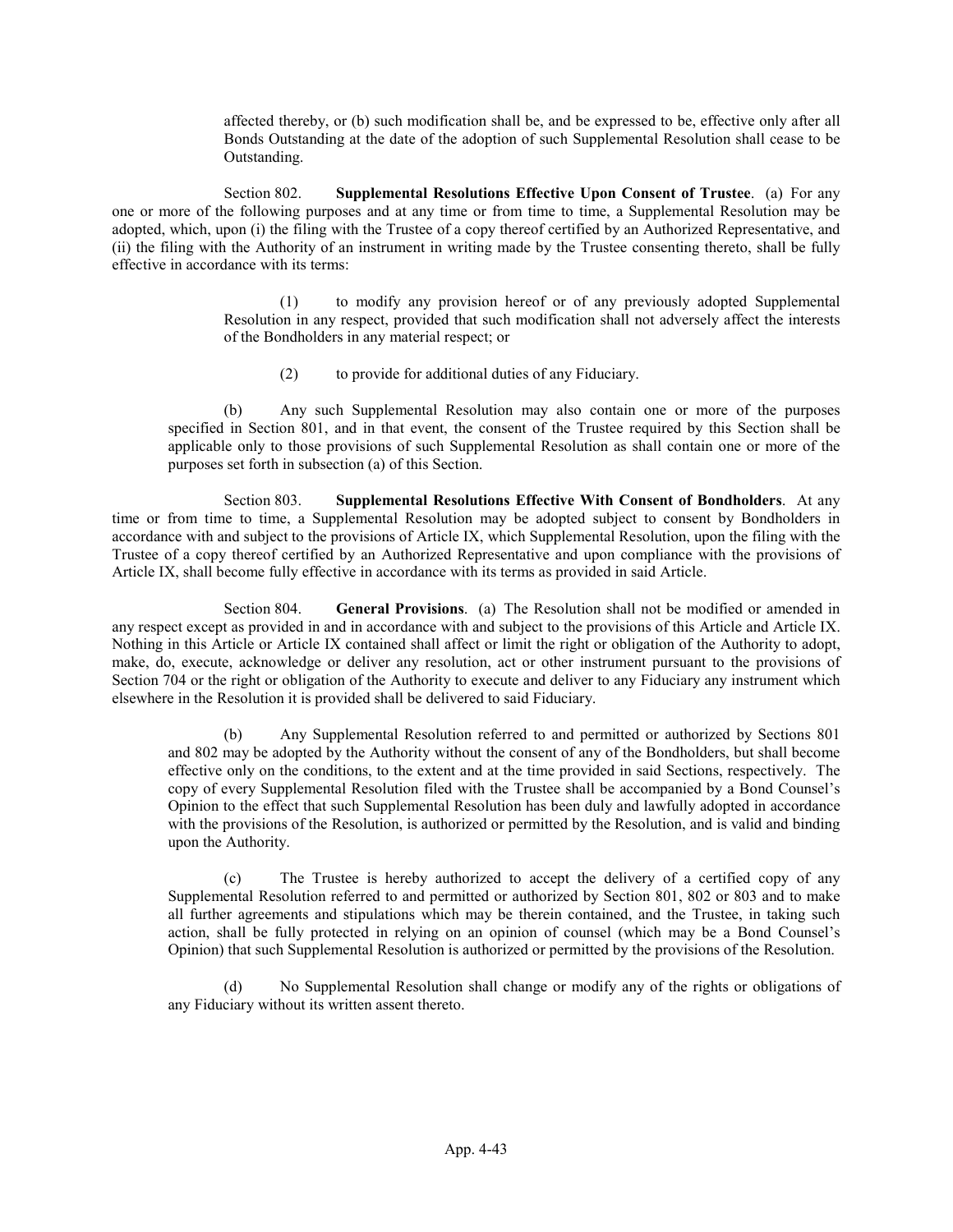### ARTICLE IX

#### AMENDMENTS

Section 901. Mailing of Notice of Amendment. Any provision in this Article for the mailing of a notice or other paper to Bondholders shall be fully complied with if it is mailed, by first class mail, postage prepaid only (i) to each Owner of Bonds then Outstanding at his address appearing upon the registry books, and (ii) to the Trustee. Any such notice or other paper may also be given to the holders of any series of Bonds in accordance with the notice provision specified in the applicable Supplemental Resolution.

Section 902. Powers of Amendment. Any modification or amendment of the Resolution or of the rights and obligations of the Authority and of the Holders of the Bonds hereunder, in any particular, may be made by a Supplemental Resolution, with the written consent given as provided in Section 903, (i) of the Holders of at least a majority in principal amount of the Bonds Outstanding at the time such consent is given and (ii) in case less than all Bonds then Outstanding are affected by the modification or amendment, of the Holders of at least a majority in principal amount of such Outstanding Bonds that are or may be so affected; except that if such modification or amendment will, by its terms, not take effect so long as any particular Bonds remain Outstanding, the consent of the Holders of such Bonds shall not be required and such Bonds shall not be deemed to be Outstanding for the purpose of any calculation of Outstanding Bonds under this Section. No such modification or amendment shall permit a change in the terms of redemption or maturity of the principal of any Outstanding Bond or of any installment of interest thereon or a reduction in the principal amount or the Redemption Price thereof or in the rate of interest thereon without the consent of the Holder of such Bond, or shall reduce the percentages or otherwise affect the classes of Bonds the consent of the Holders of which is required to effect any such modification or amendment, or shall change or modify any of the rights or obligations of any Fiduciary without its written assent thereto. For the purposes of this Section, a Bond shall be deemed to be affected by a modification or amendment of the Resolution if the same materially and adversely affects or diminishes the rights of the Holder of such Bond. The Trustee may in its reasonable discretion determine whether or not, in accordance with the foregoing powers of amendment, particular Bonds would be affected by any modification or amendment hereof and any such determination shall be binding and conclusive on the Authority and all Holders of Bonds.

Section 903. Consent of Bondholders. (a) The Authority may at any time adopt a Supplemental Resolution making a modification or amendment permitted by the provisions of Section 902, to take effect when and as provided in this Section. A copy of such Supplemental Resolution (or brief summary thereof or reference thereto in form approved by the Trustee), together with a request to Bondholders for their consent thereto in form satisfactory to the Trustee, shall be mailed by the Authority to Bondholders (but failure to mail such copy and request shall not affect the validity of the Supplemental Resolution when consented to as in this Section provided). Such Supplemental Resolution shall not be effective unless and until (i) there shall have been filed with the Trustee (a) the written consents of Holders of the percentages of Outstanding Bonds specified in Section 902 and (b) a Bond Counsel's Opinion to the effect that such Supplemental Resolution has been duly and lawfully adopted and filed in accordance with the provisions of the Resolution, is authorized or permitted by the Resolution and is valid and binding upon the Authority, and (ii) a notice shall have been mailed as hereinafter provided in this Section. The Authority may fix a record date for purposes of determining Bondholders entitled to consent to a proposed Supplemental Resolution.

For the purposes of this Article IX, the purchasers of any Bonds, whether purchasing as underwriters, for resale or otherwise, upon such purchase from the Authority, may consent to a modification or amendment permitted by Section 803 or 902 in the manner provided herein, except that no proof of ownership shall be required, and with the same effect as a consent given by the Holder of such Bonds; provided, however, that, if such consent is given by a purchaser who is purchasing as an underwriter or for resale, the nature of the modification or amendment and the provisions for the purchaser consenting thereto shall be described in the official statement, prospectus, offering memorandum or other offering document prepared in connection with the primary offering of such Bonds by the Authority.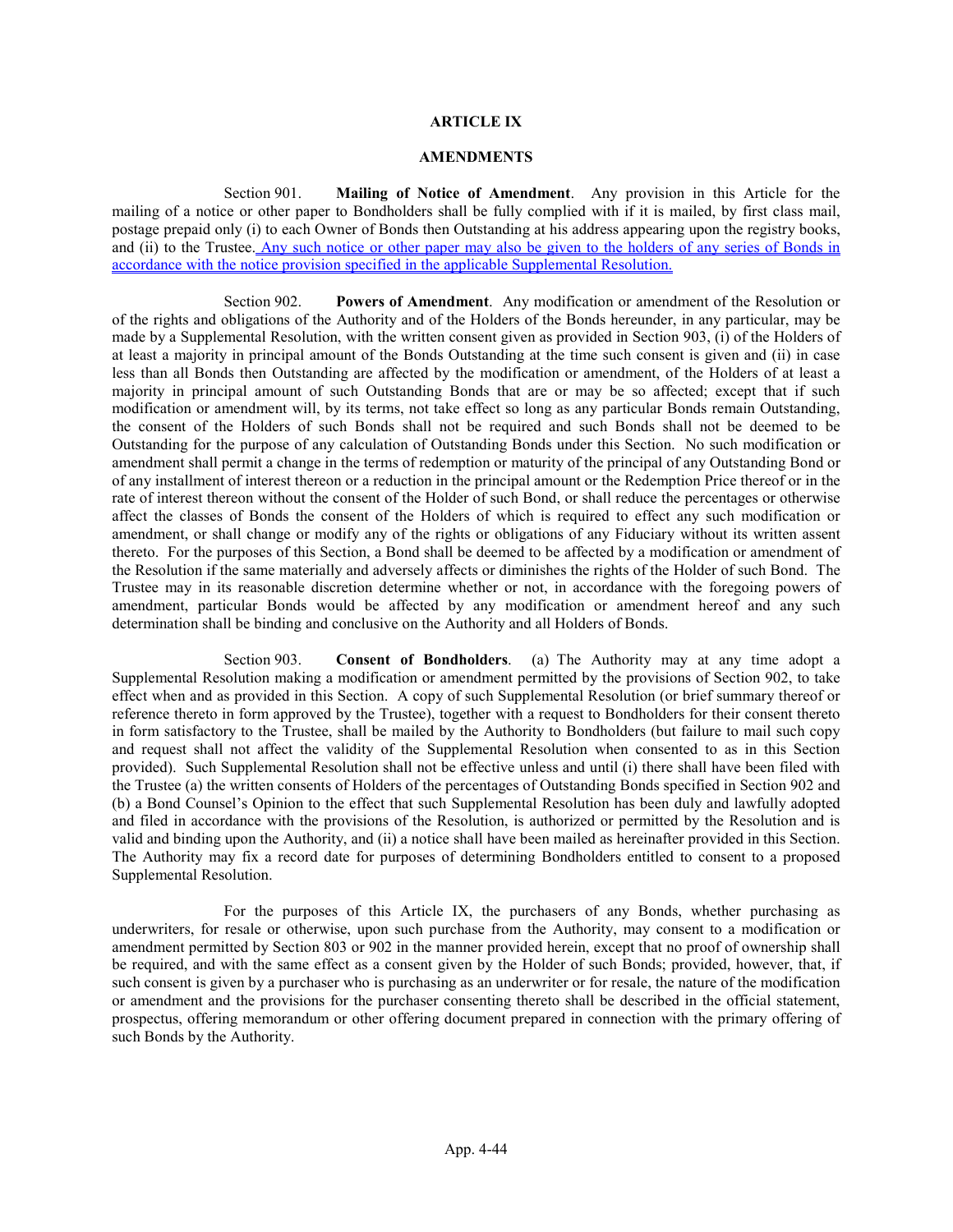(b) At any time after the Holders of the required percentages of Bonds shall have filed their consents to the Supplemental Resolution, the Trustee shall make and file with the Authority and the Trustee a written statement that Holders of such required percentages of Bonds have filed such consents. Such written statement shall be conclusive that such consents have been so filed. At any time thereafter notice, stating in substance that the Supplemental Resolution (which may be referred to as a Supplemental Resolution adopted by the Authority on a stated date, a copy of which is on file with the Trustee) has been consented to by the Holders of the required percentages of Bonds and will be effective as provided in this Section, shall be given to Bondholders by the Authority by mailing such notice to Bondholders. The Authority shall file with the Trustee proof of the giving of such notice. A record, consisting of the papers required or permitted by this Section to be filed with the Trustee, shall be proof of the matters therein stated. Such Supplemental Resolution making such amendment or modification shall be deemed conclusively binding upon the Authority, the Fiduciaries and the Holders of all Bonds upon the filing with the Trustee of the proof of the giving of such last mentioned notice.

Section 904. Modifications by Unanimous Consent. The terms and provisions of the Resolution and the rights and obligations of the Authority and of the Holders of the Bonds may be modified or amended in any respect upon the adopting and filing of a Supplemental Resolution and the consent of the Holders of all the Bonds then Outstanding, such consent to be given as provided in Section 903 except that no notice to Bondholders shall be required; but no such modification or amendment shall change or modify any of the rights or obligations of any Fiduciary without the filing with the Trustee of the written assent thereto of such Fiduciary in addition to the consent of the Bondholders.

Section 905. Exclusion of Bonds. Bonds owned or held by or for the account of the Authority or the Subsidiary shall not be deemed Outstanding for the purpose of consent or other action or any calculation of Outstanding Bonds provided for in this Article, Section 712, Article VIII, Article X or Section 1109 and the Authority shall not be entitled with respect to such Bonds to give any consent or take any other action provided for in this Article, Section 712, Article VIII, Article X or Section 1109. At the time of any consent or other action taken under this Article, Section 712, Article VIII, Article X or Section 1109, the Authority shall furnish the Trustee a Certificate of an Authorized Representative, upon which the Trustee may rely, describing all Bonds so to be excluded.

Section 906. Notation on Bonds. Bonds authenticated and delivered after the effective date of any action taken as in Article VIII, Section 712 or this Article provided may, and, if the Trustee so determines, shall, bear a notation by endorsement or otherwise in form approved by the Authority and the Trustee as to such action, and in that case upon demand of the Holder of any Bond Outstanding at such effective date and presentation of his Bond for the purpose at the Principal Office of the Trustee or upon any transfer or exchange of any Bond Outstanding at such effective date, suitable notation shall be made on such Bond or upon any Bond issued upon any such transfer or exchange by the Trustee as to any such action. If the Authority or the Trustee shall so determine, new Bonds so modified as in the opinion of the Trustee and the Authority to conform to such action shall be prepared, authenticated and delivered, and upon demand of the Holder of any Bond then Outstanding shall be exchanged for Bonds of the same Series and maturity then Outstanding, upon surrender of such Bonds and without the imposition by the Authority or the Trustee of any fee or cost.

### ARTICLE X

#### REMEDIES ON DEFAULT

Section 1001. Events of Default. Each of the following events is defined as and shall constitute an "Event of Default":

> (1) a default in the due and punctual payment of a Principal Installment or the Redemption Price of any Bond when and as the same shall become due and payable, whether at maturity or upon call for redemption, or otherwise; or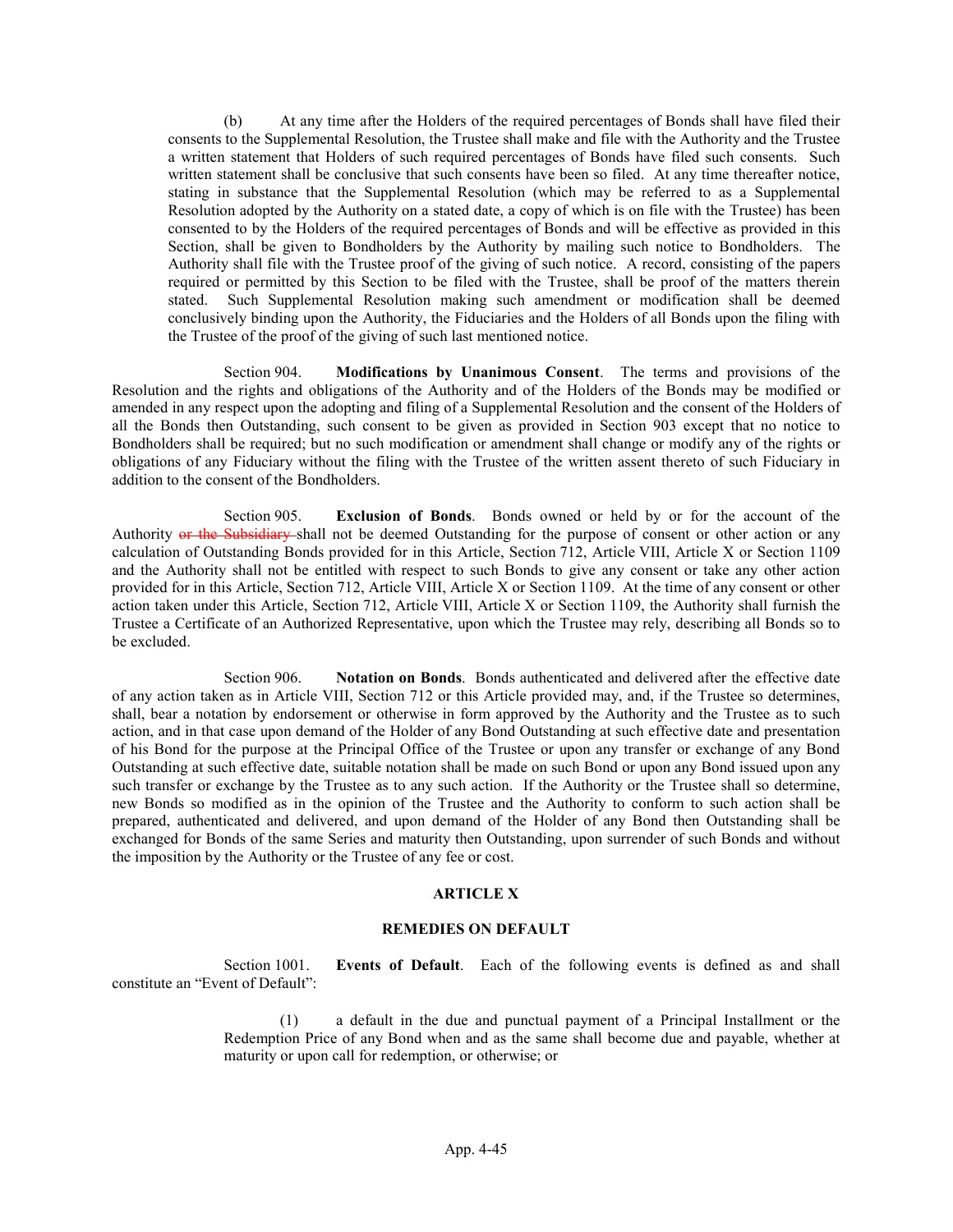(2) a default in the due and punctual payment of any installment of interest on any Bond, when and as such interest installment shall become due and payable, and such default shall continue for a period of five (5) days; or

(3) default by the Authority in the performance or observance of any other of the covenants, agreements or conditions on its part or on the part of the Authority in this Resolution, any Supplemental Resolution or in the Bonds contained, and such default shall continue for a period of sixty (60) days after written notice thereof stating that such notice is a "Notice of Default" to the Authority by the Trustee or to the Authority and to the Trustee by the Holders of not less than sixty-six and two-thirds percent (66-2/3%) of the principal amount of the Bonds Outstanding, provided that if such default shall be such that it cannot be corrected within such sixty day period, it shall not constitute an Event of Default if corrective action is instituted within such period and diligently pursued until the failure is corrected; or

(4) a default under the Financing Agreement by the Subsidiary shall have occurred and be continuing for a period of sixty (60) days after written notice thereof stating that such notice is a "Notice of Default" to the Authority and the Subsidiary by the Trustee, or to the Authority and the Subsidiary and the Trustee by the Holders of not less than sixty-six and two-thirds percent (66- 2/3%) of the principal amount of Bonds Outstanding, provided that if such default shall be such that it cannot be corrected within such sixty day period, it shall not constitute an Event of Default if corrective action is instituted within such period and diligently pursued until the failure is corrected; or

 $\overline{(4)}$   $\overline{(5)}$  if the Authority or the Subsidiary (1) files a petition seeking a composition of its indebtedness under the Federal bankruptcy laws, or under any other applicable law or statute of the United States of America or of the State; (2) consents to the appointment or taking possession by a receiver, liquidator, assignee, custodian, trustee, sequestrator or other similar official of the Authority or the Subsidiary or any substantial portion of either of their property; (3) makes any assignment for the benefit of creditors; or (4) admits in writing its inability generally to pay its debts generally as they become due; or

 $(5)$   $(6)$ -if (1) a decree or order for relief is entered by a court having jurisdiction of the Authority or the Subsidiary adjudging the Authority or the Subsidiary a bankrupt or insolvent or approving as properly filed a petition seeking reorganization, arrangement, adjustment or composition in respect of the Authority or the Subsidiary in an involuntary case under the Federal bankruptcy laws, or under any other applicable law or statute of the United States of America or of the State; (2) a receiver, liquidator, assignee, custodian, trustee, sequestrator or other similar official of the Authority or Subsidiary or of any substantial portion of either of their property is appointed; or (3) the winding up or liquidation of its affairs is ordered and the continuance of any such decree or order unstayed and in effect for a period of sixty (60) consecutive days,

Upon the happening and continuance of any Event of Default, the Trustee may and, upon the written request of the Holders of not less than sixty six and two-thirds percent (66 2/3%) of the principal amount of the Bonds Outstanding the Trustee shall, in any such case, unless the principal of all the Bonds then Outstanding shall already have become due and payable, declare the principal of all the Bonds then Outstanding, and the interest accrued thereon, to be due and payable immediately, and upon any such declaration the same shall become and be immediately due and payable, anything in the Resolution or in any of the Bonds contained to the contrary notwithstanding. The right of the Trustee to make any such declaration as aforesaid, however, is subject to the condition that if, at any time after such declaration, but before the Bonds shall have matured by their terms, all overdue installments of principal and interest upon the Bonds, together with the reasonable and proper charges, expenses and liabilities of the Trustee, and all other sums then payable by the Authority under the Resolution (except the interest accrued since the next preceding interest date on the Bonds due and payable solely by virtue of such declaration) shall either be paid by or for the account of the Authority or provision satisfactory to the Trustee shall be made for such payment, and all defaults under the Bonds or under the Resolution (other than the payment of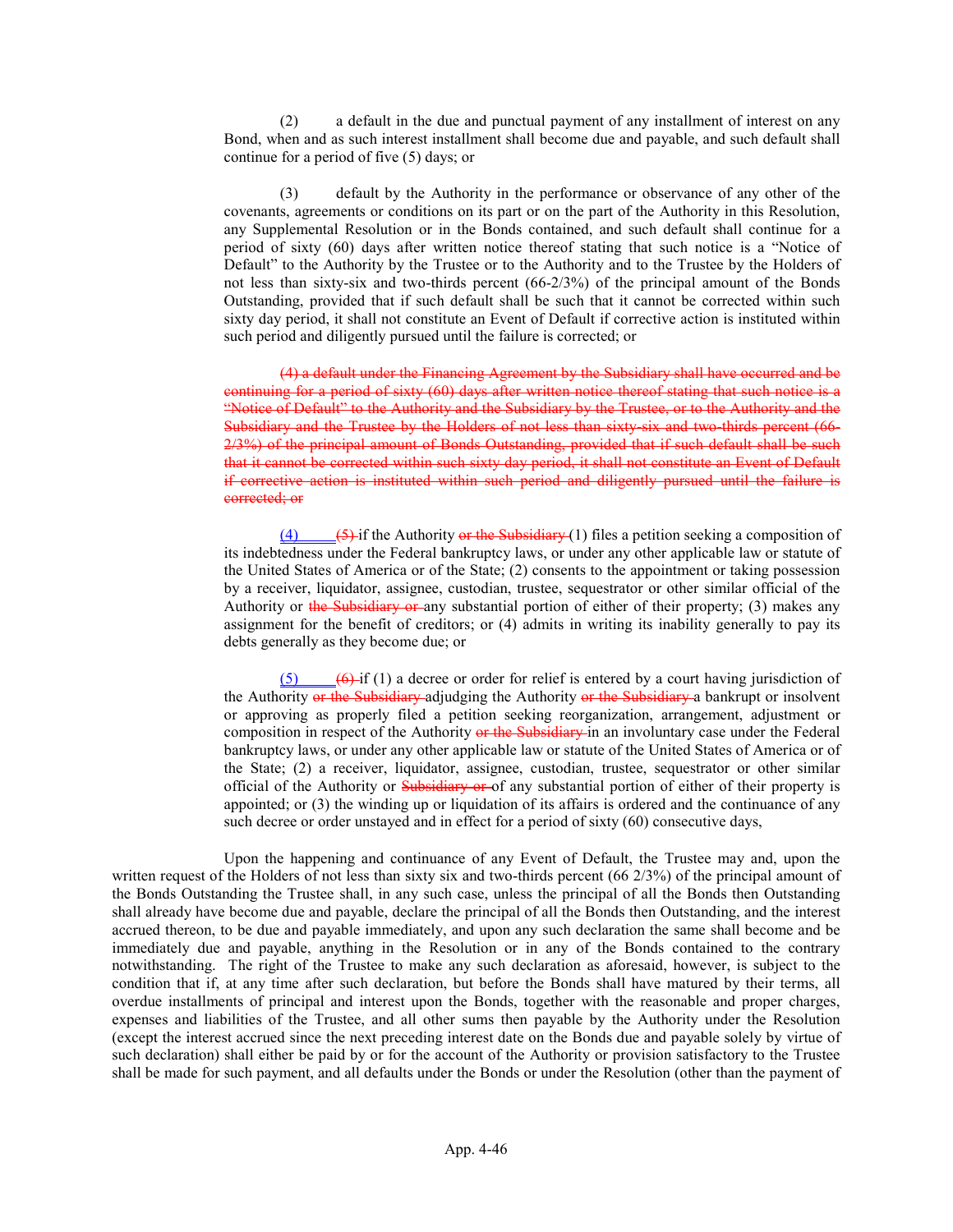principal and interest due and payable solely by reason of such declaration) shall be made good or be secured to the satisfaction of the Trustee or provision deemed by the Trustee to be adequate shall be made therefor, then and in every such case the Holders of a majority in principal amount of the Bonds Outstanding, by written notice to the Authority and to the Trustee, may rescind such declaration and annul such default in its entirety, or, if the Trustee shall have acted without a direction from the Holders of the Bonds as aforesaid at the time of such request, and if there shall not have been theretofore delivered to the Trustee written direction to the contrary by the Holders of sixty six and two-thirds percent  $(66 \frac{2}{3})$  of the principal amount of the Bonds then Outstanding, then any such declaration shall ipso facto be deemed to be rescinded and any such default and its consequences shall ipso facto be deemed to be annulled, but no such rescission and annulment shall extend to or affect any subsequent default or impair or exhaust any right or power consequent thereon.

Section 1002. Accounting and Examination of Records After Default. (a) The Authority covenants that if an Event of Default shall have happened and shall not have been remedied, the books of record and account of the Authority shall at all times be subject to the inspection and use of the Trustee and of its agents and attorneys.

(b) The Authority covenants that if an Event of Default shall happen and shall not have been remedied, the Authority, upon demand of the Trustee, will account, as if it were the trustee of an express trust, for all Revenues and other moneys, securities and funds pledged or held under the Resolution for such period as shall be stated in such demand.

Section 1003. Application of Revenues and Other Moneys After Default. (a) The Authority covenants that, if an Event of Default shall happen and shall not have been remedied, the Authority, upon demand of the Trustee, shall pay over or cause to be paid over to the Trustee (i) forthwith, any moneys, securities and funds then held by the Authority, the Subsidiary or a Depositary in any Fund or Account under the Resolution or under the Financing Agreement, and (ii) as promptly as practicable after receipt thereof, the Revenues.

(b) During the continuance of an Event of Default, the Trustee shall apply such Revenues and the income therefrom as follows and in the following order:

(1) To the payment of the reasonable and proper charges and expenses of the Trustee and of any engineer or firm of engineers selected by the Trustee pursuant to subsection (2) below.

(2) To the payment of the amounts required for reasonable and necessary Operating Expenses, including reasonable and necessary reserves and working capital, and for reasonable repairs and replacements, and to the extent necessary to prevent loss of Revenues, as may be certified to the Trustee by an independent engineer or firm of engineers of recognized standing (who may be an engineer or firm of engineers retained by the Authority for other purpose) selected by the Trustee. For this purpose the books of record and account of the Authority shall at all times be subject to the inspection of such engineer or firm of engineers during the continuance of such Event of Default.

(3) To the payment of the interest and principal or Redemption Price then due on the Bonds and Parity Reimbursement Obligations (collectively, for purposes of this Section, the "Payment Obligations") as follows:

(i) unless the principal thereof shall have become or have been declared due and payable,

First: to the payment to the persons entitled thereto of all installments of interest then due and payable in the order of the maturity of such installments and, if the amount available shall not be sufficient to pay in full any installment or installments maturing on the same date, then to the payment thereof ratably,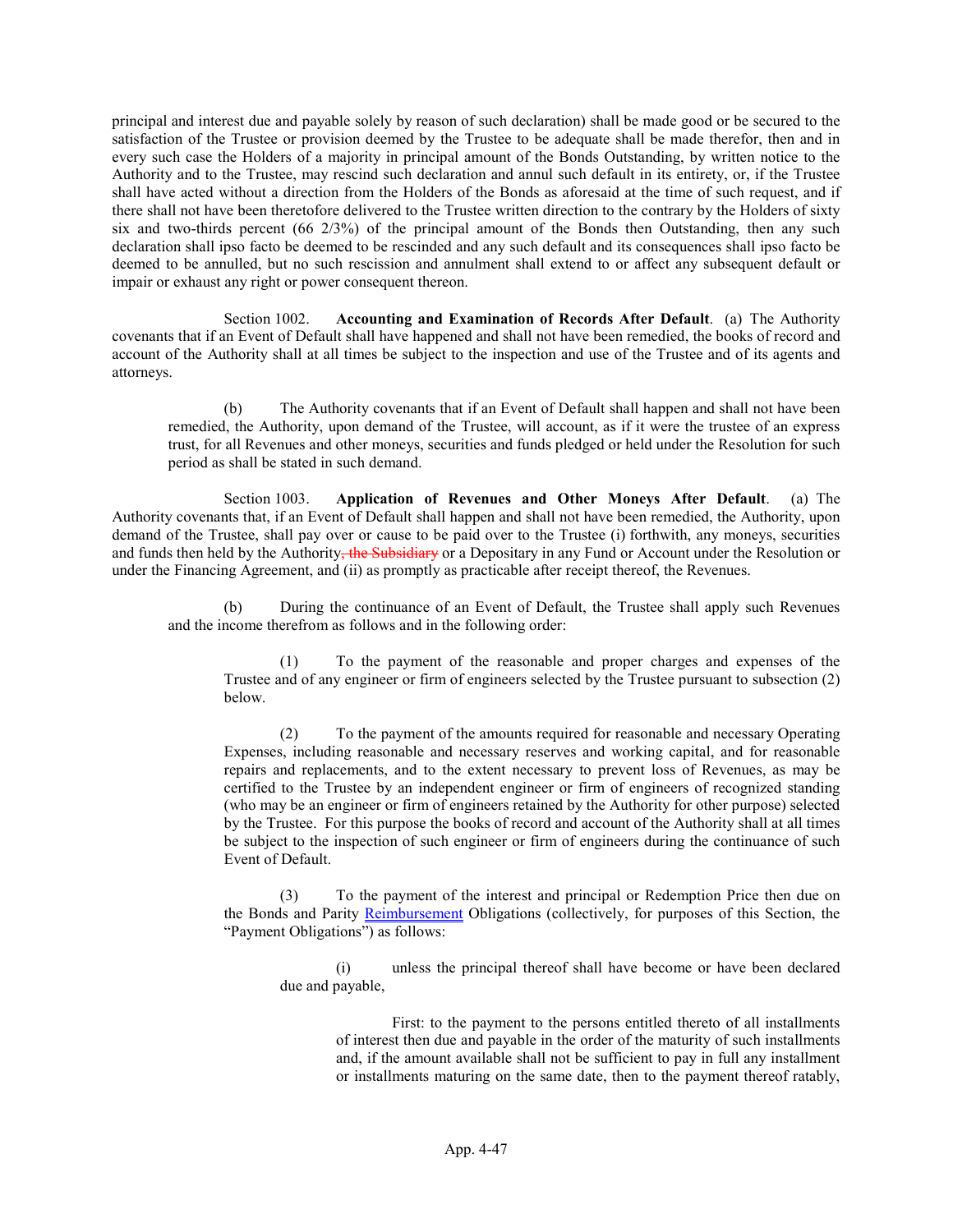according to the amounts due thereon, to the persons entitled thereto, without any discrimination or preference; and

Second: To the payment to the persons entitled thereto of the unpaid principal or Redemption Price, or principal and redemption premium, if any, of any Payment Obligations which shall have become due and payable, whether at maturity or by call for redemption (other than Payment Obligations called for redemption for the payment of which moneys are held pursuant to the Resolution), in the order of their due dates, with interest thereon at the rate or rates, if any, expressed therein from the respective dates upon which they become due and, if the amount available shall not be sufficient to pay in full all Payment Obligations due on any particular date, together with such interest, if any, then to the payment thereof ratably, according to the amounts of principal or Redemption Price, or principal and redemption premium, if any, due on such date, to the persons entitled thereto, without any discrimination or preference.

(ii) if the principal of all of the Bonds shall have become or have been declared due and payable, to the payment of the principal and interest then due and unpaid upon the Payment Obligations without preference or priority of principal over interest or of interest over principal, or of any installment of interest over any other installment of interest, or of any Payment Obligation over any other Payment Obligation, ratably, according to the amounts due respectively for principal and interest, to the persons entitled thereto without any discrimination or preference.

(c) Whenever moneys are to be applied pursuant to the provisions of this Section, such moneys shall be applied at such times, and from time to time, as the Trustee shall determine, having due regard to the amount of such moneys available for application and the likelihood of additional moneys becoming available for such application in the future. Whenever the Trustee shall apply such funds, it shall fix the date (which shall be an interest payment date unless it shall deem another date more suitable) upon which such application is to be made and upon such date interest on the amounts of principal to be paid on such dates shall cease to accrue; provided, however, that if the principal or Redemption Price of the Bonds Outstanding, together with accrued interest thereon, shall have been declared to be due and payable pursuant to Section 1001, such date of declaration shall be the date from which interest shall cease to accrue. The Trustee shall give such written notice to all Owners of Bonds as it may deem appropriate of the deposit with it of any such moneys and of the fixing of any such date, and shall not be required to make payment to the Owner of any Bond until such Bond shall be presented to the Trustee for appropriate endorsement or for cancellation if fully paid.

(d) If and when all overdue installments of interest on all Payment Obligations, together with the reasonable and proper charges and expenses of the Trustee, and all other sums payable by the Authority under the Resolution, including the principal and Redemption Price of and accrued unpaid interest on all Bonds which shall then be payable by declaration or otherwise, including but not limited to all Subordinated Indebtedness, Outstanding Subsidiary Unsecured Debt and PILOTs, shall either be paid by or for the account of the Authority, or provision satisfactory to the Trustee shall be made for such payment, and all defaults under the Resolution or the Bonds shall be made good or secured to the satisfaction of the Trustee or provision deemed by the Trustee to be adequate shall be made therefor, the Trustee shall pay over to the Authority all such Revenues then remaining unexpended in the hands of the Trustee (except Revenues deposited or pledged, or required by the terms of the Resolution to be deposited or pledged, with the Trustee), and thereupon the Authority and the Trustee shall be restored, respectively, to their former positions and rights under the Resolution, and all Revenues shall thereafter be applied as provided in Article V. No such payment over to the Authority by the Trustee or resumption of the application of Revenues as provided in Article V shall extend to or affect any subsequent default under the Resolution or impair any right consequent thereon.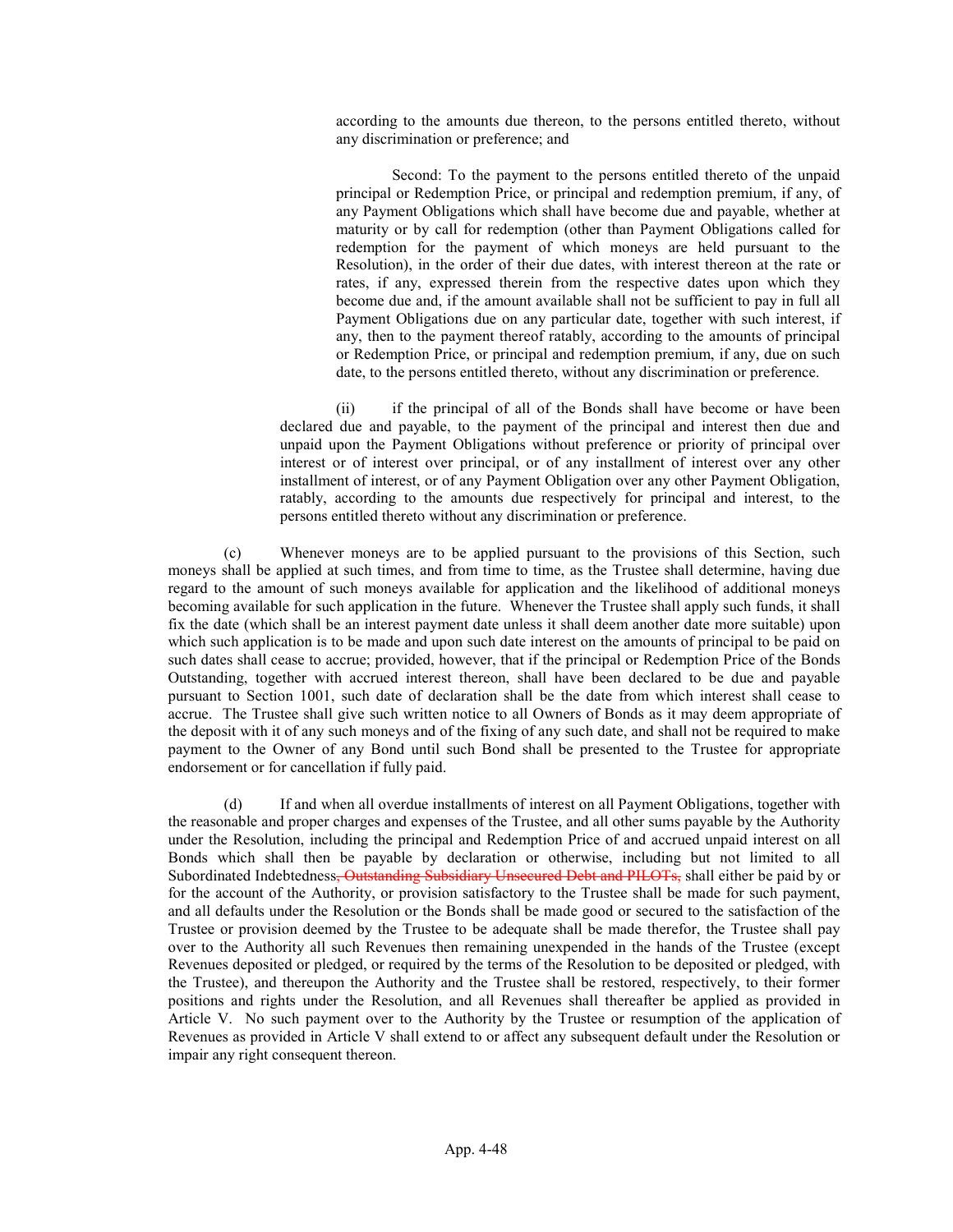Section 1004. Proceedings Brought by Trustee. (a) If an Event of Default shall happen and shall not have been remedied, then and in every such case, the Trustee, by its agents and attorneys, if the Trustee shall deem it advisable, may proceed to protect and enforce its rights and the rights of the Holders of the Bonds under the Resolution forthwith by a suit or suits in equity or at law, whether for the specific performance of any covenant herein contained, or in aid of the execution of any power herein granted, or for an accounting against the Authority as if the Authority were the trustee of an express trust, or in the enforcement of any other legal or equitable right as the Trustee, being advised by counsel, shall deem most effectual to enforce any of its rights or to perform any of its duties under the Resolution.

(b) All rights of action under the Resolution may be enforced by the Trustee without the possession of any of the Bonds or the production thereof in the trial or other proceedings, and any such suit or proceedings instituted by the Trustee shall be brought in its name.

The Holders of not less than sixty-six and two-thirds percent  $(66-2/3%)$  a majority in principal amount of the Bonds at the time Outstanding may direct by instrument in writing the time, method and place of conducting any proceeding for any remedy available to the Trustee, or exercising any trust or power conferred upon the Trustee, provided that the Trustee shall have the right to decline to follow any such direction if the Trustee shall be advised by counsel that the action or proceeding so directed may not lawfully be taken, or if the Trustee in good faith shall determine that the action or proceeding so directed would involve the Trustee in personal liability or be unjustly prejudicial to the Bondholders not parties to such direction.

(d) Upon commencing a suit in equity or upon other commencement of judicial proceedings by the Trustee to enforce any right under the Resolution, the Trustee shall be entitled to exercise any and all rights and powers conferred in the Resolution and provided to be exercised by the Trustee upon the occurrence of an Event of Default; and, as a matter of right against the Authority, without notice or demand and without regard to the adequacy of the security for the Bonds, the Trustee shall, to the extent permitted by law, be entitled to the appointment of a receiver of the moneys, securities and funds then held by the Authority in any Fund or Account under the Resolution and, subject to application of the Revenues, with all such powers as the court or courts making such appointment shall confer; but, notwithstanding the appointment of any receiver, the Trustee shall be entitled to retain possession and control of and to collect and receive income from, any moneys, securities and funds deposited or pledged with it under the Resolution or agreed or provided to be delivered or pledged with it under the Resolution.

(e) Regardless of the happening of an Event of Default, the Trustee shall have the power to, but (unless requested in writing by the Holders of not less than sixty-six and two-thirds percent (66-2/3%) in principal amount of the Bonds then Outstanding, and furnished with reasonable security and indemnity) shall be under no obligation to, institute and maintain such suits and proceedings as it may be advised shall be necessary or expedient to prevent any impairment of the security under the Resolution by any acts which may be unlawful or in violation of the Resolution, and such suits and proceedings as the Trustee may be advised shall be necessary or expedient to preserve or protect its interests and the interests of the Bondholders.

Section 1005. Restriction on Bondholders' Action. (a) No Holder of any Bond shall have any right to institute any suit, action or proceeding at law or in equity for the enforcement of any provision of the Resolution or the execution of any trust under the Resolution or for any remedy under the Resolution, unless such Holder shall have previously given to the Trustee written notice of the happening of an Event of Default, as provided in this Article, and the Holders of not less than sixty-six and two-thirds percent (66-2/3%) in principal amount of the Bonds then Outstanding shall have filed a written request with the Trustee, and shall have offered it reasonable opportunity, either to exercise the powers granted in this Section or to institute such action, suit or proceeding in its own name, and unless such Holders shall have offered to the Trustee adequate security and indemnity against the costs, expenses and liabilities to be incurred therein or thereby, and the Trustee shall have refused to comply with such request within a reasonable time; it being understood and intended that no one or more Holders of Bonds shall have any right in any manner whatever by his or their action to affect, disturb or prejudice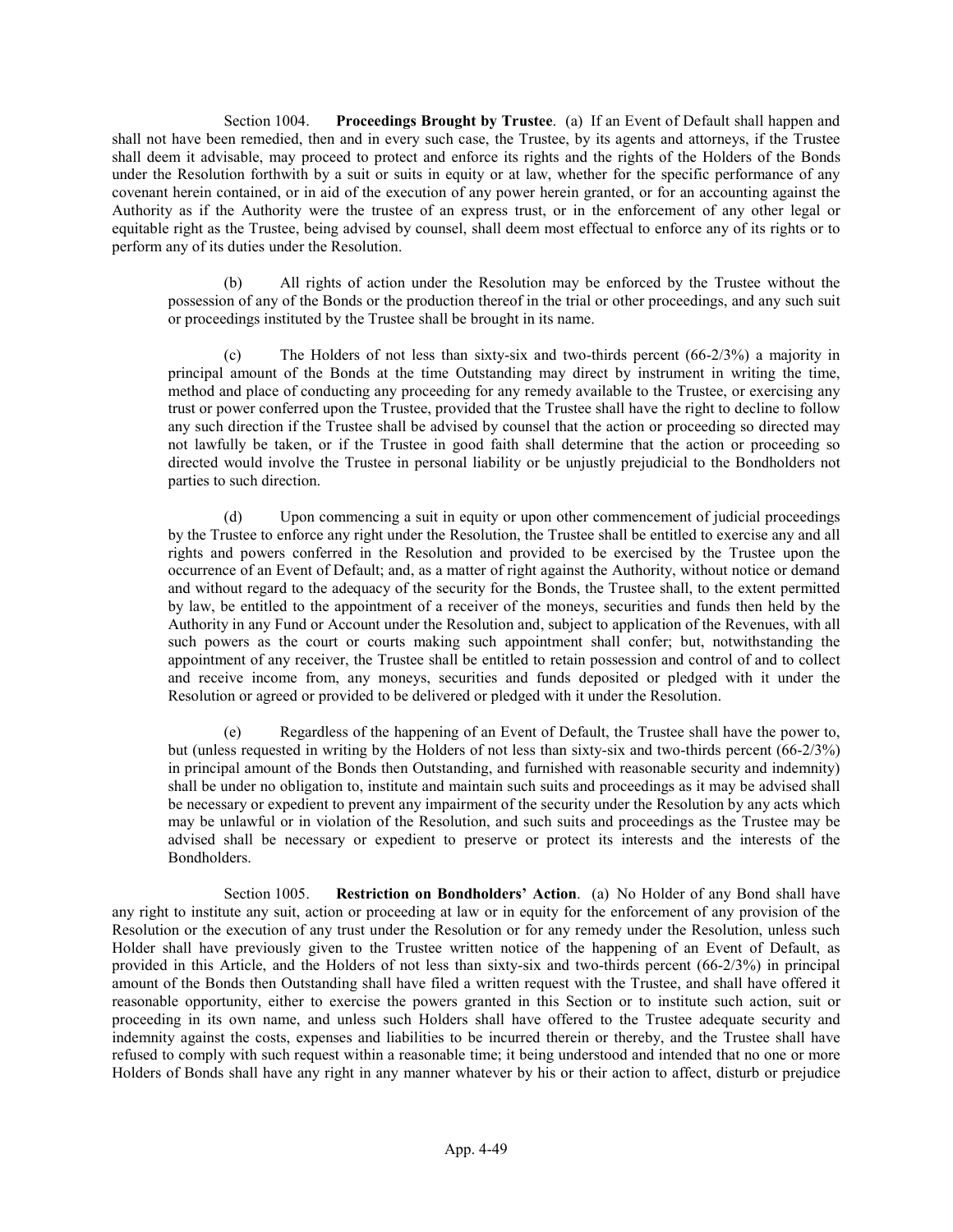the pledge created by the Resolution, or to enforce any right under the Resolution, except in the manner therein provided; and that all proceedings at law or in equity to enforce any provision of the Resolution shall be instituted, had and maintained in the manner provided in the Resolution and for the equal benefit of all Holders of the Outstanding Bonds.

(b) Nothing in the Resolution or in the Bonds contained shall affect or impair the obligation of the Authority, which is absolute and unconditional, to pay at the respective dates of maturity and places therein expressed the principal of and interest on the Bonds to the respective Holders thereof, or affect or impair the right of action, which is also absolute and unconditional, of any Holder to enforce such payment of his Bond.

Section 1006. Trustee May File Proofs of Claim. (a) In the case of the pendency of any receivership, insolvency, liquidation, bankruptcy, reorganization, arrangement, adjustment, composition or other judicial proceeding relating to the Authority or the Subsidiary, or any property of the Authority or the Subsidiary, the Trustee (whether or not the principal of the Bonds shall then be due and payable by acceleration or otherwise, and whether or not the Trustee shall have made any demand upon the Authority for the payment of overdue principal and interest) shall be entitled and empowered, by intervention in such proceeding or other means:

> (i) to file and prove a claim for the whole amount of the principal, Redemption Price, if any, and interest owing and unpaid in respect of the Bonds then Outstanding and to file such other papers or documents as may be necessary or advisable in order to have the claims of the Trustee (including any claim for the reasonable compensation, expenses, disbursements and advances of the Trustee, its agents and counsel) and of the Owners allowed in such proceeding; and

> (ii) to collect and receive any moneys or other property payable or deliverable on any such claims and to distribute the same;

and any receiver, assignee, trustee, liquidator, sequestrator or similar official in any such judicial proceeding is hereby authorized by each Owner to make such payments to the Trustee and, in the event that the Trustee shall consent to the making of such payments directly to the Owners, to pay to the Trustee any amount due it for the reasonable compensation, expenses, disbursements and advances of the Trustee, its agents and counsel, and any other amounts due the Trustee under Section 1105. Nothing in this Section shall confer or be deemed to confer on the Trustee any right to collect and receive moneys or other property other than the Trust Estate or in respect thereof.

(b) No provision of the Resolution shall empower the Trustee to authorize or consent to or accept or adopt on behalf of any Owners of the Bonds any plan of reorganization, arrangement, adjustment or composition affecting any of the Bonds or the rights of any Owner thereof, or to authorize the Trustee to vote in respect of the claim of any Owner in any such proceeding.

Section 1007. Remedies Not Exclusive. No remedy by the terms of the Resolution conferred upon or reserved to the Trustee or the Bondholders is intended to be exclusive of any other remedy, but each and every such remedy shall be cumulative and shall be in addition to every other remedy given under the Resolution or existing at law or in equity or by statute on or after the date of adoption of the Resolution.

Section 1008. Effect of Waiver and Other Circumstances. (a) No delay or omission of the Trustee or of any Bondholder to exercise any right or power arising upon the happening of an Event of Default shall impair any right or power or shall be construed to be a waiver of any such default or to be an acquiescence therein; and every power and remedy given by this Article to the Trustee or to the Bondholders may be exercised from time to time and as often as may be deemed expedient by the Trustee or by the Bondholders.

(b) Prior to the declaration of maturity of the Bonds as provided in Section 1001, the Holders of a majority in principal amount of the Bonds at the time Outstanding, or their attorneys in-fact duly authorized, may on behalf of the Holders of all of the Bonds waive any past default under the Resolution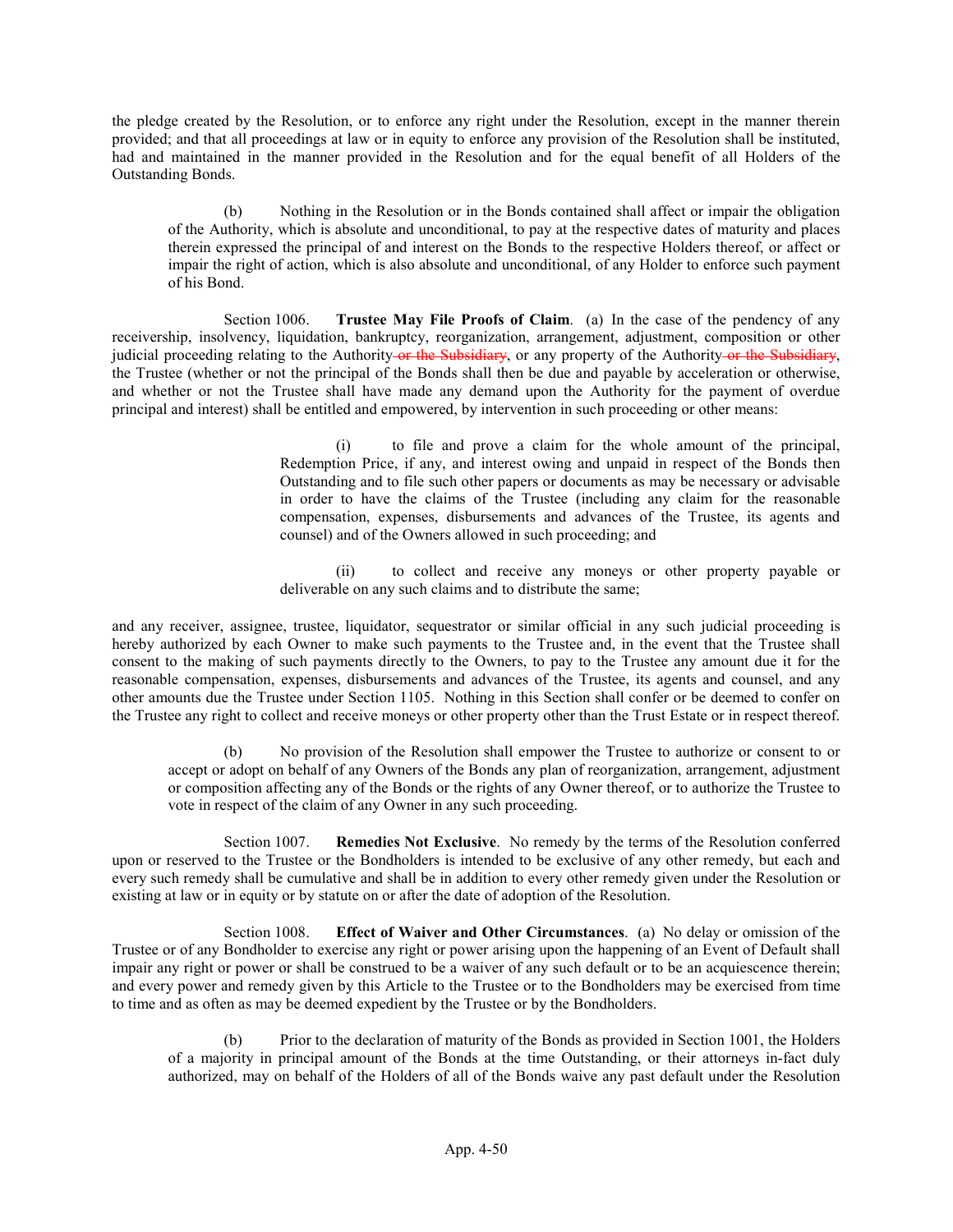and its consequences, except a default in the payment of interest on or principal or Redemption Price of the Bonds. No such waiver shall extend to any subsequent or other default or impair any right consequent thereon.

#### ARTICLE XI

#### CONCERNING FIDUCIARIES

Section 1101. Trustee, Appointment and Acceptance of Duties. United States Trust CompanyBank of New York Mellon , New York, New York, has been appointed and is hereby appointedconfirmed as Trustee. The Trustee shall signify its acceptance of the duties and obligations imposed upon it by the Resolution by executing the certificate of authentication endorsed upon the Bonds, and, by executing such certificate upon any Bond, the Trustee shall be deemed to have accepted such duties and obligations not only with respect to the Bond so authenticated, but with respect to all the Bonds thereafter to be issued, but only, however, upon the terms and conditions set forth in the Resolution.

Section 1102. Paying Agents; Appointment and Acceptance of Duties. (a) The Authority may appoint one or more Paying Agents for the Bonds of any Series, by Supplemental Resolution, and the Authority may at any time or from time to time appoint one or more other Paying Agents for such Bonds in the manner and subject to the conditions set forth in Section 1113 for the appointment of a successor Paying Agent. The Trustee may be appointed a Paying Agent.

(b) Each Paying Agent shall signify its acceptance of the duties and obligations imposed upon it by the Resolution by executing and delivering to the Authority and to the Trustee a written acceptance thereof.

Section 1103. Responsibilities of Fiduciaries. The recitals of fact in the Resolution and in the Bonds contained shall be taken as the statements of the Authority and no Fiduciary assumes any responsibility for the correctness of the same. No Fiduciary makes any representations as to the validity or sufficiency of the Resolution or of any Bonds issued thereunder or in respect of the security afforded by the Resolution, and no Fiduciary shall incur any liability in respect thereof. The Trustee shall, however, be responsible for its representation contained in its certificate on the Bonds. No Fiduciary shall be under any responsibility or duty with respect to the issuance of the Bonds for value or the application of the proceeds thereof or the application of any moneys paid to the Authority or for any losses incurred upon the sale or redemption of any securities purchased for or held in any Fund or Account under the Resolution. No Fiduciary shall be under any responsibility or duty with respect to the application of any moneys paid to any other Fiduciary. No Fiduciary shall be liable in connection with the performance of its duties under the Resolution except for its own willful misconduct, negligence or default. The Trustee, prior to the occurrence of an Event of Default and after the curing of all Events of Default which may have occurred, undertakes to perform such duties and only such duties as are specifically set forth in the Resolution and no implied covenants or obligations shall be read into the Resolution against the Trustee.

Section 1104. Evidence on Which Fiduciaries May Act. (a) Each Fiduciary shall be protected in acting upon any notice, resolution, request, consent, order, certificate, report, opinion, bond, or other paper or document believed by it to be genuine, and to have been signed or presented by the proper party or parties. Each Fiduciary may consult with counsel, who may or may not be of counsel to the Authority, and the opinion of such counsel shall be full and complete authorization and protection in respect of any action taken or suffered by such Fiduciary under the Resolution in good faith and in accordance therewith.

(b) Whenever any Fiduciary shall deem it necessary or desirable that a matter proved or established prior to taking or suffering any action under the Resolution, such matter (unless other evidence in respect thereof be therein specifically prescribed) may be deemed to be conclusively proved and established by a Certificate of an Authorized Representative of the Authority or the Subsidiary, as the case may be, and such Certificate shall be full warrant for any action taken or suffered in good faith under the provisions of the Resolution upon the faith thereof; but in its discretion the Fiduciary may in lieu thereof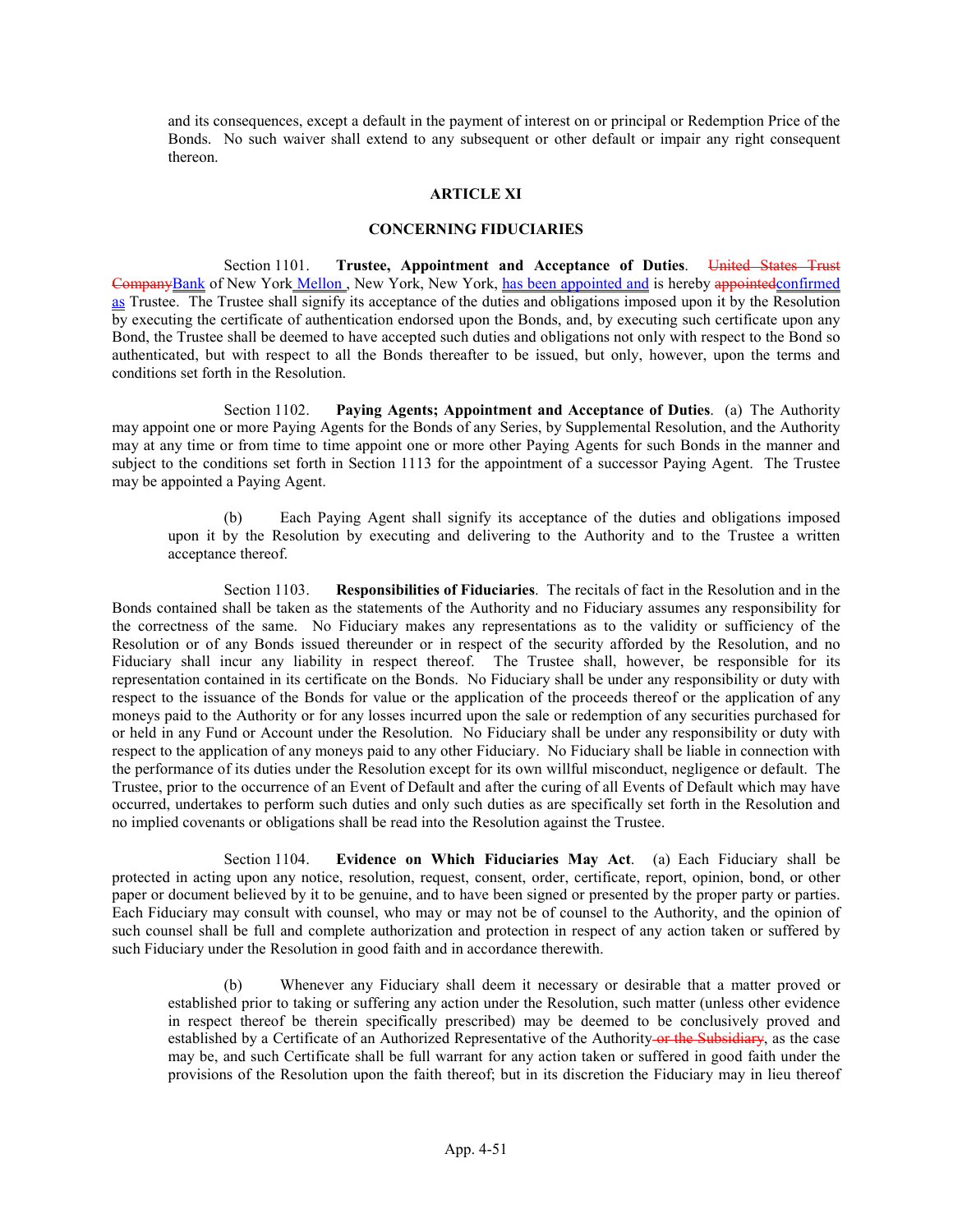accept other evidence of such fact or matter or may require such further or additional evidence as to it may seem reasonable.

(c) Except as otherwise expressly provided in the Resolution, any request, order, notice or other direction required or permitted to be furnished pursuant to any provision thereof by the Authority or the Subsidiary to any Fiduciary shall be sufficiently executed if executed in the name of the Authority by its respective Authorized Representative.

Section 1105. Compensation. The Authority shall pay to each Fiduciary from time to time reasonable compensation for all services rendered under the Resolution, and also all reasonable expenses, charges, counsel fees and other disbursements, including those of its attorneys, agents, and employees, incurred in and about the performance of their powers and duties under the Resolution. To the extent permitted by law, the Authority further agrees to indemnify and save each Fiduciary harmless against any liabilities which it may incur in the exercise and performance of its powers and duties hereunder and which are not due to its willful misconduct, negligence or bad faith.

Section 1106. Certain Permitted Acts. Any Fiduciary may become the Owner of any Bonds or any other obligations of the Authority with the same rights it would have if it were not a Fiduciary. To the extent permitted by law, any Fiduciary may act as Depositary for, and permit any of its officers or directors to act as a member of, or in any other capacity with respect to, any committee formed to protect the rights of Bondholders or the Holders of any other obligations of the Authority or to effect or aid in any reorganization growing out of the enforcement of the Bonds or any other obligations of the Authority or the Resolution, whether or not any such committee shall represent the Holders of a majority or more in principal amount of the Bonds then Outstanding.

Section 1107. Resignation of Trustee. The Trustee may at any time resign and be discharged of the duties and obligations created by the Resolution by giving not less than sixty days written notice to the Authority and the Subsidiary and mailing notice thereof to the Bondholders. Such resignation shall take effect immediately upon the appointment of a successor Trustee by the Authority or the Bondholders as provided in Section 1109.

Section 1108. **Removal of Trustee**. The Trustee may be removed at any time by an instrument or concurrent instruments in writing, filed with the Trustee, and signed by the Holders of a majority in principal amount of the Bonds then Outstanding or their attorneys in fact duly authorized, excluding any Bonds held by or for the account of the Authority or the Subsidiary. The Authority may remove the Trustee at any time, except during the existence of an Event of Default, by filing an instrument signed by an Authorized Representative of the Authority.

Section 1109. Appointment of Successor Trustee. (a) In case at any time the Trustee shall resign or shall be removed or shall become incapable of acting, or shall be adjudged a bankrupt or insolvent, or if a receiver, liquidator or conservator of the Trustee, or its property, shall be appointed, or if any public officer shall take charge or control of the Trustee, or of its property or affairs, a successor may be appointed by the Holders of a majority in principal amount of the Bonds then Outstanding, excluding any Bonds held by or for the account of the Authority or the Subsidiary, by an instrument or concurrent instruments in writing signed and acknowledged by such Bondholders or by their attorneys in fact duly authorized and delivered to such successor Trustee, notification thereof being given to the Authority and the predecessor Trustee; but (unless a successor Trustee shall have been appointed by the Bondholders as aforesaid) the Authority by a duly executed written instrument signed by an Authorized Representative shall forthwith appoint a Trustee to fill such vacancy until a successor Trustee shall be appointed by the Bondholders as authorized in this Section. The Authority shall mail notice of any such appointment made by it not less than twenty days after such appointment. Any successor Trustee appointed by the Authority shall, immediately and without further act, be superseded by a Trustee appointed by the Bondholders.

(b) If in a proper case no appointment of a successor Trustee shall be made pursuant to the foregoing provisions of this Section within forty five days after the Trustee shall have given to the Authority written notice as provided in Section 1107 or after a vacancy in the office of the Trustee shall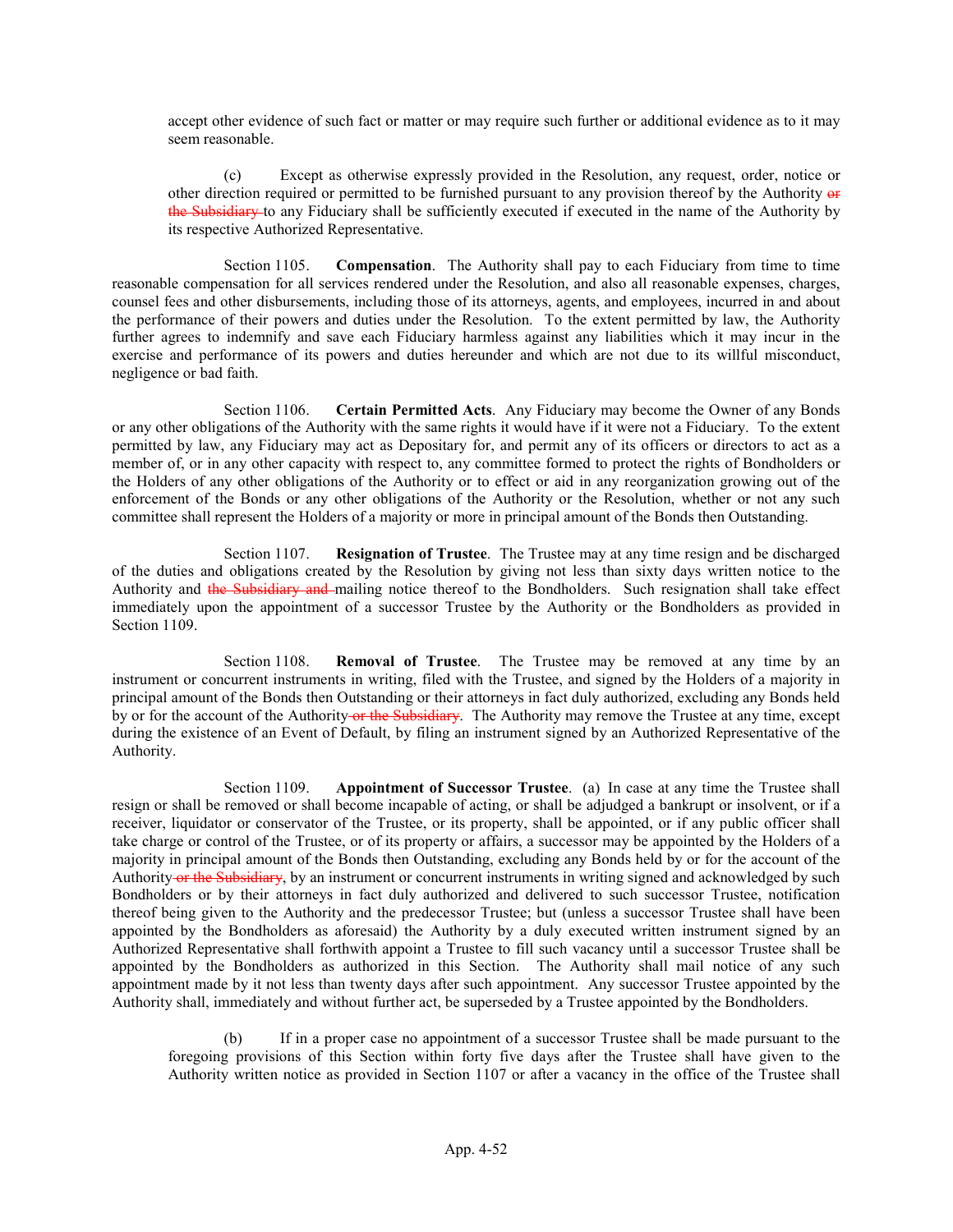have occurred by reason of its inability to act, the Trustee or the Holder of any Bond may apply to any court of competent jurisdiction to appoint a successor Trustee. Said court may thereupon, after such notice, if any, as such court may deem proper and prescribe, appoint a successor Trustee.

(c) Any Trustee appointed under the provisions of this Section in succession to the Trustee shall be a bank or trust company organized under the laws of any state or a national banking association, and having a capital and surplus aggregating at least \$100,000,000, if there be such a bank or trust company or national banking association willing and able to accept the office on reasonable and customary terms and authorized by law to perform all the duties imposed upon it by the Resolution.

Section 1110. Transfer of Rights and Property to Successor Trustee. Any successor Trustee appointed under the Resolution shall execute, acknowledge and deliver to its predecessor Trustee, and also to the Authority, an instrument accepting such appointment, and thereupon such successor Trustee, without any further act, deed or conveyance, shall become fully vested with all moneys, estates, properties, rights, powers, duties and obligations of such predecessor Trustee, with like effect as if originally named as Trustee; but the Trustee ceasing to act shall nevertheless, on the written request of the Authority, or of the successor Trustee, execute, acknowledge and deliver such instruments of conveyance and further assurance and do such other things as may reasonably be required for more fully and certainly vesting and confirming in such successor Trustee all the right, title and interest of the predecessor Trustee in and to any property held by it under the Resolution, and shall pay over, assign and deliver to the successor Trustee any money or other property subject to the trusts and conditions herein set forth. Should any deed, conveyance or instrument in writing from the Authority be required by such successor Trustee for more fully and certainly vesting in and confirming to such successor Trustee any such estates, rights, powers and duties, any and all such deeds, conveyances and instruments in writing shall, on request, and so far as may be authorized by law, be executed, acknowledged and delivered by the Authority. Any such successor Trustee shall promptly notify any Paying Agent of its appointment as Trustee.

Section 1111. Merger or Consolidation. Any company into which any Fiduciary may be merged or converted or with which it may be consolidated or any company resulting from any merger, conversion or consolidation to which it shall be a party or any company to which any Fiduciary may sell or transfer all or substantially all of its corporate trust business, provided such company shall be a bank or trust company organized under the laws of any state of the United States or a national banking association and, in the case of any successor Trustee, shall meet the requirements of paragraph (c) of Section 1109, in the case of a successor Paying Agent, shall meet the requirements of paragraph (a) of Section 1113, and shall be authorized by law to perform all the duties imposed upon it by the Resolution, shall be the successor to such Fiduciary without the execution or filing of any paper or the performance of any further act.

Section 1112. Adoption of Authentication. In case any of the Bonds contemplated to be issued under the Resolution shall have been authenticated but not delivered, any successor Trustee may adopt the certificate of authentication of any predecessor Trustee so authenticating such Bonds and deliver such Bonds so authenticated; and, in case any of the said Bonds shall not have been authenticated, any successor Trustee may authenticate such Bonds in the name of the predecessor Trustee, or in the name of the successor Trustee, and in all such cases such certificate shall have the full force which it is anywhere in said Bonds or in the Resolution provided that the certificate of the Trustee shall have.

Section 1113. Resignation or Removal of Paying Agent and Appointment of Successor. (a) Any Paying Agent may at any time resign and be discharged of the duties and obligations created by the Resolution by giving at least sixty days written notice to the Authority and the Subsidiary, the Trustee, and the other Paying Agents. Any Paying Agent may be removed by the Authority at any time by an instrument filed with such Paying Agent and the Trustee and signed by an Authorized Representative. Any successor Paying Agent shall be appointed by the Authority, with the approval of the Trustee, and shall be a bank or trust company organized under the laws of any state of the United States or a national banking association, having a capital and surplus aggregating at least \$100,000,000, and willing and able to accept the office on reasonable and customary terms and authorized by law to perform all the duties imposed upon it by the Resolution.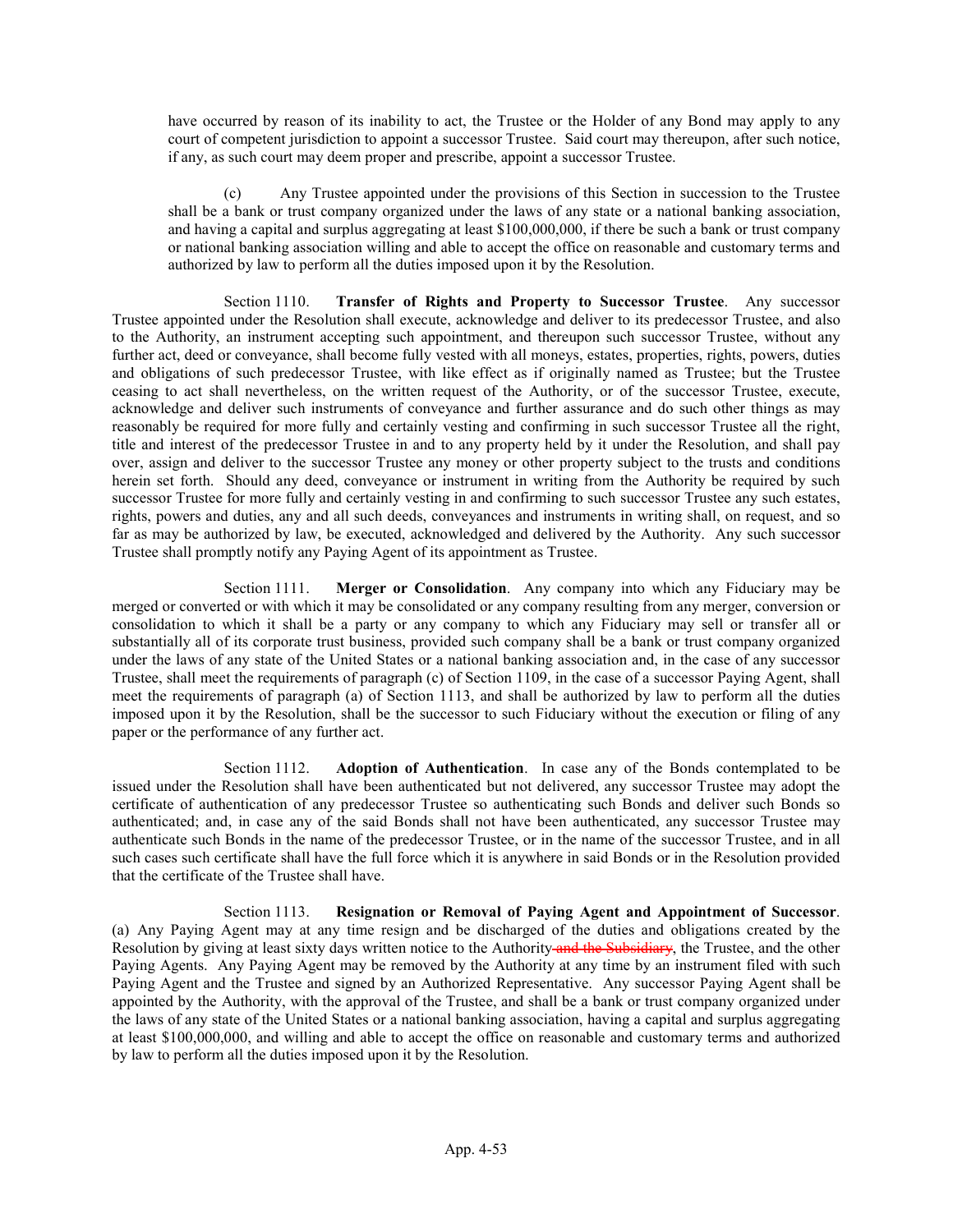(b) In the event of the resignation or removal of any Paying Agent, such Paying Agent shall pay over, assign and deliver any moneys held by it as Paying Agent to its successor, or if there be no successor, to the Trustee. In the event that for any reason there shall be a vacancy in the office of any Paying Agent, the Trustee shall act as such Paying Agent.

Section 1114. Authenticating Agent. (a) With the consent of the Authority, the Trustee may appoint an additional person, firm or company to act as an authenticating agent, in addition to the Trustee, with power to act on its behalf and subject to its direction in the authentication and delivery of Bonds in connection with transfers and exchanges under Article III. For all purposes of the Resolution, the authentication and delivery of Bonds by an Authenticating Agent pursuant to this Section 1114 shall be deemed to be authentication and delivery of those Bonds by the Trustee and the provisions of Article III hereof shall be applicable to any Authenticating Agent, and all references therein to "Trustee" insofar as they pertain to the authentication, transfer of registration of Bonds shall also mean "Authenticating Agent" if such an entity has been appointed for such purposes.

(b) Any Authenticating Agent may at any time resign by giving written notice of resignation to the Trustee and to the Authority. The Trustee may at any time terminate the agency of any Authenticating Agent, by giving written notice of termination to such Authenticating Agent and to the Authority. Upon receiving such a notice of resignation or upon such a termination, or in case at any time any Authenticating Agent shall cease to be eligible under this Section, the Trustee may appoint a successor Authenticating Agent acceptable to the Authority.

(c) Within ten days after such appointment of an Authenticating Agent or successor Authenticating Agent, the Trustee shall mail notice thereof to the Owners of the Bonds at the addresses appearing on the registry books.

(d) The Trustee shall pay to any Authenticating Agent from time to time reasonable compensation for its services, and the Trustee shall be entitled to be reimbursed for such payments pursuant to Section 1105.

Section 1115. Several Capacities. Anything in the Resolution to the contrary notwithstanding, the same entity may serve as the Trustee, or any other Fiduciary, and in any combination of such capacities, to the extent permitted by law.

### ARTICLE XII

#### **MISCELLANEOUS**

Section 1201. **Defeasance.** (a) If the Authority shall pay or cause to be paid to the Holders of all Bonds then Outstanding, the Principal Installments and interest and Redemption Price, if any, to become due thereon, at the times and in the manner stipulated therein and in the Resolution, then, at the option of the Authority, expressed in a Certificate of an Authorized Representative of the Authority and delivered to the Trustee, the covenants, agreements and other obligations of the Authority to the Bondholders shall be discharged and satisfied and such Holders shall cease to be entitled to any lien, benefit or security under the Resolution. In such event, the Trustee shall, upon the request of the Authority, execute and deliver to the Authority all such instruments as may be desirable to evidence such discharge and satisfaction and the Fiduciaries shall pay over or deliver to the Authority all moneys, securities and funds held by them pursuant to the Resolution which are not required for the payment or redemption of Bonds not theretofore surrendered for such payment or redemption.

(b) Bonds or any portion thereof for the payment or redemption of which moneys shall have been set aside and shall be held in trust by the Trustee (through deposit by the Authority of funds for such payment or redemption or otherwise) at the maturity or redemption date thereof shall be deemed to have been paid within the meaning and with the effect expressed in paragraph (a) of this Section. Any Outstanding Bonds or any portion thereof shall prior to the maturity or redemption date thereof be deemed to have been paid within the meaning and with the effect expressed in subsection (a) of this Section either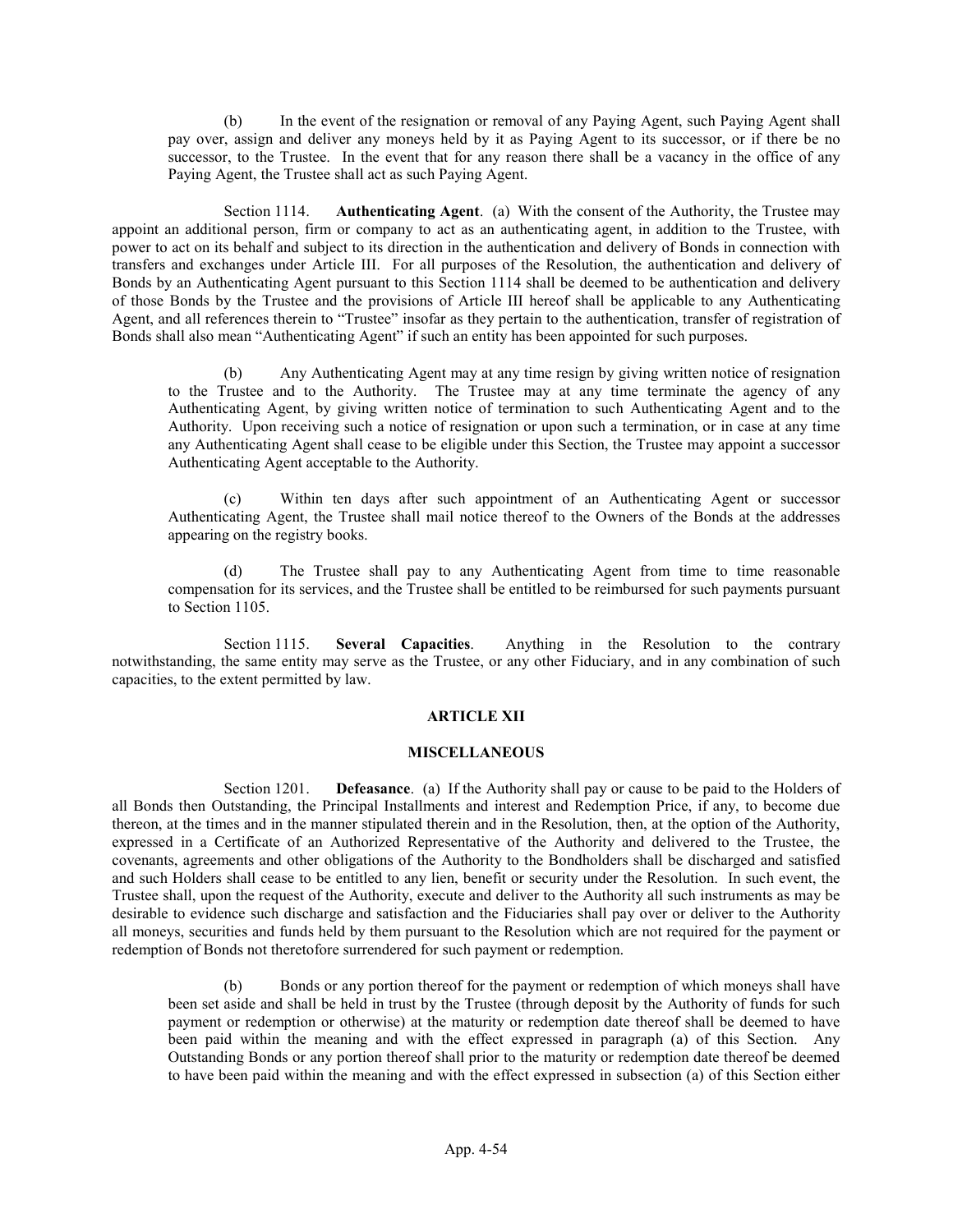(A) as provided in the Supplemental Resolution authorizing their issuance or (B) if (i) in case any of said Bonds are to be redeemed on any date prior to their maturity, the Authority shall have given to the Trustee instructions accepted in writing by the Trustee to mail as provided in Article VI notice of redemption of such Bonds (other than Bonds which have been purchased by the Trustee at the direction of the Authority as hereinafter provided prior to the mailing of such notice of redemption) on said date, (ii) there shall have been deposited with the Trustee either moneys in an amount which shall be sufficient, or Defeasance Obligations the principal installments of and/or the interest on which when due, without reinvestment, will provide moneys which, together with the moneys, if any, deposited with the Trustee at the same time, shall be sufficient, to pay when due the Principal Installments or Redemption Price, if applicable, and interest due and to become due on said Bonds or portion thereof on or prior to the redemption date or maturity date thereof, as the case may be, and (iii) in the event said Bonds are not to be redeemed within the next succeeding 60 days, the Authority shall have given the Trustee in form satisfactory to it irrevocable instructions to mail, as soon as practicable, a notice to the Holders of such Bonds that the deposit required by clause (ii) above has been made with the Trustee and that said Bonds or portion thereof (as the same thereafter may change) are deemed to have been paid in accordance with this Section and stating such maturity or redemption date (as the same thereafter may change) upon which moneys are to be available for the payment of the Principal Installments or Redemption Price, if applicable, on said Bonds or portion thereof (other than Bonds which have been purchased by the Trustee at the direction of the Authority as hereinafter provided prior to the publication of the notice of redemption referred to in clause (i) hereof). The Trustee also shall mail, as soon as practicable, a notice to the Holders of any Bonds affected by any change contemplated by the preceding clause (iii), describing such change. The Trustee shall, as and to the extent necessary, apply moneys held by it pursuant to this Section to the retirement of said Bonds (or portions thereof) in amounts equal to the unsatisfied balances of any Sinking Fund Installments with respect to such Bonds (or portions thereof), all in the manner provided in the Resolution.

The Trustee shall, if so directed by the Authority (x) prior to the maturity date of Bonds (or portions thereof) deemed to have been paid in accordance with this Section which are not to be redeemed prior to their maturity date or (y) prior to the mailing of the notice of redemption referred to in clause (i) above with respect to any Bonds deemed to have been paid in accordance with this Section which are to be redeemed on any date prior to their maturity, apply moneys deposited with the Trustee in respect of such Bonds and redeem or sell Defeasance Obligations so deposited with the Trustee and apply the proceeds thereof to the purchase of such Bonds and the Trustee shall immediately thereafter cancel all such Bonds so purchased; provided, however, that the Trustee shall receive an Accountant's Certificate showing that the moneys and Defeasance Obligations remaining on deposit with the Trustee after the purchase and cancellation of such Bonds shall be sufficient to pay when due the Principal Installment or Redemption Price, if applicable, and interest due or to become due on all Bonds, in respect of which such moneys and Defeasance Obligations are being held by the Trustee on or prior to the redemption date or maturity date thereof, as the case may be, and a Bond Counsel's Opinion to the effect that such redemption or sale of such Defeasance Obligations will not adversely affect the exclusion of the interest on such Bonds (if issued on a taxexempt basis) from gross income for purposes of federal income taxation and that such redemption or sale otherwise complies with or is permitted by the provisions of the Resolution. The directions given by the Authority to the Trustee referred to in the preceding sentence shall also specify the portion, if any, of such Bonds so purchased and canceled to be applied against the obligation of the Trustee to pay Bonds deemed paid in accordance with this Section upon their maturity date or dates and the portion, if any, of such Bonds so purchased and canceled to be applied against the obligation of the Trustee to redeem Bonds deemed paid in accordance with this Section on any date or dates prior to their maturity. In the event that on any date as a result of any purchases and cancellations of Bonds as provided in this Section the total amount of moneys and Defeasance Obligations remaining on deposit with the Trustee under this Section is in excess of the total amount which would have been required to be deposited with the Trustee or such date in respect of the remaining Bonds in order to satisfy clause (ii) of the first paragraph of this subsection (b) the Trustee shall, if requested by the Authority, pay the amount of such excess to the Authority free and clear of any lien or pledge securing said Bonds or otherwise existing under the Resolution. Neither Defeasance Obligations nor moneys deposited with the Trustee pursuant to this Section nor principal or interest payments on any such Defeasance Obligations shall be withdrawn or used for any purpose other than, and shall be held in trust for, the payment of the principal or Redemption Price, if applicable, and interest on said Bonds; provided, however, that any cash received from such principal or interest payments on such Defeasance Obligations deposited with the Trustee, (A) to the extent such cash will not be required at any time for such purpose, shall be paid over to the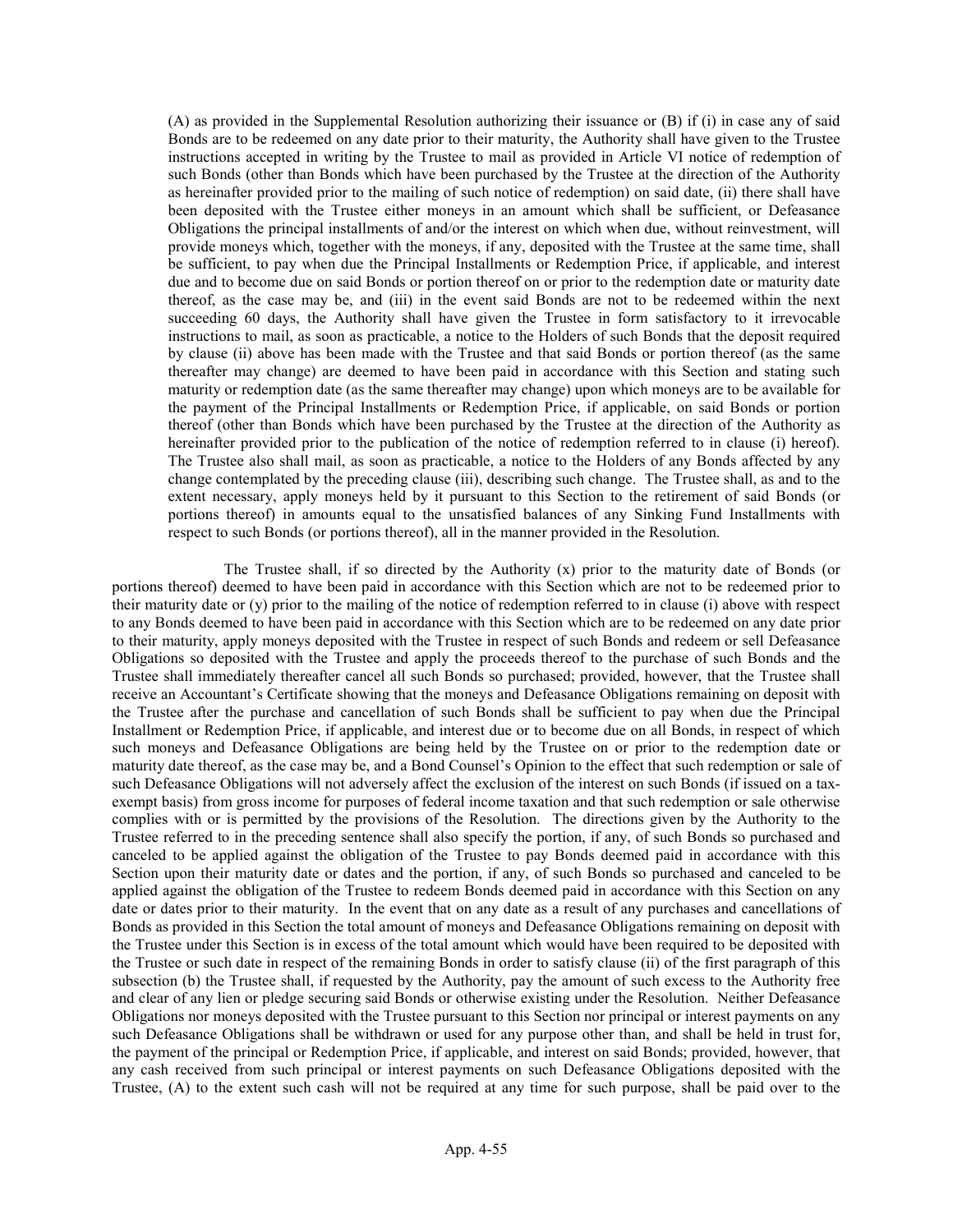Authority as received by the Trustee, free and clear of any trust, lien or pledge securing said Bonds or otherwise existing under the Resolution, and (B) to the extent such cash will be required for such purpose at a later date, shall, to the extent practicable, be reinvested at the written direction of an Authorized Representative of the Authority in Defeasance Obligations maturing at times and in amounts sufficient to pay when due the principal or Redemption Price, if applicable, and interest to become due on said Bonds on or prior to such redemption date or maturity date thereof, as the case may be, and interest earned from such reinvestments shall be paid over to the Authority, as received by the Trustee, free and clear of any lien or pledge securing said Bonds or otherwise existing under the Resolution.

(c) Anything in the Resolution to the contrary notwithstanding, any moneys held by a Fiduciary in trust for the payment and discharge of the principal of or interest on any Bonds which remain unclaimed for two years after the date when such principal or interest, respectively, has become due and payable, either at their stated maturity dates or by call for earlier redemption, if such moneys were held by the Fiduciary at such date, or for two years after the date of deposit of such moneys if deposited with the Fiduciary after the said date when such principal or interest, as the case may be, becomes due and payable, shall, at the written request of the Authority, be repaid by the Fiduciary to the Authority, as its absolute property and free from trust, and the Fiduciary shall thereupon be released and discharged with respect thereto and the Bondholders shall look only to the Authority for the payment of such principal or interest, as the case may be. Notwithstanding the foregoing or anything in the Resolution to the contrary, any moneys held by a Fiduciary in trust for the payment and discharge of the principal of or interest on any Bonds which remain unclaimed after such moneys were to be applied to the payment of such principal or interest, as the case may be, in accordance with the Resolution may be applied in accordance with the provisions of the Abandoned Property Law of the State, being Chapter 1 of the Consolidated Laws of the State, or any successor provision thereto, and upon such application, the Fiduciary shall thereupon be released and discharged with respect thereto and the Holders of Bonds shall look only to the Authority or the Comptroller of the State for the payment of such principal or interest, as the case may be. Before being required to make any such payment to the Authority or to apply such moneys in accordance with the Abandoned Property Law (or its successor) of the State, the Fiduciary shall, at the expense of the Authority, cause to be mailed to the Bondholders entitled to receive such moneys a notice that said moneys remain unclaimed and that, after a date named in said notice, which date shall be not less than 30 days after the date of the mailing, the balance of such moneys then unclaimed will be returned to the Authority or applied in accordance with the Abandoned Property Law (or its successor) of the State, as the case may be.

Section 1202. Evidence of Signatures of Bondholders and Ownership of Bonds. (a) Any request, consent, revocation of consent or other instrument which the Resolution may require or permit to be signed and executed by the Bondholders may be in one or more instruments of similar tenor, and shall be signed or executed by such Bondholders in person or by their attorneys in-fact appointed in writing. Proof of the execution of any such instrument, or of an instrument appointing any such attorneys, shall be sufficient for any purpose of the Resolution (except as otherwise therein expressly provided) if made in any manner satisfactory to the Trustee. Proof of the holding of Bonds on any date shall be provided by the registration books of the Authority maintained by the Trustee.

(b) Any request or consent by the Owner of any Bond shall bind all future Owners of such Bond and any Bond issued in exchange therefor in respect of anything done or suffered to be done by the Authority or any Fiduciary in accordance therewith.

Section 1203. Moneys Held for Particular Bonds. The amounts held by any Fiduciary for the payment due on any date with respect to particular Bonds shall, on and after such date and pending such payment, be set aside on its books and held in trust by it for the Holders of the Bonds entitled thereto.

Section 1204. Preservation and Inspection of Documents. All documents received by any Fiduciary under the provisions of the Resolution shall be retained in its possession and shall be subject at all reasonable times to the inspection of the Authority, any other Fiduciary, and any Bondholder and their agents and their representatives, any of whom may make copies thereof.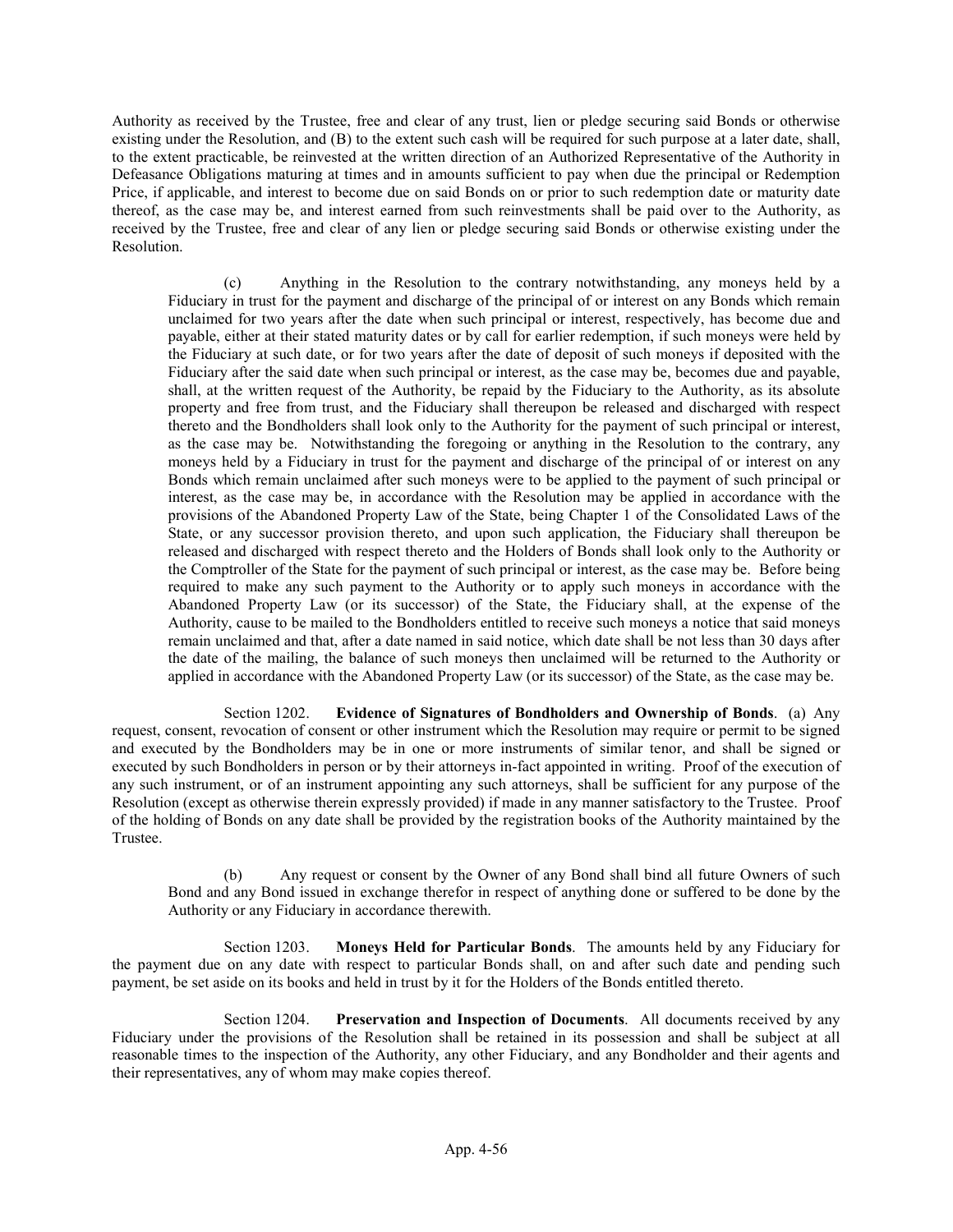Section 1205. Parties Interested Herein; Survival of Resolution for Benefit of Subordinated Indebtedness. (a) Nothing in the Resolution expressed or implied is intended or shall be construed to confer upon, or to give to, any person or corporation, other than the Authority, the Fiduciaries, the Holders of the Bonds, and, only to the extent expressly provided in the Resolution, the holders of Outstanding Subsidiary Unsecured Debt and Subordinated Indebtedness and the issuers of Credit Facilities and parties to Financial Contracts, any right, remedy or claim under or by reason of the Resolution or any covenant, condition or stipulation thereof. All covenants, stipulations, promises and agreements in the Resolution contained by and on behalf of the Authority shall be for the sole and exclusive benefit of the Authority, the Fiduciaries, the Holders of the Bonds, and, only to the extent expressly provided in the Resolution, the holders of Outstanding Subsidiary Unsecured Debt and Subordinated Indebtedness and the issuers of Credit Facilities and parties to Financial Contracts.

(b) Anything in the Resolution to the contrary notwithstanding, including but not limited to Section 1201, the Resolution shall remain in full force and effect to the extent and for so long as the provisions of the Resolution are required for the payment and security of Subordinated Indebtedness.

Section 1206. No Personal Liability on Bonds or Subordinated Indebtedness. Neither the Trustees of the Authority nor any person executing Bonds, Parity Reimbursement Obligations, Subordinated Indebtedness, Subordinated Contract Obligations, Subordinated Reimbursement Obligations or Financial Contracts shall be liable personally thereon or be subject to any personal liability or accountability by the issuance or execution and delivery thereof.

Section 1207. Successors and Assigns. Whenever in the Resolution the Authority is named or referred to, it shall be deemed to include its successors and assigns and all the covenants and agreements in the Resolution contained by or on behalf of the Authority shall bind and enure to the benefit of its successors and assigns whether so expressed or not.

Section 1208. Severability of Invalid Provisions. If any one or more of the covenants or agreements provided in this Resolution on the part of the Authority or any Fiduciary to be performed should be contrary to law, then such covenant or covenants, agreement or agreements, shall be deemed severable from the remaining covenants and agreements, and shall in no way affect the validity of the other provisions of the Resolution.

Section 1209. Payments on Saturdays, Sundays and Holidays. In any case where the date of any payment required to be made under the Resolution shall be a Saturday or a Sunday or shall be, at the place designated for such payment a legal holiday or a day on which banking institutions are authorized by law to close, then such payment shall not be made on such date but shall be made on the next succeeding business day not a Saturday, Sunday or a legal holiday or a day upon which banking institutions are authorized by law to close.

Section 1210. Governing Law. The Resolution shall be governed by and interpreted in accordance with internal laws of the State without regard to conflicts of laws principles.

Section 1211. Findings and Determinations: Effective Date. This Resolution shall take effect immediately.

(a) Finding and Determination. None of the modifications and amendments effectuated by this amendment and restatement of the Resolution permit a change in the terms of redemption or maturity of the principal of any Outstanding Bond or of any installment of interest thereon or a reduction in the principal amount or the Redemption Price thereof or in the rate of interest thereon without the consent of the Holder of such Bond, or reduce the percentages or otherwise affect the classes of Bonds the consent of the Holders of which is required to effect any such modification or amendment, or change or modify any of the rights or obligations of any Fiduciary without its written assent thereto and, accordingly, each such modification or amendment may be made with the written consent of the Holders of at least a majority of the Bonds outstanding in accordance with Section 902 of the General Resolution.